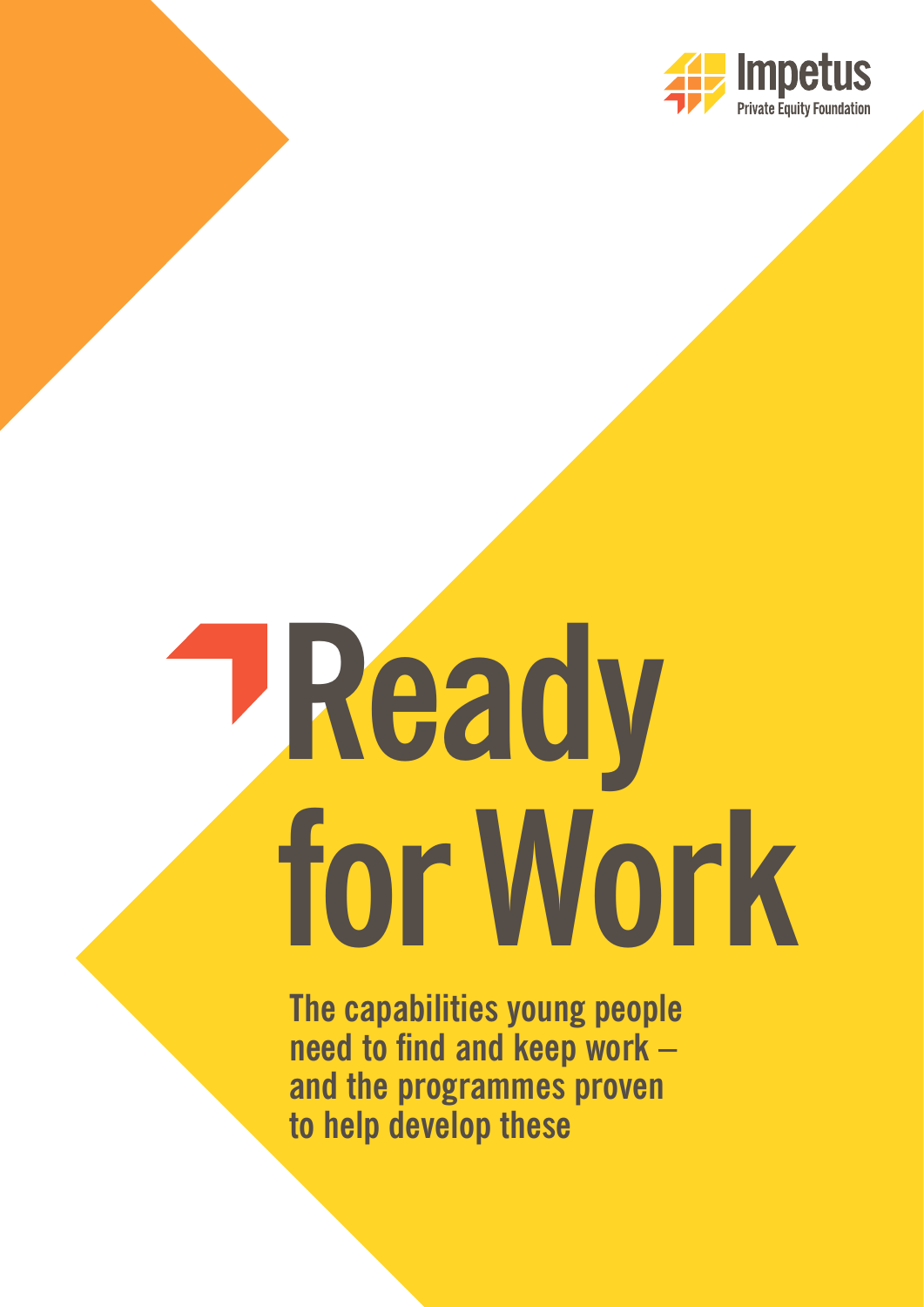Impetus – The Private Equity Foundation is committed to transforming the lives of 11–24 year olds from disadvantaged backgrounds by ensuring they get the support they need to succeed in education, find and keep jobs, and achieve their potential.

We find the most promising charities and social enterprises that work with these children and young people. We help them become highly effective organisations that transform lives; then we help them expand significantly so as to dramatically increase the number of young people they serve.

**Introduction** Executive sur Recommenda

- **1. Methodol**
- **2. A common** work read
- **3. The program** proven to
- **4. Conclusio**
- **Bibliography** Glossary
- Advisory grou research team
- 
- Catalogue of programmes

|                          | OZ.             |
|--------------------------|-----------------|
| <u>mmary</u>             | 04              |
| <u>ations</u>            | 06              |
| ogy                      | 10              |
| n language for<br>liness | 12              |
| ammes<br>work            | 23              |
| n                        | $\overline{32}$ |
|                          | 34              |
|                          | 36              |
| up and                   |                 |
| ่าา                      | 38              |
| $\mathbf{r}$<br>$\sim$   | 20              |

 $\sim$  01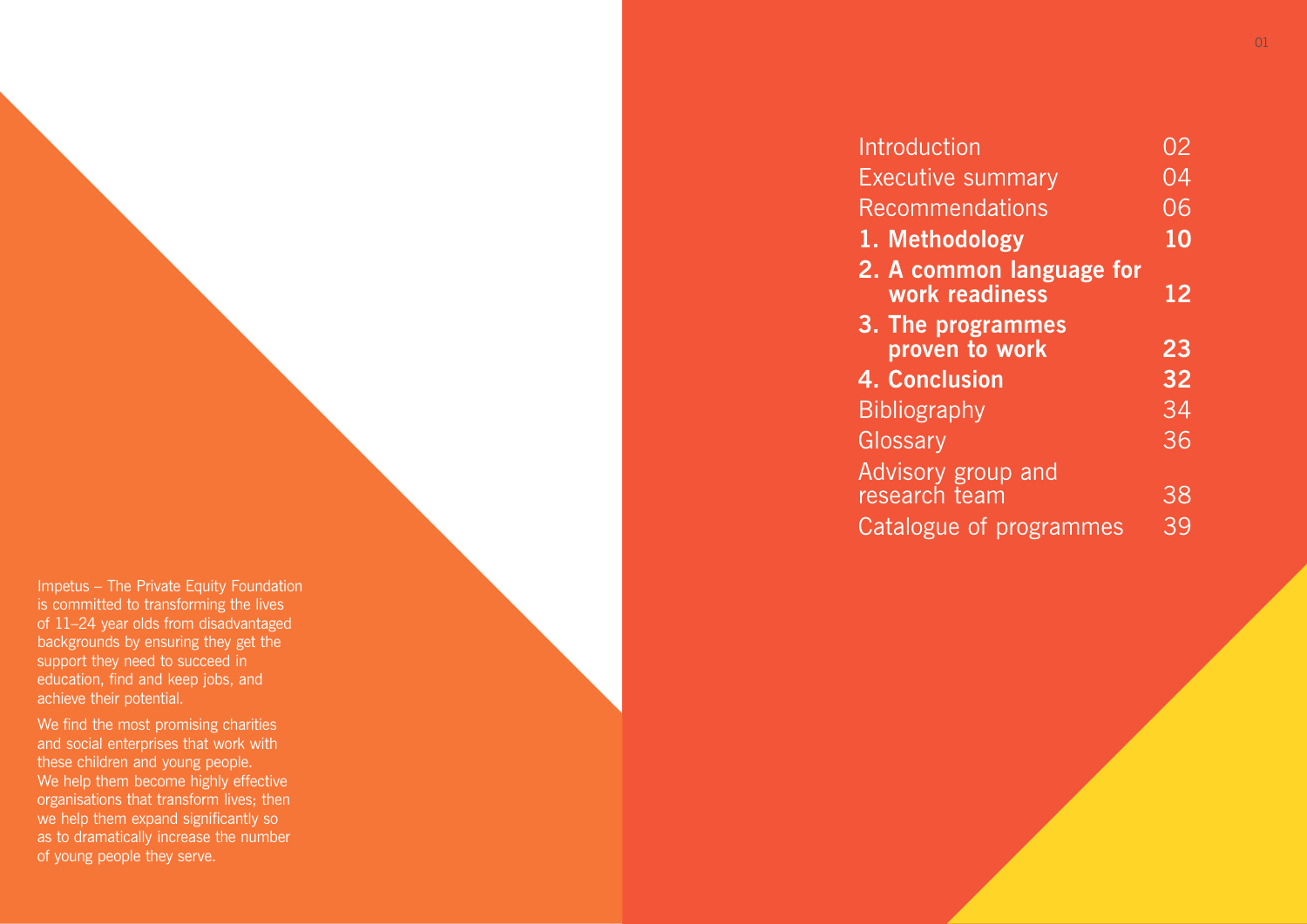This report, produced by Impetus-PEF in partnership with the Young Foundation and the Social Research Unit at Dartington (SRU), seeks to provide practical answers to the question: *how can we help young people be ready for work?* We believe the findings contained here will benefit those who fund, invest in or provide services to improve the employability of young people – including our main concern, young people from disadvantaged backgrounds.

#### **A crisis in youth unemployment**

Yet a recent study by McKinsey found that around a quarter of employers had left entry-level vacancies unfilled. A third had lost out on business opportunities because they could not find recruits with the right skills. We have a disconnected system which is not equipping young people with the skills, experiences and capabilities they need to be ready for work. Why is this? And what can be done?

Even in recovery, there is still a youth unemployment crisis in the UK today, with almost one in five young people out of work. In our report *Make NEETs History in 2014*, we found that those leaving school with only GCSE-level qualifications (or less) are more than twice as likely to be unemployed as those with better qualifications. Research has shown the life-long negative scarring effect that a sustained period of unemployment can have on a young person's life. Today's young people feel the bar to getting a job is higher than ever and face the demoralising prospect of scores of unanswered applications.

Much research and policy concerns the skills young people need to become work ready and there are lists of the skills, capabilities, experiences and qualifications young people need to secure a job. Most recently, NPC's 2012 *Journey to Employment (JET) Framework* and the employability skills developed by the CBI (Fothergill, 2012) provide definitions that speak to the needs and experiences of particular stakeholders.

So the problem is not a lack of information about what makes a young person work ready, but rather the lack of a common, evidence-based language across all stakeholders. Employers are particularly crucial stakeholders and by surveying their needs, we are providing a distinctive guide that will help young people make a successful transition from school to work.

#### **The need for clarity**

# 02 03 **Introduction**

#### **Forging a shared understanding**

In this report we argue that it is crucial to have a shared understanding of the vital capabilities young people need to enter the workforce. These six capabilities are typically expected of all employees, old and young, but are rarely communicated clearly and concisely. This report sets out these capabilities and then identifies the programmes proven most successful in helping young people attain them.

Sustained employment for young people will only be achieved through the cultivation of the capabilities employers want. We believe that a joined-up approach between education, business and policymakers will result in young people who are better equipped for work – and employers ready to employ them.

#### **From report to reality**

At Impetus-PEF, we intend to lead by example. Our mission is to support young people from low income backgrounds to achieve in education and employment. We do this through our *driving impact* package of support that helps charities become more skilled at producing real and lasting outcomes for the young people they serve.

We believe *Ready for Work* is the next step in improving valuable work of all those concerned with young people and school to work transitions. We will help the charities in our portfolio – as well as other organisations and stakeholders – to integrate Ready for Work into their programme design and evaluation. We will also support their use of the six capabilities to performance manage their work with young people. In this way we hope to help more organisations drive impact and produce meaningful, sustained outcomes for young people.

**September 2014 Impetus – The Private Equity Foundation**





## **Young people like the idea of having a job, but need considerable in-work support during that early stage to ensure their employment is sustained.**

**Employer, construction sector**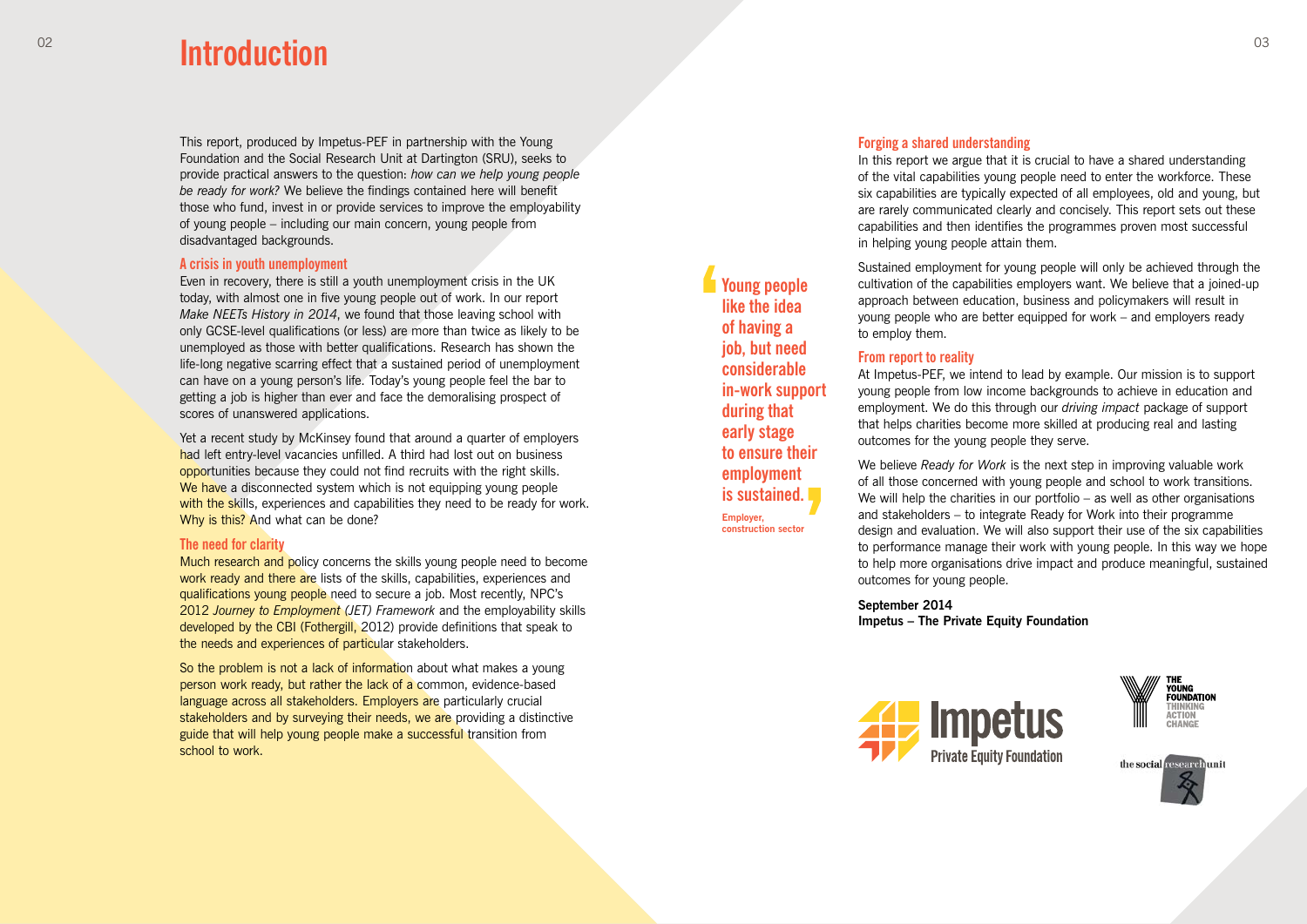# <sup>04</sup> **Executive summary Executive summary DENSITY**

This report sets out the findings of a research project that seeks to answer the questions: what do young people need to be ready for work? And what makes the biggest difference to their work readiness? Our aim is to equip service providers, employers, funders and policymakers with the information they need to inform their service design and investment decisions.

The fractured nature of career services today has led to a situation where young people, and those who support them, rarely have direct contact with the context of the context of the section of the context of the context of the context of the context of the context of the context of the context o a representative range of employers. When we talk about the skills young people need to be 'work ready', often cited are a list of 'employability skills' that are essentially outcomes, or second-order factors, such as leadership, teamwork, problem solving and communication. This leaves young people asking the question: "But how do I get those capabilities in the first place?" Those developing the programmes are left wondering how they can support young people to obtain these capabilities. **Emerging Developing Established Emerging Developing Established Emerging Developing Established**

We found that employers commonly recognise the development of these capabilities in three progressive stages – emerging, developing and established – and illustrative behaviours for each capability are set out in section 2.

The outcome of our research with employers, social organisations, educators and young people leads us to conclude that, alongside stable personal circumstances and appropriate qualifications, young people must attain a set of six vital capabilities in order to be ready for work.

#### **Six vital capabilities to be ready for work**



We therefore believe that funders and service providers must make robust evaluation a priority so that we can build our growing knowledge of interventions and practices that are effective. We are calling for evaluation of the role of capabilities in work readiness to feature in the design of ongoing and future programmes.

In this report we make the case that a clear picture of the part that these capabilities play in getting young people ready for work is a prerequisite to ensure that programmes that lead to the development of capabilities receive the profile – and therefore the investment – they deserve.

While each capability is important, employers made clear that, on their own, no one capability is enough. Young people need all six of these to be ready for work.

Our research has revealed that often support for unemployed and disadvantaged young people to get into work is based on 'fashions' in practice, rather than evidence of the methods leading young people to sustainable employment, particularly disadvantaged young people. In section 3, we set out the results of our international search for interventions that are proven to lead to work readiness. We found only 37 such programmes – suggesting that overall there is a shortage of evidence-based interventions that lead to work readiness, and a gap in the research base into what works.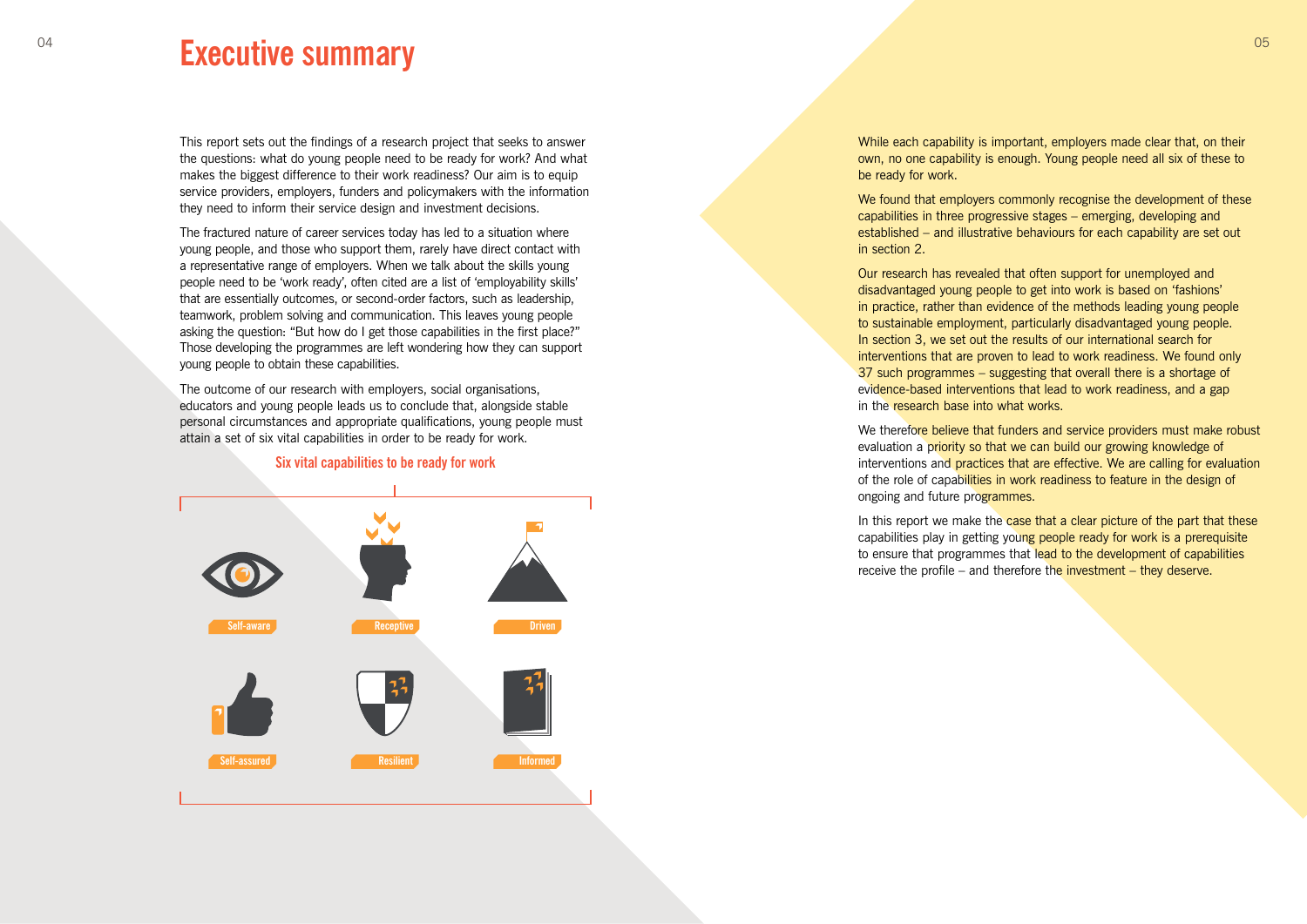Ultimately our aim is for young people – especially those from disadvantaged backgrounds – to benefit from this report. We encourage them to seek opportunities to develop their capabilities in order to boost their employability and put themselves on a path to success in the workplace. However, the chances of young people finding and keeping a job are dependent on commissioners, policymakers, service-delivery organisations, schools, employers and evaluators. Therefore we recommend:

Those who invest in, commission or design services to get young people into work must use and support the development of the evidence base to consider both their target population and what the available evidence tells us about what works for them. This must include what works for developing the capabilities we identified. The long-term outcome of employment is the ultimate goal, but short-term and intermediate outcomes are essential for getting to that goal.

**For service-delivery organisations:**  Those working directly with young people must take seriously the need to codify and manage against short-term and intermediate outcomes which have a valid claim to lead to the long-term outcomes of employment. These are particular to each organisation's programme design, but the six capabilities are well-suited starting points for the development of short-term outcomes, as they describe observable behaviours that organisations can track and work towards. We also recommend that organisations review the catalogue of programmes (page 39) to consider where evidence-based practice might be able to strengthen their programmes. must income-terr<br>intermeconganisa<br>organisa<br>describe<br>be able i<br>**123**<br>cultivate

#### **For commissioners and policymakers:**

# 06 07 **Recommendations**

**For employers:** Those who run programmes aiming to enhance young people's employability can use the six capabilities and the catalogue of programmes to develop programme design and effective management. For all employers, we recommend the six capabilities serve as a common language in recruitment, training and development.

Those involved in commissioning, funding and undertaking evaluation of programmes must include issues of process, performance management and the attainment of short-term and intermediate outcomes. This should include a greater focus on high-quality formative evaluations being carried out before a randomised control trial (RCT) or a quasi-experimental design (QED) evaluation is commissioned. In general, robust evaluation of interventions in the workreadiness space must be made a priority, to address the paucity of For employers:<br>
Those who run programmes aim<br>
employability can use the six ca<br>
of programmes to develop progr<br>
management. For all employers,<br>
serve as a common language in recruitmer<br>
For evaluators:<br>
Those involved in c

#### **For schools:**

In *Make NEETs History in 2014* (Impetus-PEF, 2014) we called for schools to be engaged in and accountable for preparing young people for the transition from school to work. We know there are many schools which already consciously aim to cultivate the character skills essential for this. The six capabilities can help schools channel and manage their efforts in this so that young people can develop the capabilities employers want. Those responsible for making commissioning decisions for schools should also make use of the evidence base to make informed decisions about which programmes to pay for.

#### **For evaluators:**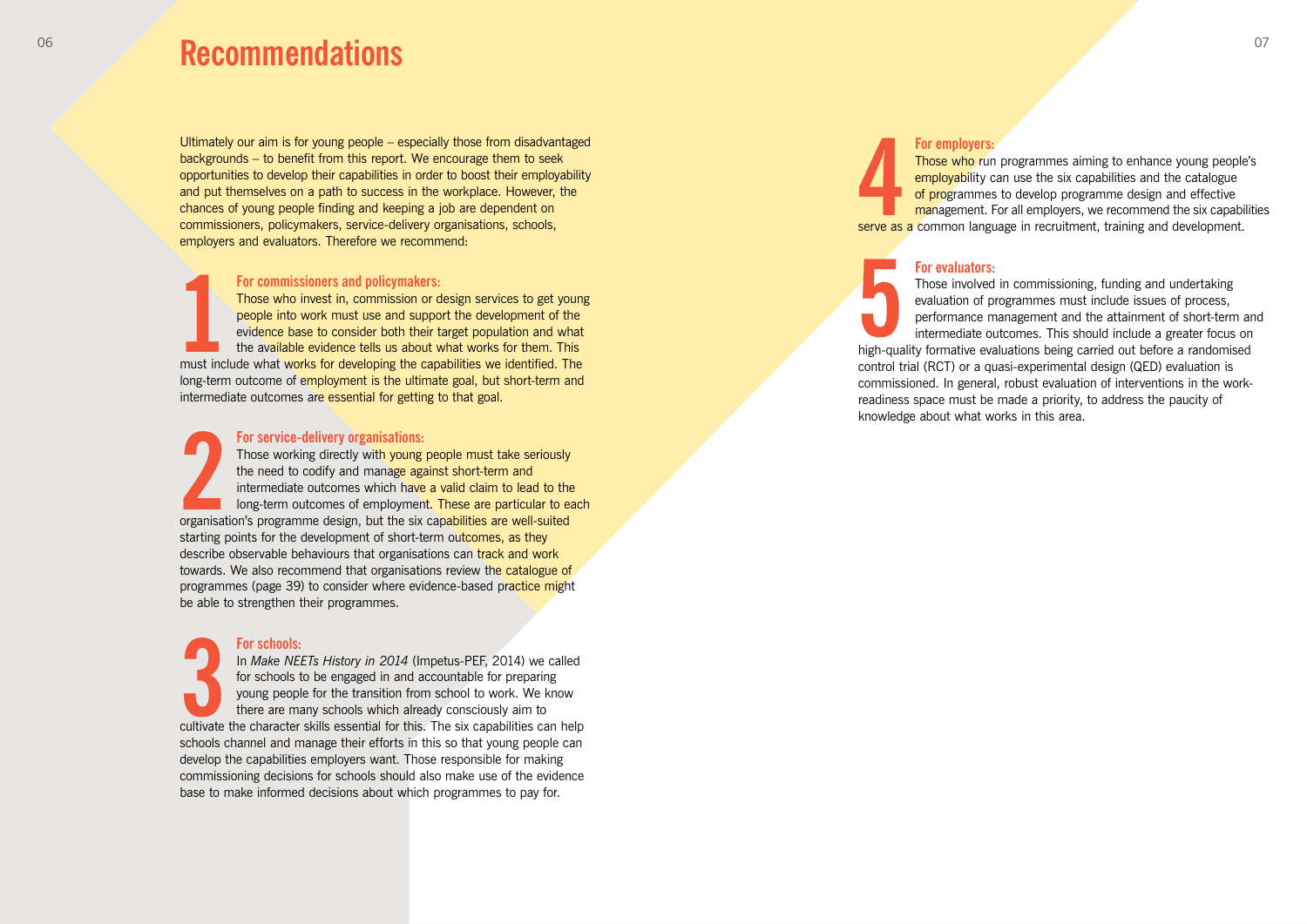

# **Ready for Work**

The UK job market has changed dramatically over the past 20 years. Many young people, particularly those from disadvantaged backgrounds, find it increasingly difficult to make a successful transition from education to employment. At the same time, employers express concerns about the level of training and support they need to give to young recruits.

Working directly with UK-based employers, we have identified **six essential capabilities** that young people are expected to demonstrate in order to get and keep a job. As a young person builds these capabilities, they advance through the stages of development – emerging, developing and established – further increasing their employability.

**For more information visit impetus-pef.org.uk/ReadyForWork**



Takes responsibility for themselves and others, exhibits self-control, accountability for one's actions, does not shift blame and recognises their own strengths and weaknesses.



Has good levels of self-esteem, willing to ask questions and seek more information, can work alone without clear direction, displaying physical signs of self-esteem, such as a firm handshake.



Willing to address weaknesses, takes feedback and advice, open to new ideas and working in different ways, open-minded, patient and flexible.

Copes with rejection and set-backs, learns from mistakes, open to constructive criticisms, determined to overcome obstacles, perseveres and does not panic under pressure.

Displays a positive attitude, applies oneself consistently, reliable, motivated, punctual, well-organised, hard-working and goes the extra mile.

Has an understanding of the job market, able to search for job vacancies, does background research, understands office etiquette, well-presented, can effectively describe their achievements verbally and has a representative CV.





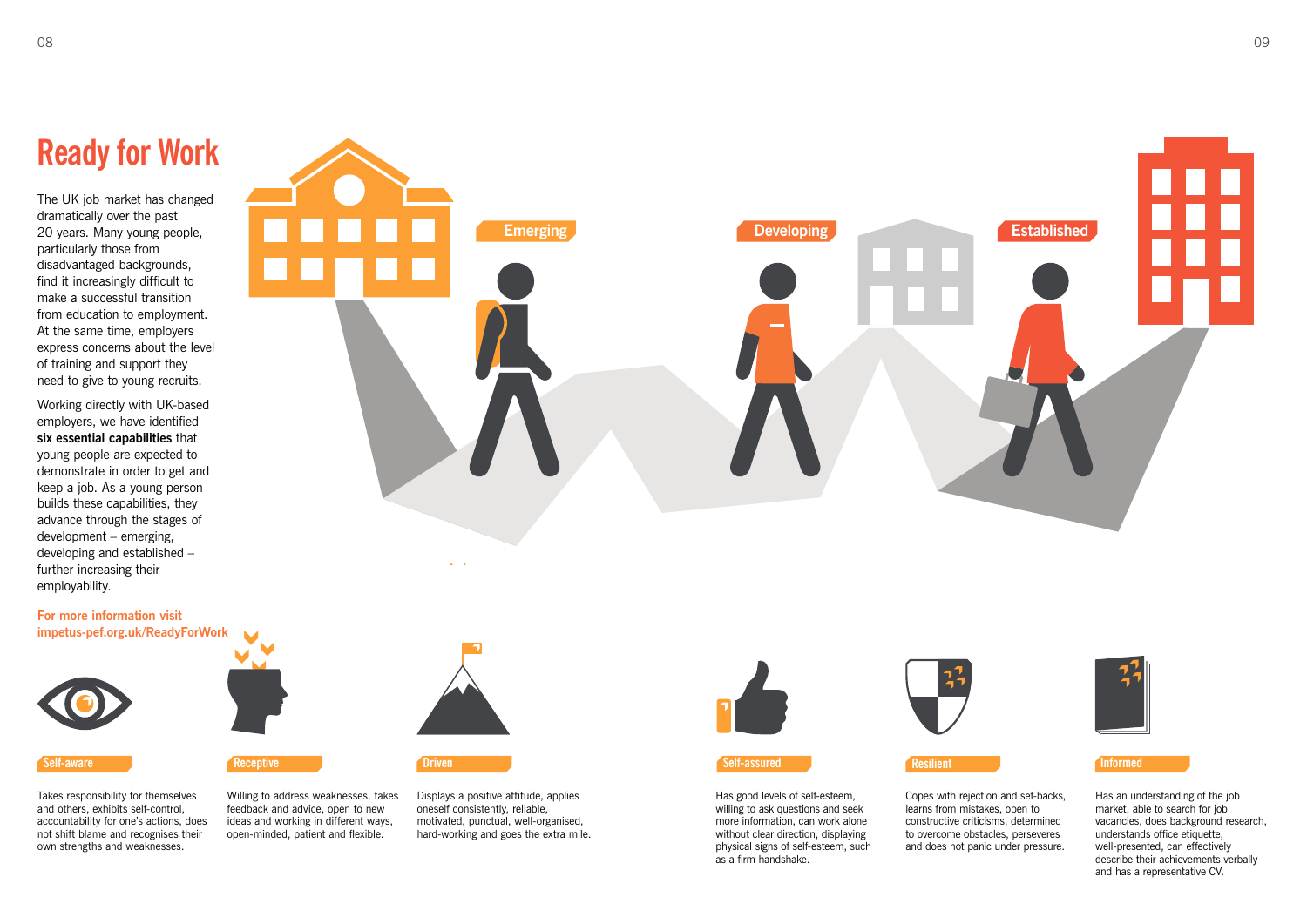**1.**

# **Methodology**

This report was produced by Impetus-PEF, in partnership with the Young Foundation and the Social Research Unit at Dartington (SRU). It was researched and written by Anna Smee and Tessa Hibbert of the Young Foundation, Bethia McNeil of SRU, and Rhian Johns and Jenny North of Impetus-PEF. We would like to thank the many colleagues from business, academia and social organisations who contributed to our research

 $\rightarrow$  The capabilities outlined here have been drawn from interviews with 20 UK employers, with the main themes explored in greater detail in

 $\rightarrow$  The findings were backed by a review of existing employer surveys

We filtered a long list of personality traits, skills and behaviours to draw out the underlying capabilities young people need to succeed in the world

#### **Identifying capabilities**

**T** Finally, we tested the language used to describe these capabilities with young people to ensure it resonated with them.

- three focus groups.
- and reports.
- of work.
- 

We have brought these together to create a cohesive set of ready-for-work capabilities as well as identifying the behaviours that employers look for to evidence young people possess them. We provide these not as a new type of measurement tool for young people's capabilities, but as an aid to identifying what works in enabling young people to make a successful transition to employment.

#### **Researching programmes**

The next stage of our research was to identify which interventions or programmes with young people effectively lead to work readiness. We consulted 22 international databases, searching for programmes which aimed to target outcomes related to employment (including employability and work readiness) and/or the six capabilities. After looking at the total number of interventions that impact on work readiness in each of the 22 databases, we discounted any interventions that had a weak evidence base, evidence of no effect or insufficient information to make a call. We then analysed and compared those that remained to draw out the key themes of the interventions that met our requirements.

We excluded interventions in our research if they had not undergone an RCT or QED evaluation, and where there was evidence of a positive impact on work readiness and/or the associated capabilities as defined in this report.

It is important to note that our research was not exhaustive; so the research does not represent a systematic review. We did not apply standards of evidence to appraise the quality of RCT/QED studies or to assess the weight of evidence of impact for each programme.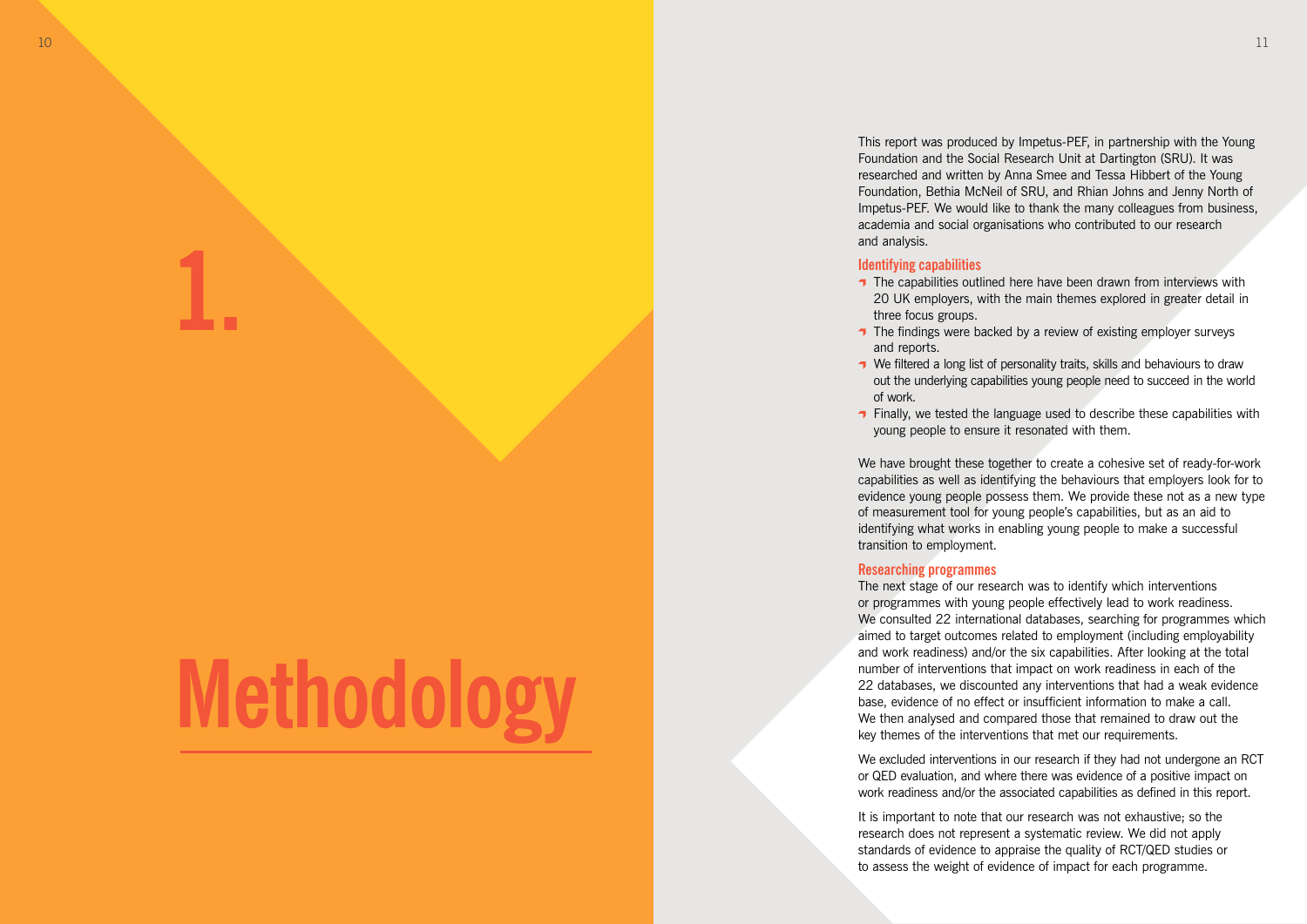# **A common language for work readiness 2.**

### **Our review of the literature reveals three main themes in explaining the factors that enable young people to make a smooth transition to work:**

- **↑** Need for stable personal circumstances
- $\rightarrow$  Appropriate level qualifications
- Character traits: 'ready-for-work capabilities'.

By maintaining a focus on these individual issues, we do not seek to shift the blame for youth unemployment onto young people themselves. We acknowledge the wider societal context of economic structure and lack of available jobs facing young people today. We recognise that a young person can be completely work ready and yet not be able to find a job because of these external factors. The starting point for this research, however, is that – notwithstanding these external factors – we must investigate the skills, experiences and capabilities a young person needs to have in order to be work ready in this current context. By doing this we can provide a valuable insight for them and those who support them in their job seeking.

It is widely understood that young people need stable-enough personal circumstances to be able to function well in the labour market. A wide range of research into youth unemployment shows that personal circumstances are linked with unemployment rates: of young people who are long-term unemployed, 38% came from the bottom 20% of the distribution of a continuous family background index linked to parental occupation, parental economic activity, parental qualifications, lone parenthood and social housing. They are also more likely to be facing other disadvantage, including teenage motherhood, being disabled or having learning disabilities, being in care or a young offender (ACEVO, 2012). Additionally, Audit Commission research from 2010 revealed that young people with caring responsibilities are twice as likely as their peers to experience six months or more not in employment, education or training.

#### **Personal circumstances**

### **Appropriate level qualifications**

Similarly, we know that there is a clear link between youth unemployment and attainment of recognised and relevant qualifications. Recent research from The Work Foundation (Reid et. al., 2013) reveals that more than 40% of young people with no qualifications are unemployed – and half of these have been unemployed for over 12 months. By comparison, among young people with qualifications at A-level (or equivalents) or higher, just over 10% are unemployed – and a far smaller minority of that qualification group has been unemployed for more than 12 months.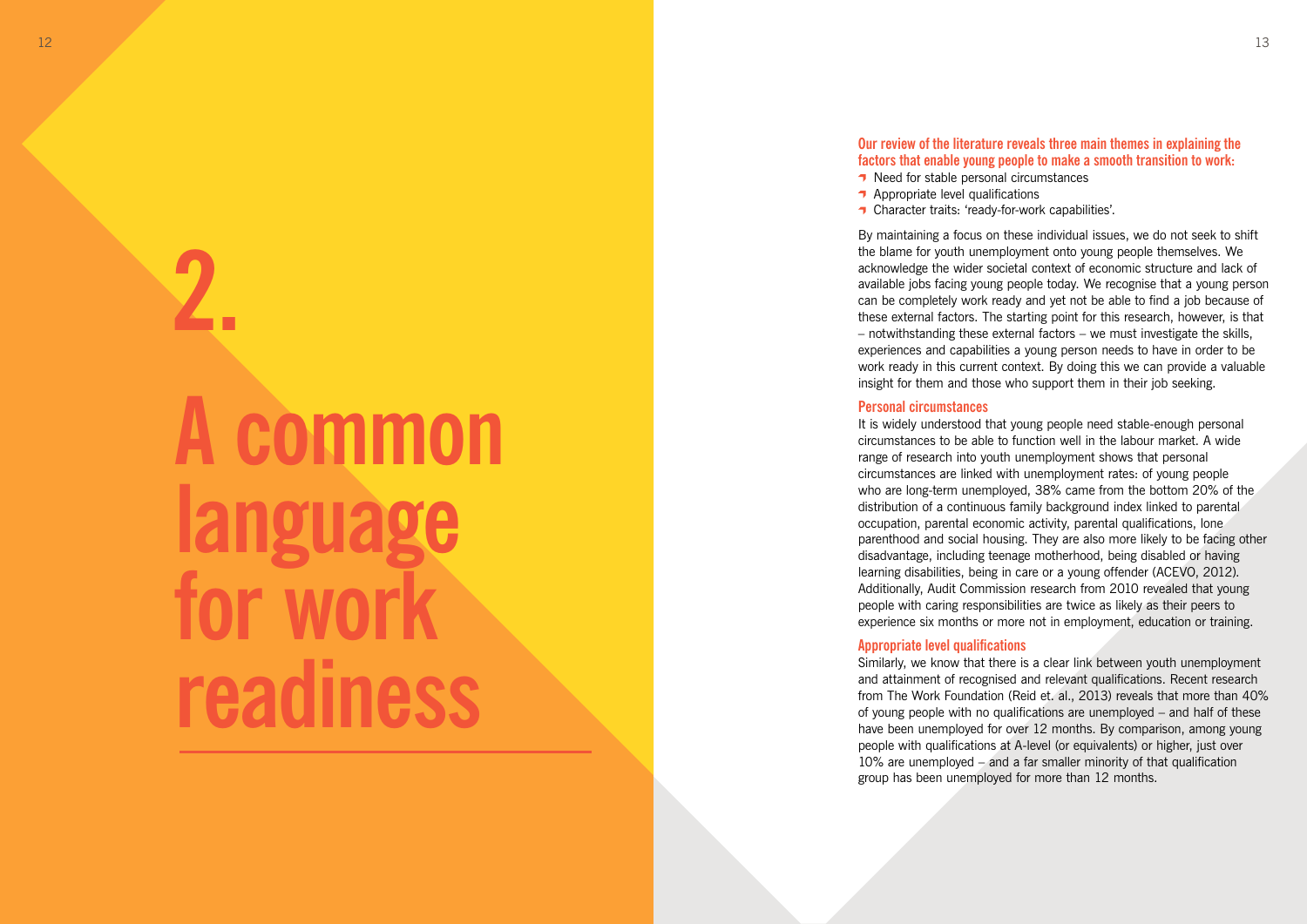#### **Personal skills and qualities**

The third area highlighted is the range of personal skills and qualities young people need to become 'employable'. There is widespread acknowledgement of the importance of the skills needed for work: factors such as leadership, teamwork and communication skills. These are highlighted in research conducted by the CBI and their resulting definition of employability skills (Fothergill, 2012). In this paper, we argue these are 'second-order' capabilities. Our aim in this research is to produce a succinct list of the all-important first-order capabilities that young people need in order to continue their path to employability, articulated in straightforward language that all stakeholders understand and can relate to. These are the foundation on which all further skills and experiences are built.

In this paper, we highlight personal capabilities because our research has revealed this area to be the least understood and, we believe as a result, they are being undervalued.

The outcome of our research into what these skills are and how they can be gained led us to conclude that, alongside stable personal circumstances and appropriate qualifications, young people must attain a full set of six vital capabilities in order to be ready for work.

Five out of six of these capabilities are intrinsic factors (sometimes called 'soft skills') that primarily have value to the individual (such as a qualification or job). We acknowledge they are hard to cultivate, demonstrate and measure. But they are the lynchpin of future success and the short-term and intermediate outcomes that all work-readiness programmes should commit to achieving.

One capability stands out as different to the others – that is 'informed'. Although it cannot be described as a character trait, it is a characteristic, and one which we felt was both essential and distinctive. The employers we consulted were adamant about its importance. Without it, a job seeker with all the other necessary attributes will struggle to focus and channel their efforts. For those who deliver programmes, 'informed' is one of the easier capabilities to codify and track progress against.



**Employers are looking for personal qualities. Over and above everything else, that is what they are looking for.**

**Apprenticeships training provider**

#### **The six vital capabilities to be ready for work**

These capabilities are requirements to succeed in any form of employment, skilled or unskilled. They are therefore applicable to all young people, including those from disadvantaged backgrounds, who are entering the workforce at any age. Our recommendations focus on children and young people in the early stages of work readiness who will be seeking employment in the short- to medium-term.

Our research identified that employers expect young people to be work ready at the point of interview: they need six vital capabilities to access and succeed in the workplace. In our interviews and focus groups, employers made clear they expect young people to possess and display a full set of these capabilities. We hope this list will facilitate a common understanding of work readiness and the key capabilities young people need.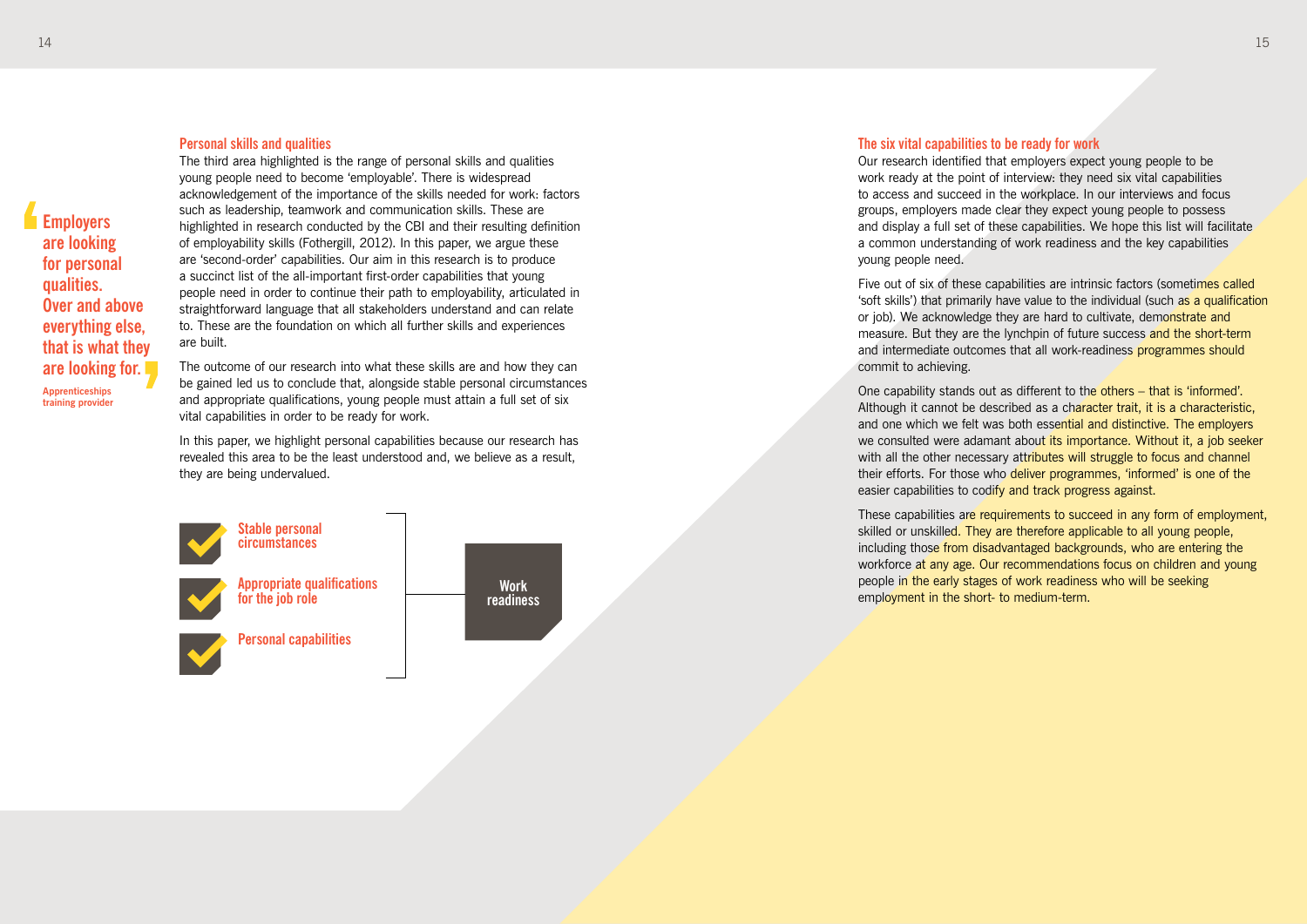These capabilities are explained in more detail in this section, in terms that come from employers. Descriptions are given to explain how

young people signal they possess these capabilities and how employers

emerging, developing and established. The descriptions are not intended

recognise them at three stages of young people's work readiness:

as a measurement tool but to provide practical illustrations of the

capabilities, and in language used by employers themselves.

**Emerging 7** Starting to identify own strengths **and what is needed to improve 1** Identifies some realistic career goals **and why they are of interest Matches own skills and qualities to those needed in career ideas** 

**Self-aware Receptive Driven Self-assured Resilient Informed**

**Developing Able to think of examples of own skills, qualities and achievements in a way which is fit for purpose Aspirations in line with personal attributes**

**Self-aware Receptive Driven Self-assured Resilient Informed**

**Established P** Realistic view of chosen career options based **on own skills, qualities and interests Will take responsibility for own learning and development Will take responsibility for own work-life balance, healthy lifestyle and emotional wellbeing**



Recognises own strengths and weaknesses, exhibits self-control, takes responsibility for themselves (and others), relates to others as adults rather than as in a child/parent role, able to communicate and explain their strengths and weaknesses to others, does not shift blame, accountable,

## **Stage Examples of expected behaviour**

- 
- 
- **Many young people don't realise that as part of work they have to take responsibility for themselves and their own progression.**

**Employer, telecommunications sector**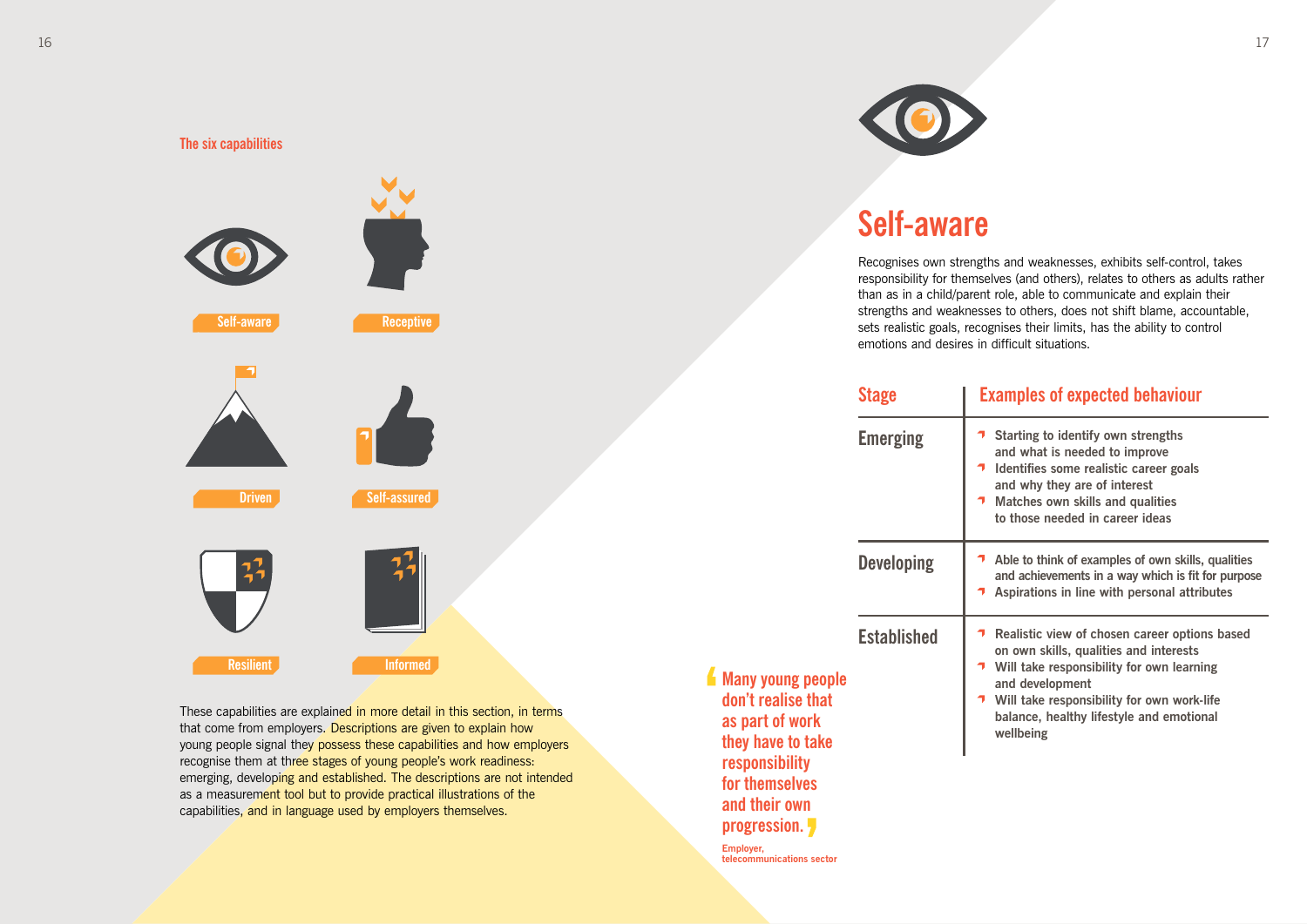



# **Receptive Self-aware Receptive Self-awareas Awareas Self-assured Awareas Self-assured Priven**

Willing to learn, open-minded, patient, flexible, happy to consider travel and/or relocate, displays humility, shows respect for other people, appreciates the views of others, works well with others, recognises the importance of compromise, can identify people to ask/learn from, engages in informal networking, learns from different people and situations, willing to tackle their weaknesses, open to working in different ways, takes on feedback and advice.

| <b>Stage</b>       | <b>Examples of expected behaviour</b>                                                                                                                                                                                                                             |
|--------------------|-------------------------------------------------------------------------------------------------------------------------------------------------------------------------------------------------------------------------------------------------------------------|
| <b>Emerging</b>    | <b>Willing to learn</b><br><b>Positive attitude towards education</b><br><b>Open-minded</b>                                                                                                                                                                       |
| <b>Developing</b>  | Willing and able to travel to work<br>Has identified people to ask for<br>help and to learn from<br><b>1</b> Able to identify some areas for improvement<br>Patient when working in a team or on a task                                                           |
| <b>Established</b> | <b>Engages in informal networking</b><br>Can give examples of successful businesses<br><b>Willing to tackle weaknesses</b><br>Willing to work in different ways (shift work,<br>hot desking, remote working, outdoors or<br>indoors, flat structure or hierarchy) |

**Well organised Always on time Reliable Some plans for the future**

**We are looking at how the person is going to grow over the next ten years.**

**Employer, financial sector**

Determined, diligent, hard-working, shows care and conscientiousness in their work, displays a positive attitude, keen, enthusiastic about all tasks, motivated, punctual, proves themselves quickly, works carefully, does background research, goes the extra mile, well organised, persistent, in the right place at the right time, reliable, applies themselves consistently.

| Stage       | B                                       |
|-------------|-----------------------------------------|
| Emerging    |                                         |
| Developing  | $\overline{\phantom{a}}$                |
| Established | $\begin{array}{c}\n1 \\ 1\n\end{array}$ |

# **Stage Examples of expected behaviour**

**Emerging Displays enthusiasm for career Works hard Works carefully**

**Established Positive about the future and ability to achieve goals Does background research Goes the extra mile**

**Proves themselves quickly**

**Young people need realistic expectations about what work is. They need to show commitment and determination. Employer, financial sector**

# **Self-aware** *Self-aware* **<b>Driven Self-assured References**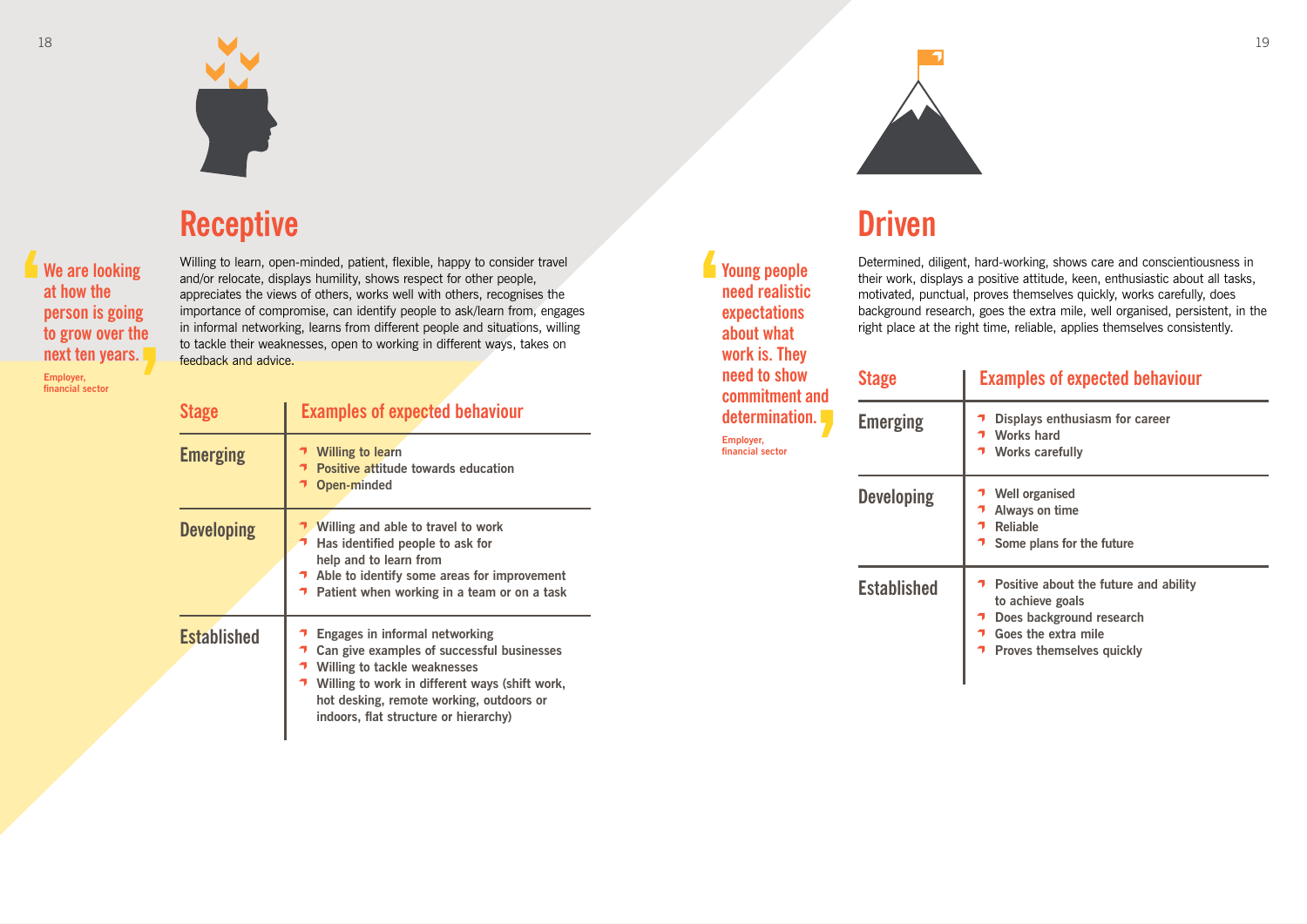

Quietly confident, displays self-belief, has good levels of self-esteem, believes they can reach goals, influences future outcomes and shapes their life, independent thinker, makes eye contact, exhibits good posture, has a firm hand shake, displays trust in other people, willing to ask questions and seek more information, able to work alone without clear direction.

### **Self-assured Resilient Resilient Resilient**

| <b>Stage</b>       | <b>Examples of expected behaviour</b>                                                                                                                                                                                                                             | <b>Stage</b>       | E                                                              |
|--------------------|-------------------------------------------------------------------------------------------------------------------------------------------------------------------------------------------------------------------------------------------------------------------|--------------------|----------------------------------------------------------------|
| <b>Emerging</b>    | Willing to try new things, with new people,<br>on their own<br>Will ask people in authority questions (e.g.,<br>parents, teachers, police, social workers,<br>employers)                                                                                          | <b>Emerging</b>    | $\overline{\phantom{a}}$<br>$\overline{\phantom{a}}$           |
|                    | Engages in positive (non-academic) activities<br>in and out of school<br>Rejects activity that has a negative impact on<br>them or those around them                                                                                                              | <b>Developing</b>  |                                                                |
| <b>Developing</b>  | Will attempt to do things even when they know<br>it will be hard<br>Uses body language to demonstrate confidence<br>(e.g., stands and sits up straight, makes eye<br>contact, shakes hands firmly)<br>Will introduce themselves to a stranger when<br>appropriate | <b>Established</b> | 7<br>$\overline{\phantom{a}}$<br>$\overline{\phantom{a}}$<br>勹 |
| <b>Established</b> | Believes own actions can make a difference<br>Can give examples of achievements they are<br>proud of<br>Can give examples of overcoming challenges<br>Proactively seeks new challenges (e.g., work,<br>sport, travel, learning)                                   |                    |                                                                |



**Learns from mistakes Bounces back from mistakes and low points, with some support Can handle some uncertainty**

**Copes with rejection Does not get down when things go wrong Can maintain focus on longer-term projects**



Copes with rejection and set-backs, does not take things personally, learns from mistakes, does not panic, adaptable in new or difficult situations, open to constructive criticism, bounces back, looks on the positive/bright side, overcomes adversity, can handle uncertainty, perseveres, emotionally strong, displays grit.

# **Stage Examples of expected behaviour**

**Established Avoids taking things personally Copes without panic in new or difficult situations Open to constructive criticism Can usually handle whatever comes their way If they start something, they will finish it**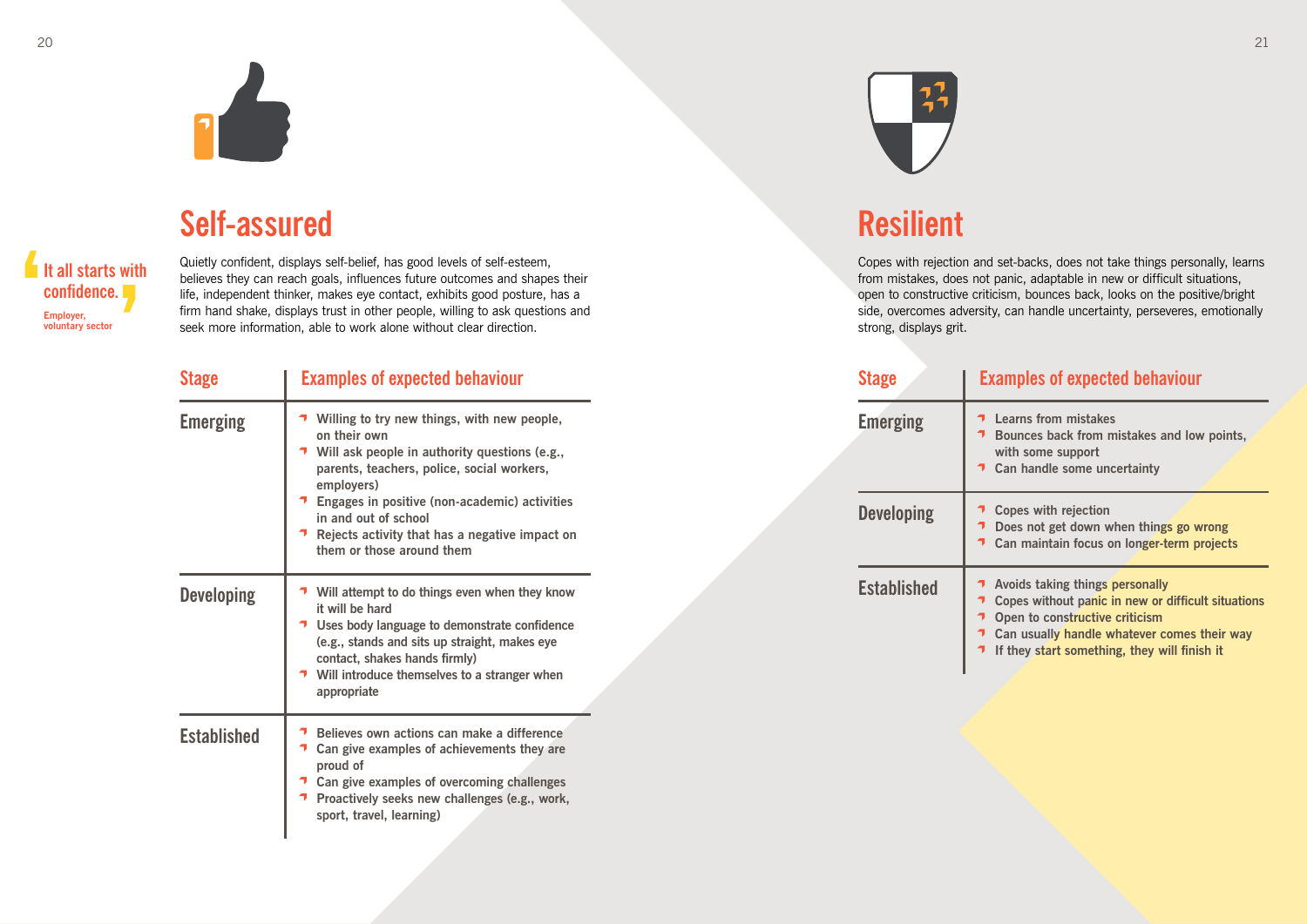

# **programmes**

**The proven to work**

Understands job market, aware of options, can identify pathways into<br>work, direct contact with employers, capable of searching for job<br>vacancies, can uncover background information about sectors/companies/<br>roles, will inte work, direct contact with employers, capable of searching for job vacancies, can uncover background information about sectors/companies/ roles, will interact with job centres/recruitment firms/HR, has representative CV, understands office etiquette, punctual and well presented, can effectively describe themselves and their achievements verbally, proactively seeks advice from people in work, understands impact of education and training levels on employment.

| <b>Stage</b>       | <b>Examples of expected behaviour</b>                                                                                                                                                                                                                                                                      |
|--------------------|------------------------------------------------------------------------------------------------------------------------------------------------------------------------------------------------------------------------------------------------------------------------------------------------------------|
| <b>Emerging</b>    | <b>7</b> Can identify job roles of interest<br><b>1</b> Review any contact with employers,<br>volunteering or work experience and say<br>what was learnt<br>Can identify whether future plans have<br>changed as a result of work experience<br>Some business and customer awareness                       |
| <b>Developing</b>  | Can identify a career goal and explain routes<br>to achieving it<br>Can identify skills and qualities appropriate<br>to a chosen career<br>Be able to carry out activities in the workplace,<br>review them and say what was learnt<br><b>Good customer service</b>                                        |
| <b>Established</b> | Can explore and reflect on career opportunities<br>in different sectors<br>Can talk about own career plan and long-term<br>goals by drawing on experiences<br><b>1</b> Can explain what has been learnt through work<br>experience or volunteering and how this is<br>relevant to their future career plan |

**Young people need to explain how their life experience to date is relevant to the role. They need a story.**

> **Employer, telecommunications sector**

# **Informed Self-aware Receptive Driven Self-assured Resilient Informed**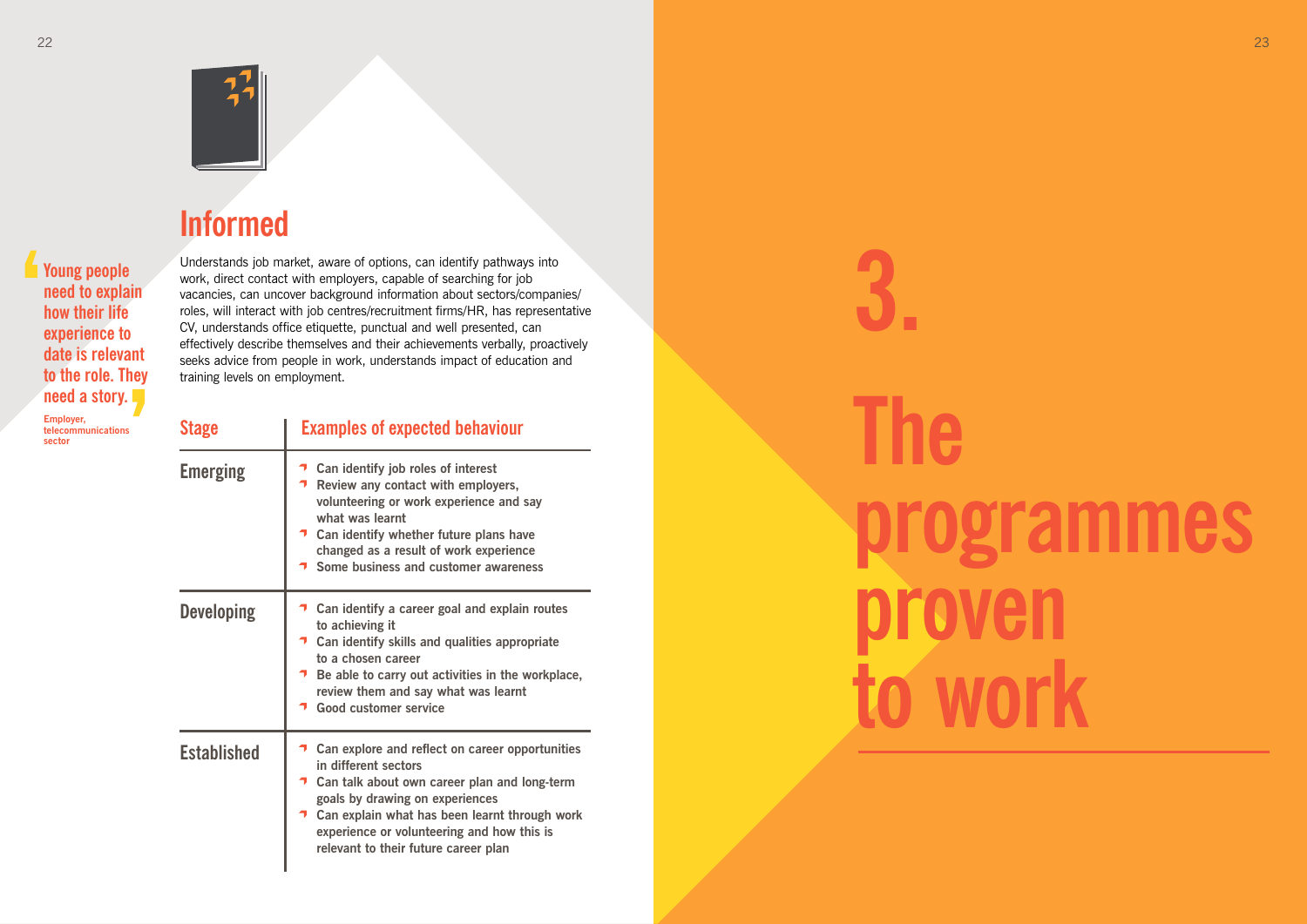- **T** Cross reference to the capabilities for work readiness
	-
	-
- **Duration and dosage of the activities offered**

#### **Approach**

The first stage of our work concluded that a young person is work ready when they have stable personal circumstances, relevant qualifications for their role and a set of six capabilities needed for the workplace.

In the next stage of our project we investigated which interventions led to these outcomes. In using the terms 'intervention' and 'programmes', we are referring to a specified or 'packaged' approach which contains a series of components.

This was necessary because all too often in our consultation phase we found that funders, investors and those involved in service design are supporting programmes based on 'fashions' in practice, rather than evidence that the interventions leads to sustainable employment for young people, particularly disadvantaged young people. This leads to non-evidence-based policymaking and misplaced investment, and ultimately we are not doing our best for young people.

Our aim is that our findings will be used by those involved in funding and designing services to ensure that support flows to interventions based on evidence of the outcomes from young people. We are not, however, endorsing any specific programme.

#### **Sampling programmes**

All programmes we reviewed have been evaluated through an RCT or QED evaluation, which has shown evidence of a positive impact on work readiness and/or the associated capabilities as defined in this report. Analysis of the interventions included, helps us draw out the key themes for evidence-based practice.

In total, the 37 programmes listed in the catalogue were drawn from 22 databases. A digest of these interventions is provided on page 39.

#### **Each intervention was catalogued according to the following fields:**

- Stated aim of the intervention at outset (in the language of the programme designers)
- referred to in this report
- $\overline{\phantom{a}}$  Target group and age
- $\rightarrow$  Key components of the intervention, using standardised terms such as 'work experience' or 'information, advice and guidance' ('IAG') A description of the activities offered in the language of the programme designers
- 
- 
- **T** Current delivery status **1** Country of origin
- 
- **T** Evaluation design **1** Study sample size
- **1** Outcomes
- 
- **T** Study results
- **T** Source (for further information).

- **1** Number of interventions included of a positive impact on work readiness.
- **Country of origin**
- **Evaluation design** used a combination of methods.

#### **Research results**

The immediate difficulty in analysing the information contained in the catalogue was the lack of standardisation used in the evaluation approaches, methodology and reporting. This made it extremely hard to make comparisons between interventions, particularly when discussing constructs such as work readiness or other subjective terms.

Despite these caveats, there are useful observations that can be made on the research findings, which are as follows:

Our sample was made up of 37 interventions that, met our criteria for inclusion, which had undergone robust evaluation, and showed evidence

The overwhelming majority of the interventions (28) originated from the US. Five of the interventions originated from the UK, two were from Canada, one from Trinidad and Tobago and one from Tunisia.

Twenty-one interventions had been evaluated using an RCT and a further five used a QED evaluation. The remaining seven interventions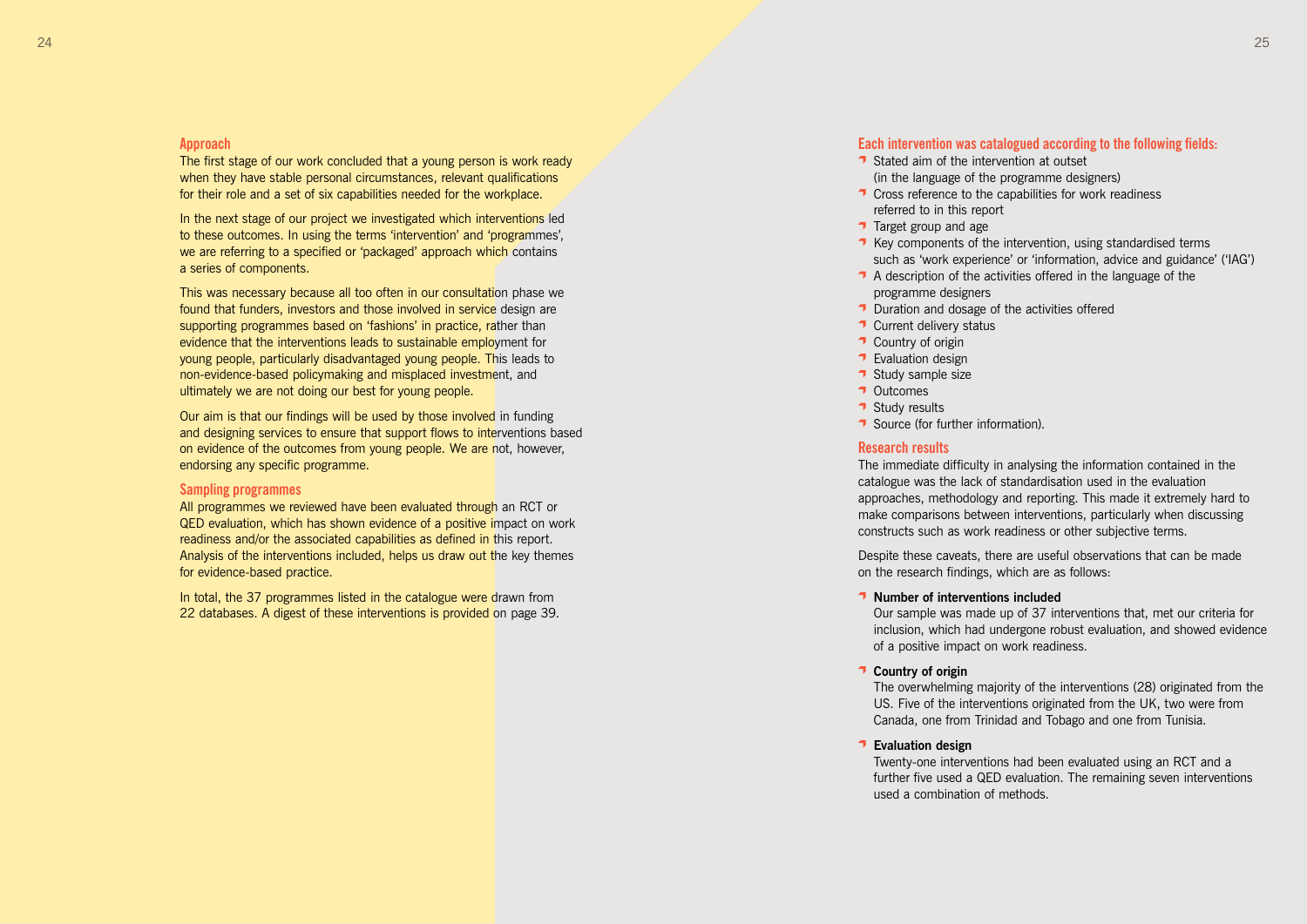

#### **T** Target group and age of young people

Almost half of all interventions (14) included in our sample operated with young people aged 14-16. This could be because employability is particularly relevant to this age. However it could also be because this is the time work readiness falls into the school curriculum in the UK and US. Seven interventions began once young people were 16-17 years old, six interventions operated once young people were over 18 and five interventions were started when young people were under 14 years old.

About a third of the interventions we reviewed (13) were applicable to all young people: they were not focused on a particular target group. The interventions may be more likely to be applied with high-risk young people but were not written solely for this group. The remaining interventions were created for specific groups such as disadvantaged young people, disabled young people or those described as high-risk.

#### **T** System readiness

We looked at the interventions included to see if they were ready to be delivered in the UK. Only five interventions are currently being delivered in the UK (those that originated here). Only 19 interventions in total are currently being delivered anywhere in the world. The remaining 18 are not currently being delivered anywhere, as far as we know. These interventions would need to be adapted to ensure they fit current delivery context. It is important to remember that a positive RCT result does not tell you that these results would be repeated in a different location with a different population.

#### **T** Key components of the intervention

We analysed the key components of the interventions, using a number of standardised terms. The distribution shows that the most common components of successful interventions are 'job-search skills', 'education' and 'information, advice and guidance' ('IAG'). Work experience is also a key part of 17 interventions but in the chart that follows it is split into paid and unpaid categories.

It is interesting to note that the majority of the interventions focus most overtly on job-search skills and associated components (information, advice and guidance, work experience), alongside educational attainment, rather than the development of social and emotional capabilities. However, we need to acknowledge that there are many other interventions that focus on social and emotional capabilities but would not include work readiness or



**Information, advice and guidance Work experience Career counseling Paid-work experience Relationships education Sports and arts Conflict resolution Residential component Financial support Job-skills training Parental engagement Personal development Enterprise development**

Key components of the interventions

Key components of the interventions

#### **Number of programmes**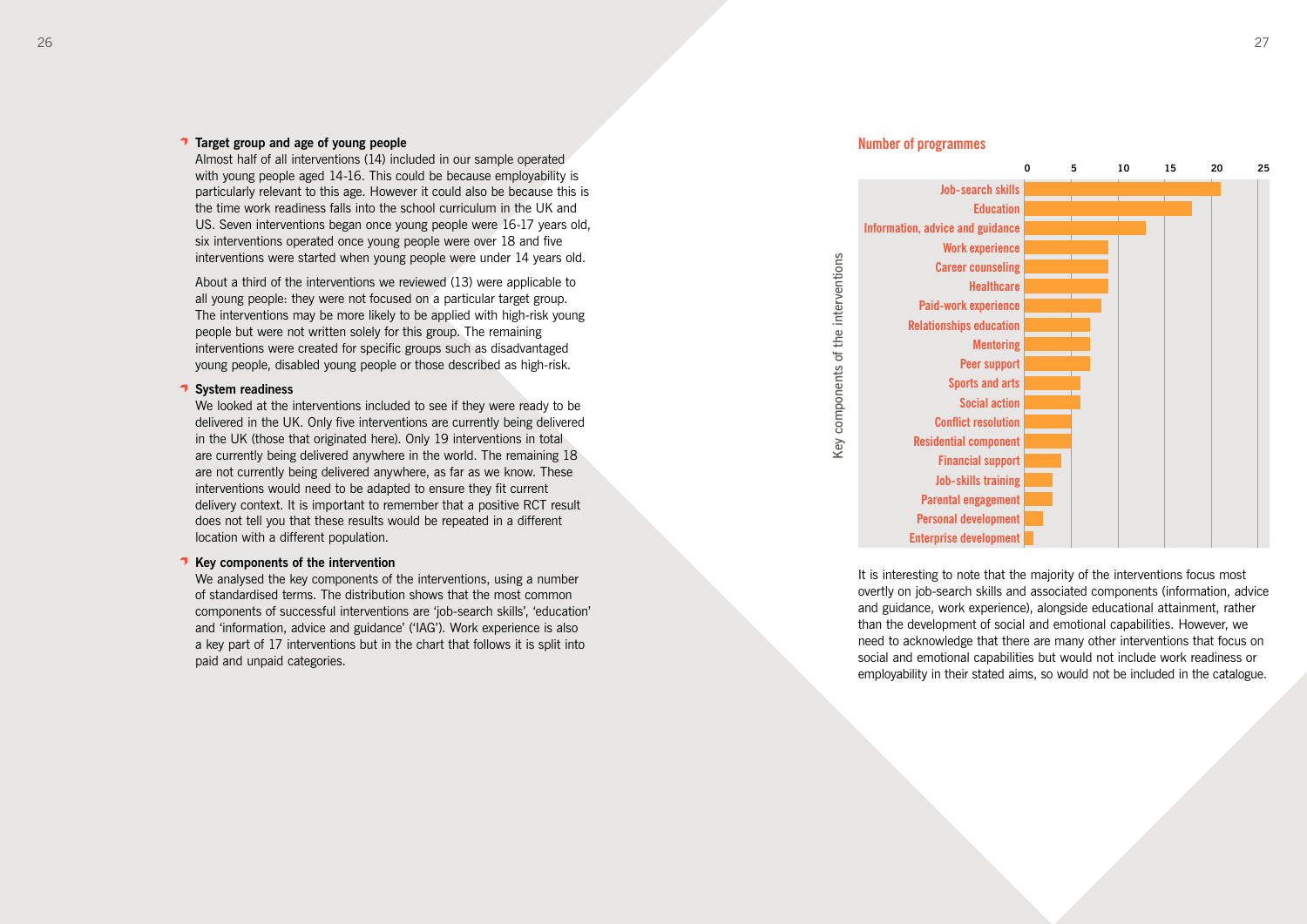#### **Work-readiness capabilities**

We analysed the stated aims of each intervention to cross reference with our list of work-readiness capabilities. Some subjectivity was involved in making these cross references, as standardised definitions were not used by the interventions included nor the academic literature in which the evaluations were reported. However, of our six capabilities there was a clear focus on the capability of young people to be 'informed' by the interventions in the sample.

#### **Number of programmes**

Analysis of the results of the evaluation studies showed a mixed picture. While all the programmes included in our sample are all proven to have a positive effect on young people's employability outcomes, they were not all successful in all of their stated aims. For example, one study showed an intervention improved young people's educational attainment, but was not able to improve their attitude towards employment or their self-confidence and self-efficacy.

Analysis also revealed many studies report different results for men and women taking part in the interventions. More analysis is needed of the relative impact by gender.

Our conclusion is not that there is a shortage of work-readiness programmes in existence; on the contrary, preliminary research indicates the existence of many more that could be considered to have a weaker evidence base, but are promising or emerging in the UK. We know from our fieldwork and contact with the project's Advisory group (see page 38) that there are many more projects and programmes that aim to improve young people's work readiness – including many projects being run directly by employers – which have not yet been through an experimental (RCT) evaluation. To a large degree this can be explained by the fact that the programmes are relatively new and resources needed to conduct the evaluation are scarce. In this report we make the case for funders and service providers to make robust evaluation a priority so that we can build our growing knowledge of interventions that are effective. rigorousl<br>sustainal<br>were rev<br>only 19<br>world, it<br>intervent<br>ready' fc<br>Our concepram<br>the exist evidence<br>will that ther<br>young pe<br>by emple<br>evaluatic<br>program<br>evaluatic<br>program<br>evaluatic<br>evaluatic<br>our grow<br>minities our grow<br>aluati

Some studies indicate that the greatest gains from the programmes were made by those in the greatest need. The impact of the intervention was greater for them as they have further to travel.

Reviewing the results of the research, some key themes emerge:

# **There is a shortage of evidence-based interventions that**

# **lead to work readiness**

Our fieldwork involved searching international databases for interventions that get young people into sustainable employment and are based on a clear logic model, have been evaluated

rigorously and been shown to have a positive effect on achieving sustainable employment outcomes for young people. Only 37 interventions were revealed and only five of these are currently delivered in the UK. As only 19 of these programmes are currently being delivered anywhere in the world, it is reasonable to say that there is a shortage of evidence-based interventions that lead to work readiness and even fewer that are 'system ready' for a UK-context without significant investment.

#### $\mathsf{A}\bullet\mathsf{A}\bullet\mathsf{A}\bullet\mathsf{A}$ **Analysis**

# **Existing evaluations give little attention to process**

Current evaluations often contain simplistic discussions of process rather than rigorous evaluation of the different components that make up the intervention. Papers actually evaluating practices for evidence of their effectiveness are limited and often restricted to qualitative case studies. Those that used quantitative approaches tend to use pre/post questionnaires which could lead to response bias. Additionally, only a couple of the documented studies used longitudinal data to assess whether certain practices actually led to increased rates of employment among participants. This made extremely difficult for us to isolate different components of interventions and check whether their inclusion made the difference for young people finding and keeping work.



#### **T** Study results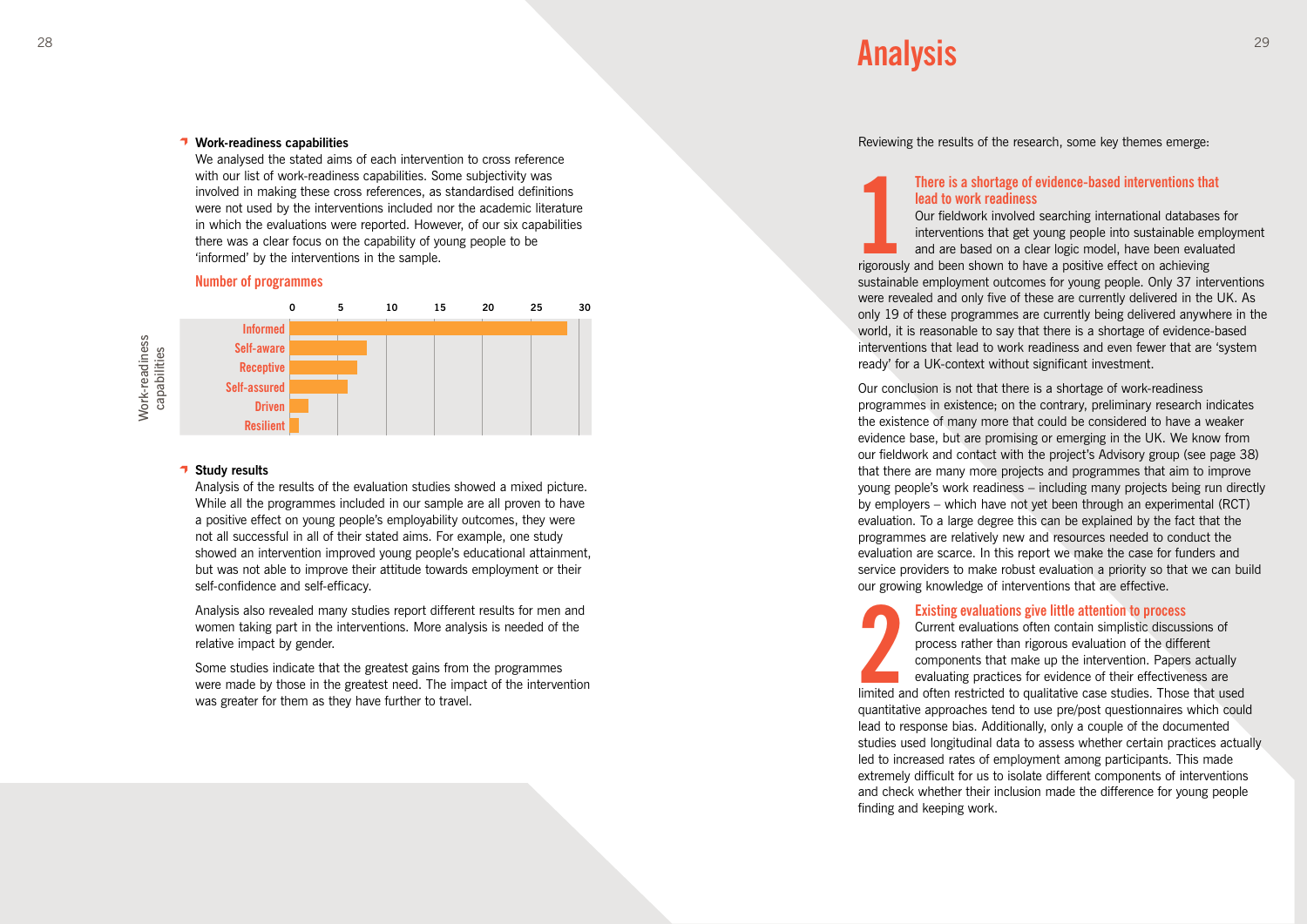evaluations, we are still able to identify that all our successful interventions offer activities to support at least one of the capabilities for work readiness outlined in section 2, alongside careers guidance and job-search skills. This reinforces our conclusion that employers require both that young people be informed about their chosen career and, also have a range of capabilities to make them fit for the workplace. **45**<br> **455**<br> **455**<br> **455**<br> **456**<br> **456**<br> **456**<br> **456**<br> **456**<br> **456**<br> **456** 

## **Few interventions teach career skills without developing young people's social and emotional capabilities alongside** While there is a lack of standardised reporting across

#### **Research outcomes tend to focus on 'hard outcomes' such as academic attainment or entry to work, rather than developing**

**capabilities**

In reviewing the evidence backing interventions, we noted that few include improvements in personal and social capabilities as evaluation measures. Instead the overwhelming focus is on so-called hard outcomes such as qualifications gained or homelessness prevention. These long-term outcomes are rightly the goal. However, for an evaluation to be truly useful, and used, it should indicate the short-term and intermediate outcomes (including the cultivation of the six capabilities) which precede the long-term outcomes. This is essential for helping commissioners and service deliverers replicate and build on what has already been successfully produced. Clearly defined short-term outcomes of a programme are essential for organisations to manage their efforts and resources against, and the evidence base the sector develops must reflect this.

We are calling for rigorous formative evaluation of interventions, which assess how effective different elements of the process are, so that we know what makes the biggest difference in getting young people into work. In particular, RCT and QED studies must be built on strong formative evaluations, which have not only helped to make an intervention as strong as it can be before a summative evaluation is attempted, but which also typically provide great insight into the details of implementing and managing the intervention. Formative evaluations – as well as process evaluations as part of an RCT – are a critical part of ensuring that people can use the results of a summative evaluation and ideally replicate positive outcomes.

> Our definition of work readiness goes some way to redressing the balance between the long-term outcomes that we are all striving for and the short-term outcomes that make it possible to get there. We hope to see many more programmes focusing on the development of capabilities vital for work readiness.

#### **There is little standardisation, either in terminology or methodology, of evaluations**

The noted lack of shared language for work readiness is revealed in the wide ranging differences between terminology and constructs used in the evaluation studies we reviewed. While understandable, this means that there is lack of read over between the programmes and it is not possible to clearly judge which are more effective.

The lack of standardisation in the way these programmes have been evaluated means that it has not been possible to compare them against each other. Therefore it is not possible to say, for example, that mentoring or parental engagement works better than another approach. However, what we can say is that all of the approaches contained in the catalogue of programmes are effective in getting young people ready for work because of the strict criteria we applied for their inclusion. We are not able to conclude which approaches are more effective or why they are effective.

The<br>
or r<br>
The<br>
reve<br>
and<br>
while underst<br>
between the p<br>
which are mo<br>
The lack of sta<br>
each other. The programmes and<br>
programmes and<br>
programmes and<br>
of the strict cr<br>
conclude whic<br>
We believe tha<br>
and those whe<br>
langua We believe that, if those who design and deliver services for young people and those who fund and evaluate them are using the same shared language set out in this report, we will be able to build up a much clearer idea of what works and why. For example, if both a mentoring or parental engagement programme use the capabilities to develop their framework of short-term and intermediate outcomes, we will be better able to determine more about which approach builds which capacity for which group of voung people.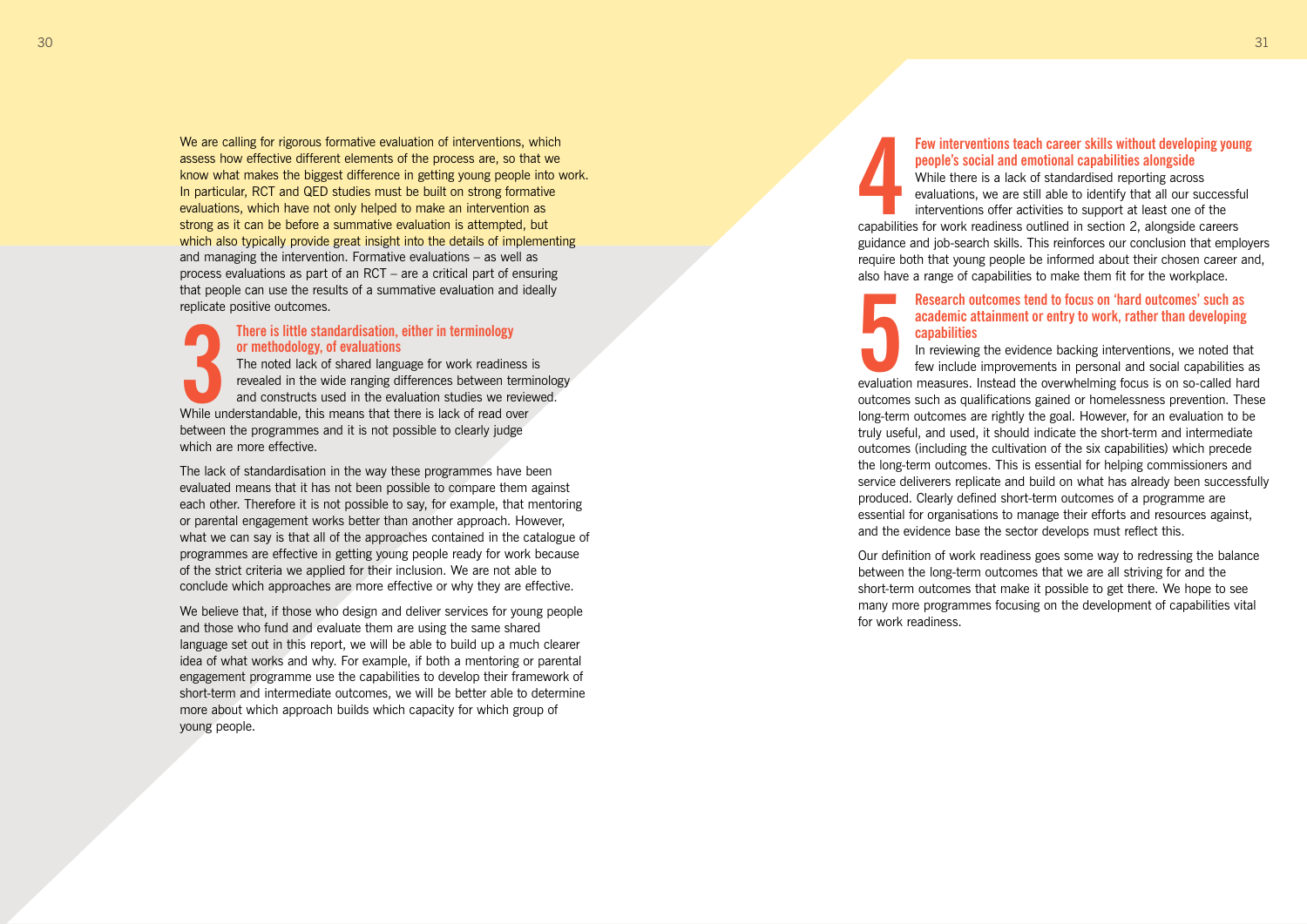# **In this report we have presented the vital capabilities that young people need to possess to be ready for work. Our aim is to provide employers, funders, policymakers and those delivering services with the information they need to inform their service design and**

All employees, old and young, are typically expected to have the six capabilities we describe, but these are rarely communicated in a simple and concise way. Our research with employers supports the finding that these first-order capabilities are as important to them as traditional skills and qualifications – and therefore to young people's future life chances.

Our final conclusion is that, on their own, no one of these elements or capabilities is enough to get young people truly work ready. We believe that achieving stability in personal circumstances, the right level of qualifications for the job and a basic level of competency in all six capabilities are the minimum required by young people to achieve sustained employment. We believe that a shared understanding of what young people need to be ready for work will lead to more investment in programmes based **on robust evidence**, better management of programmes, and make a longer-term impact on young people's preparation for work.

Our work identifying proven interventions that lead to work readiness also reveals that all programmes included a focus on capabilities alongside job-search skills and educational attainment, suggesting that their importance is recognised. We found that, despite the growing consensus about the importance of 'soft skills', the evaluation of interventions still fails to shed much light on how to develop the short-term and intermediate outcomes which must precede long-term outcomes. This has to change if we are to give work on young people's personal development the status that employers want us to.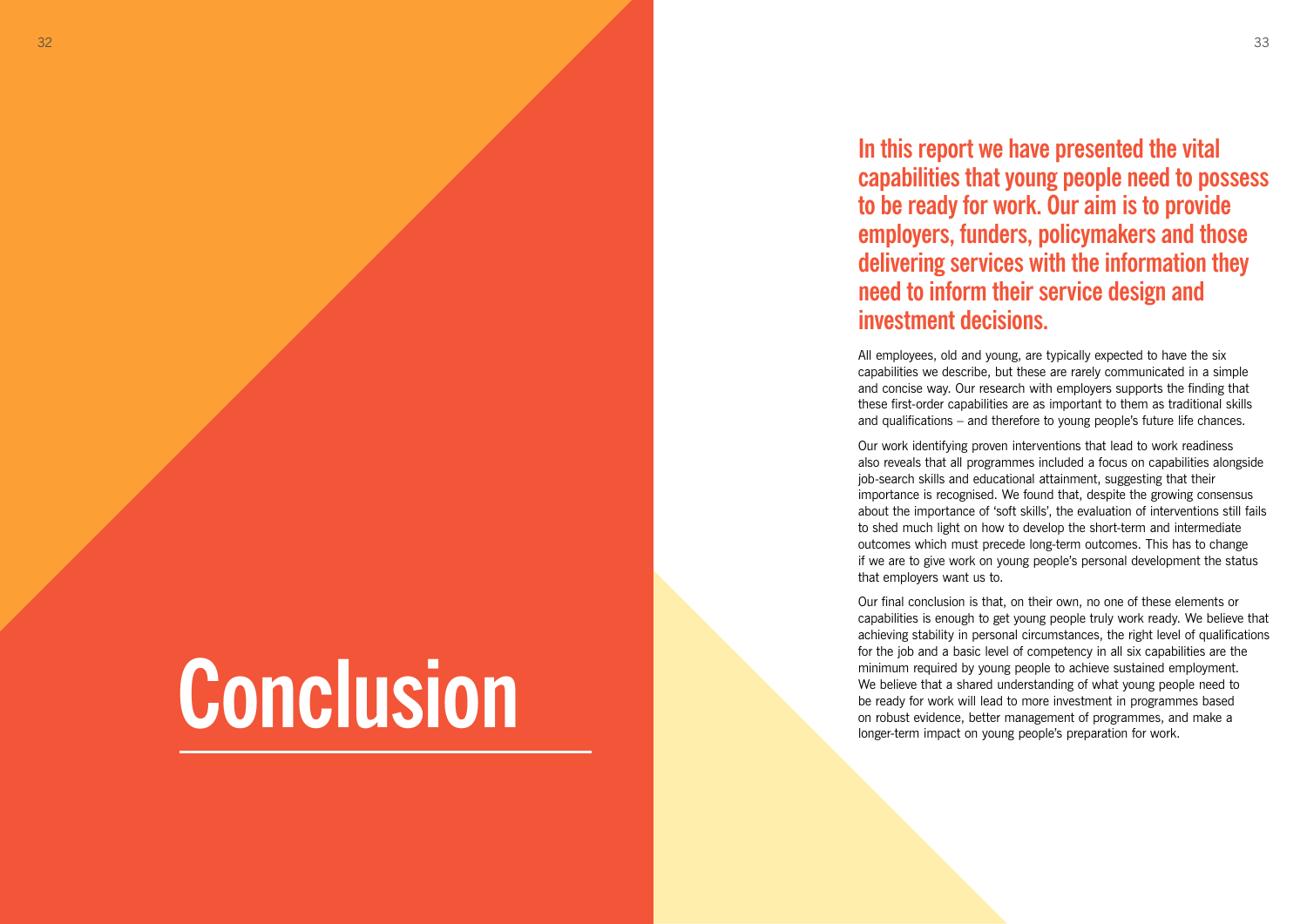ACEVO, (2012). *Youth unemployment: the crisis we cannot afford.*  London: ACEVO.

Audit Commission, (2010). *Against the odds: re-engaging young people in education, employment and training. Technical paper – creating a predictive model of the characteristics of young people NEET.* London: Audit Commission.

Copps, J. and Plimmer D., (2013). *The Journey to Employment.*  London: NPC.

Equipped for the Future, (undated). *What new workers in entry level jobs need to be able to do.* [WWW] Available at http://eff.cls.utk.edu/PDF/ WorkReadinessProfile.pdf [Accessed 1/3/14]

Feinstein, L., (2004). *The Relative Economic Importance of Academic, Psychological and Behavioural Attributes Developed in Childhood.*  London: Centre for Economic Performance.

Fothergill, J., (2012). *Learning to Grow: What employers need from education and skills. Education and skills survey 2012.* London: CBI.

Heckman J., (2008). *The Case for Investing in Disadvantaged Young Children. In First Focus (2008) Big Ideas for Children: Investing in our nation's future.* Washington: First Focus.

Hughes, C. and Crowley, L., (2014). *London: A Tale of Two Cities: Addressing the youth employment challenge.* Lancaster: The Work Foundation.

Impetus-PEF, (2014). *Make NEETs History in 2014.* London: Impetus-PEF.

Koen, J., Klehe, U., Van Vianen, A.E.M., (2012). *Training career*  **adaptability to facilitate a successful school-to-work transition. Journal of** Vocational Behaviour, 81, 395-408.

Lanning, T., (2012). *Learning to earning: Understanding the school-to-work transition in London.* London: IPPR.

Lippman, L., Atienza, A. Rivers, A. and Keith, J., (undated). *A Developmental Perspective on College & Workplace Readiness.*  Washington DC: Child Trends.

#### $34$   $35$ **Bibliography**

Maslow, A. H., (1954). *Motivation and Personality.* New York: Harper and Row.

Mann, A., (undated). *It's who you meet: why employer contacts at school make a difference to the employment prospects of young adults.* London: Employers and Education Taskforce.

Mourshed, M., Farrell, D. and Barton, D., (2013). *Education to employment: designing a system that works.* McKinsey Centre for Government, Washington DC.

Moynihan, L., (2003). *A longitudinal study of the relationships among job search self-efficacy, job interviews, and employment outcomes.* Journal of Business and Psychology Vol. 18, No. 2.

O'Connor, C.D., (2012). *Agency and reflexivity in boomtown transitions: young people deciding on a school and work direction.* Journal of Education and Work, 1-20, iFirst Article.

Reid, B. and Cominetti, N., (2013). *Youth Insight: The voices of UK young people on their experience of the world of work, and their aspirations for the future.* Lancaster: The Work Foundation.

Roberts, Y., (2009). *Grit – the seeds of success and how they are grown.*  London: The Young Foundation.

Schoon, I. & Duckworth, K., (2010). *Leaving School Early- And Making It! Evidence From Two British Birth Cohorts.* European Psychologist, 15(4),

283-292.

Thompson, S., (2013). *States of uncertainty: Youth unemployment in* 

*Europe.* London: IPPR.

Vuolo, M., Staff, J. and Mortimer, J.T., (2011). *Weathering the Great Recession: Psychological and Behavioral Trajectories in the Transition from School to Work,* Developmental Psychology, 48(6), 1759-1773.

Yates, S. et. al., (2010). *Early Occupational Aspirations and Fractured Transitions: A Study of Entry into 'NEET' Status in the UK.* Journal of

Social Policy.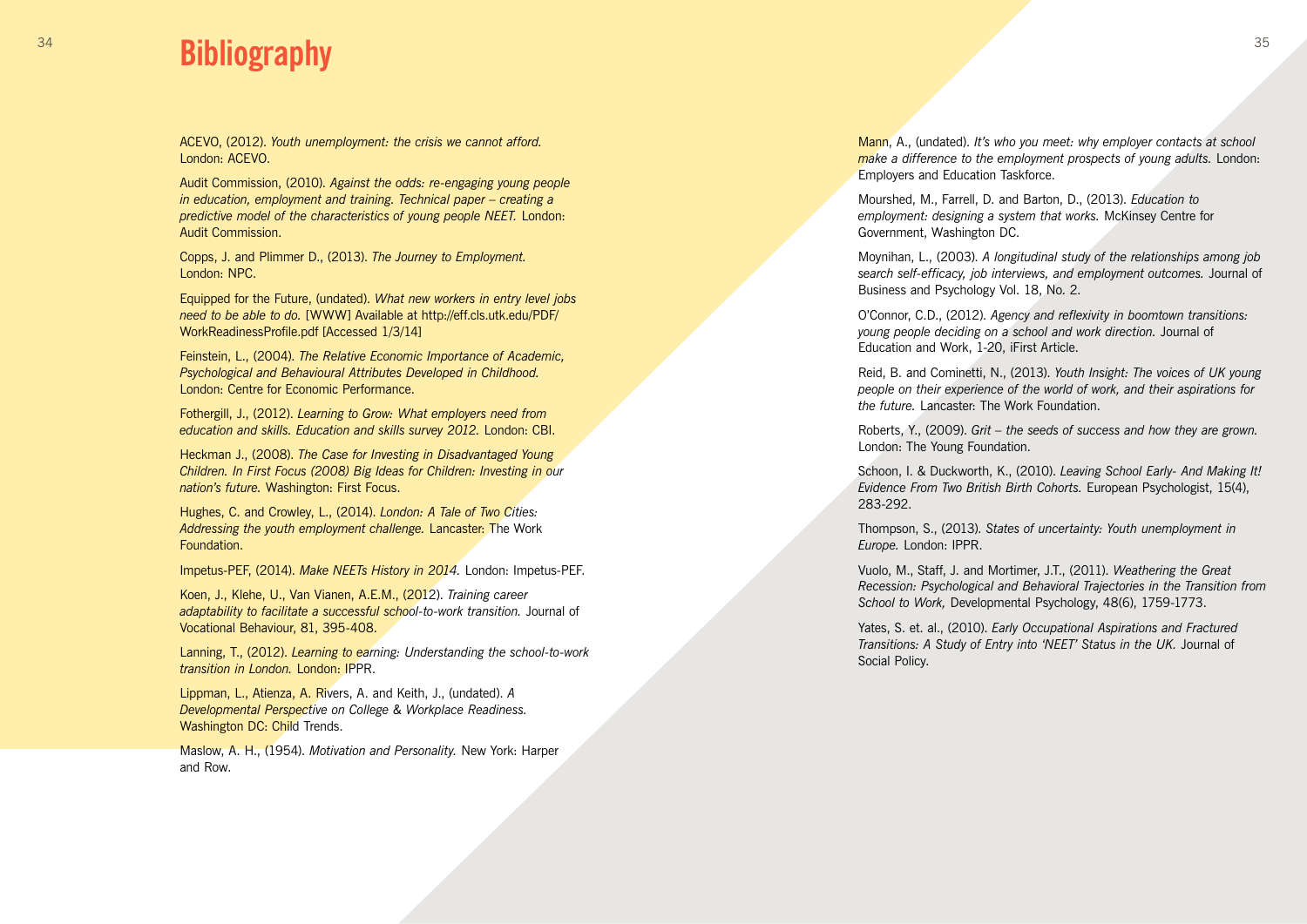## **Components of interventions**

#### Career counseling

Where support is provi relating to finding a car

#### Conflict resolution

Where the programme skills needed to manag

#### **Education**

Where the programme academic support

#### **Enterprise**

Where the programme a complex project

Where the programme access to resources

#### **Healthcare**

Where the programme on improving health (e. health, drug use)

#### Information, advice and (IAG)

Where information, adv is given

#### Financial support

Where the programme developing skills and be relating to employment

#### Job-search assistance

Where workshops or a provided on interview s writing and help with jo

#### Job-skills training

| ided directly<br>reer                 | <b>Mentoring</b><br>Where a trusted adult provides<br>support or encouragement to a<br>participant on a range of topics                                                                  |  |  |  |  |  |
|---------------------------------------|------------------------------------------------------------------------------------------------------------------------------------------------------------------------------------------|--|--|--|--|--|
| focuses on<br>ge conflict<br>offers   | Paid-work experience<br>Where the programme provides<br>work experience or placements<br>that are paid<br>Parental engagement<br>Where the programme includes<br>parents during sessions |  |  |  |  |  |
| involves                              |                                                                                                                                                                                          |  |  |  |  |  |
| provides                              | Peer support<br>Where the programme encourages<br>support between participants                                                                                                           |  |  |  |  |  |
| focuses<br>.g., sexual                | Social action/community support<br>Where the programme involves<br>work or volunteering in the<br>community                                                                              |  |  |  |  |  |
| d guidance                            | Sports/arts<br>Where the programme uses sports<br>and arts as part of the sessions                                                                                                       |  |  |  |  |  |
| vice, guidance<br>dvice are           | <b>Relationships</b><br>Where the programme focuses on<br>building and maintaining healthy<br>relationships                                                                              |  |  |  |  |  |
| skills, CV<br>ob search<br>focuses on | <b>Residential</b><br>Where the programme took place<br>off site and/or provided<br>accommodation                                                                                        |  |  |  |  |  |
| ehaviours<br>t                        | Work experience<br>Where the programme provides<br>unpaid work experience or<br>placements                                                                                               |  |  |  |  |  |

#### **Terminology Definition**

### $36$  37  $\bigcap$ **Glossary**

| Capability                                     | The power or ability to do something.                                                                                                                                                                                                                                                                                     |
|------------------------------------------------|---------------------------------------------------------------------------------------------------------------------------------------------------------------------------------------------------------------------------------------------------------------------------------------------------------------------------|
|                                                | Employability skills The skills needed to be work ready.                                                                                                                                                                                                                                                                  |
| Evidence-based                                 | An intervention which is tightly defined with a logic<br>model and robust evaluation has shown leads to<br>desired outcomes.                                                                                                                                                                                              |
| Intervention                                   | A specified or packaged approach to achieving<br>outcomes for young people which contains a series of<br>components; programme.                                                                                                                                                                                           |
| Long-term<br>outcomes                          | The ultimate measure of an organisation's social value:<br>the changes which the organisation intends to make<br>for its target population, and for which it wants to be<br>held accountable.                                                                                                                             |
| <b>Outcomes</b>                                | A change that can be linked to an organisation's<br>intentional efforts.                                                                                                                                                                                                                                                  |
| Performance<br>management                      | An iterative process by which an organisation monitors<br>its day to day service delivery (as laid out in the<br>organisation's blueprint) to beneficiaries, and puts in<br>place improvements whenever a beneficiary is not<br>progressing towards their short-term outcomes.                                            |
| <b>QED</b><br>(quasi-experimental<br>design)   | An experimental evaluation where participants are not<br>randomly allocated to either an intervention or control<br>group. This makes it harder to attribute cause and<br>effect when observing differences in study outcomes<br>across the two groups. This is considered to be less<br>robust than an RCT study design. |
| <b>RCT</b><br>(randomised<br>control trial)    | An experimental evaluation where similar participants<br>are randomly allocated to an intervention group where<br>they enter the programme or a control group where<br>they do not. This allows for comparison of study<br>outcomes across the two groups. This is considered<br>a robust study design.                   |
| Short-term and<br>intermediate and<br>outcomes | Short-term outcomes are the immediate, incremental<br>changes that occur during the programme as a direct<br>consequence of staff efforts. Intermediate outcomes<br>are the changes in the target population expected at<br>specific intervals and which can be assessed at key<br>stages of the programme.               |
| <b>Work readiness</b>                          | The ability to move self-sufficiently within the labour<br>market to realise potential through meaningful and<br>sustainable employment.                                                                                                                                                                                  |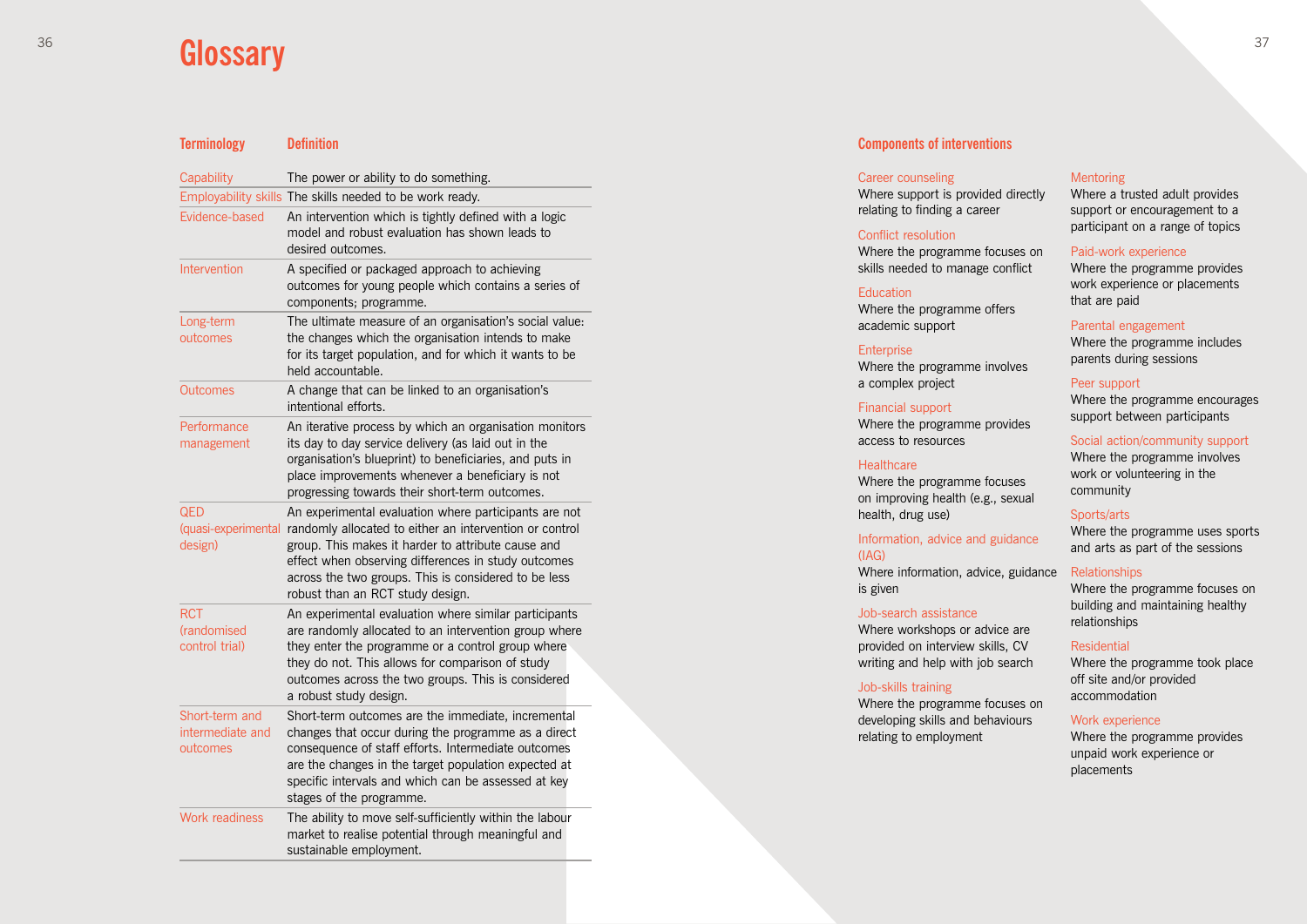# **Catalogue of programmes**

#### **Advisory group**

**Christina Dennis Morrisons** 

**Marie-Louise Burman** Nestlé

**Dominic Cotton** UK Youth

**Leon Feinstein** Early Intervention Foundation

**Rayhan Haque** Ingesis

**Andy Martyn Barclays** 

**Lucy Hawthorne** NUS

**Caroline Hooley** National Grid

**Nick Parker Scouts** 

**Kelly Hughes** Department for Education (Traineeships)

The Young Foundation Social Research Unit at Dartington Impetus – The Private Equity **Foundation** 

**Tom Jackson** Resurgo Social Ventures

**Pippa Knott** Cabinet Office (Youth Policy)

**Anna McGinnes** Prince's Trust

**Ann-Marie Morrison** Mace Group

**Katerina Rudiger** CIPD

**Helen Saddler** Cabinet Office (Youth Policy)

**John Wastnage** British Retail Consortium

**Oliver Wright** Bain & Company

#### **Research team**

# **Advisory group and research team**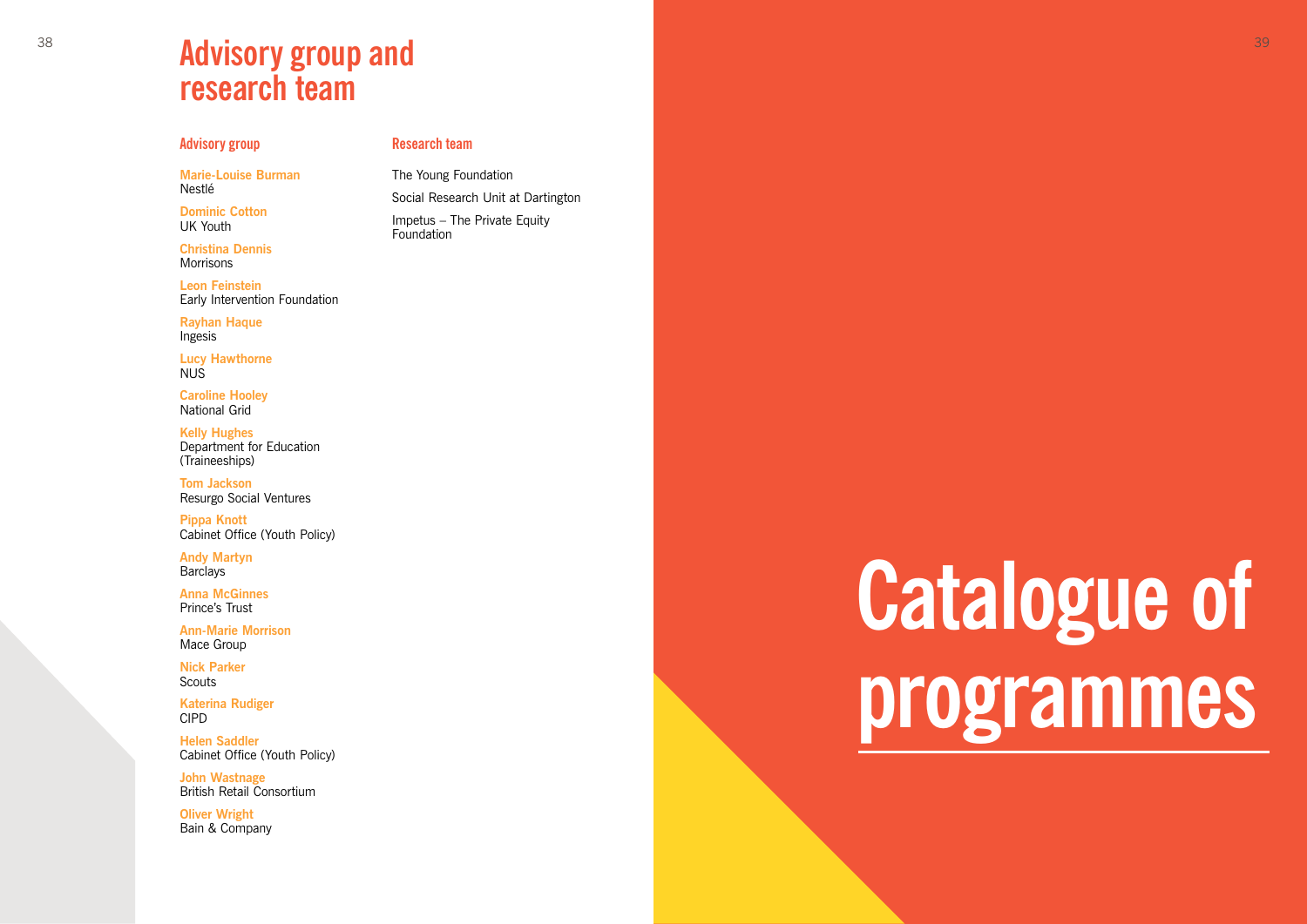| <b>Programme</b>                                                                      | <b>Source</b>                 | Aims                                                                                                                                                                               | Cross-<br>reference<br>with<br>capabilities              | <b>Target</b><br>$ $ age | <b>Target</b><br>group                                                                   | <b>Key</b><br>components                                                         | <b>Activities</b>                                                                                                                                                                                                                                                                                                                                                                                                                                                                                                                                                                                   | <b>Duration and dosage</b>                                                                                                                                                                                                                                | of origin | <b>Country Website</b>                                                                                     | Other notes                                                                                                                                                                                                                                                                                                                                                                                                                                                      | <b>References</b>                                                                                                                                                                                                                                                                                                                                                                                                                                                      |
|---------------------------------------------------------------------------------------|-------------------------------|------------------------------------------------------------------------------------------------------------------------------------------------------------------------------------|----------------------------------------------------------|--------------------------|------------------------------------------------------------------------------------------|----------------------------------------------------------------------------------|-----------------------------------------------------------------------------------------------------------------------------------------------------------------------------------------------------------------------------------------------------------------------------------------------------------------------------------------------------------------------------------------------------------------------------------------------------------------------------------------------------------------------------------------------------------------------------------------------------|-----------------------------------------------------------------------------------------------------------------------------------------------------------------------------------------------------------------------------------------------------------|-----------|------------------------------------------------------------------------------------------------------------|------------------------------------------------------------------------------------------------------------------------------------------------------------------------------------------------------------------------------------------------------------------------------------------------------------------------------------------------------------------------------------------------------------------------------------------------------------------|------------------------------------------------------------------------------------------------------------------------------------------------------------------------------------------------------------------------------------------------------------------------------------------------------------------------------------------------------------------------------------------------------------------------------------------------------------------------|
| <b>After</b><br><b>School</b><br><b>Matters</b>                                       | <b>Child</b><br><b>Trends</b> | To help young<br>people develop<br>their talents<br>and gain critical<br>skills for work.<br>college and<br>beyond.                                                                | <b>Informed</b><br><b>Self-Aware</b><br><b>Receptive</b> | $14-18$                  | US high<br>school<br>students<br>living in<br>Chicago                                    | Paid-work<br>experience<br><b>IAG</b><br>Job-search<br>assistance<br>Sports/arts | The programme offers paid apprenticeship-<br>type experiences in a wide variety of<br>areas such as sports, art, technology,<br>communications and science. Each<br>individual works in the designated area<br>where they learn and make use of skills<br>to accomplish their tasks. There are<br>instructors present to provide information,<br>guidance and feedback, as well as<br>introducing the pupils to the world of work.<br>The programme allows the individuals<br>to learn about career and educational<br>opportunities and build the necessary<br>skills to succeed in the workplace. | 90 hours over 10 weeks during<br>term-time and 135 hours over<br>6 weeks during summer.<br>Instructor-to-student ratio is 1:15:<br>study notes 180 hours<br>over 20 weeks in autumn and<br>spring terms, meeting 3 hours after<br>school, 3 times a week. | US        | afterschoolmatters.org                                                                                     | Logic Model: Paid<br>apprenticeships will encourage<br>low income young people to<br>engage in employment by<br>showing hard work yields a<br>salary. They gain skills and<br>learn about opportunities. It<br>also exposes them to skills<br>they will need and builds a<br>relationship with adults to<br>enhance motivation towards<br>better academic performance.<br>The importance of school is<br>stressed by conducting the<br>programme on school days. | Hirsch, B. J., Hedges, L.V., Stawicki, J. A.,<br>& Mekinda, M. A. (2011). After School<br>Programs for High School Students:<br>An Evaluation of After School Matters.<br>Evanston, IL: Northwestern University.<br>George, R., Cusick, G. R., Wasserman,<br>M., & Gladden, R. M. (2007). After-school<br>programs and academic impact: A study of<br>Chicago's After School Matters. Chicago,<br>IL: Chapin Hall Centre for Children at the<br>University of Chicago. |
| <b>American</b><br><b>Conservation</b><br>and Youth<br><b>Service</b><br><b>Corps</b> | vouth-                        | To increase<br>employment- educational and<br>inventory.org employment<br>prospects in<br>participants,<br>and to promote<br>a strong work<br>ethic and sense<br>of public service | <b>Informed</b>                                          | 18-25                    | Out of<br>school<br>young<br>people                                                      | Paid-work<br>experience<br>Job-search<br>assistance<br><b>Education</b>          | The programme provides temporary<br>paid-service employment, with jobs such<br>as tutoring, helping with athletic events<br>for children with disabilities, clearing city<br>parks. 32 hours per week on environmental<br>improvement and community improvement.<br>8 hours a week on developmental<br>activities. The programme also provides job<br>training, helping the individuals search for<br>employment, academic skills training, basic<br>and remedial education. GED courses and<br>life-skills training.                                                                               | There is no official time<br>commitment and the intensity<br>of the programme depends on<br>the individual's work schedule.                                                                                                                               | lus.      | corpsnetwork.org/<br>about/history                                                                         | No additional notes                                                                                                                                                                                                                                                                                                                                                                                                                                              | Jastrzab, J., Masker, J., Blonquist, J., &<br>Orr, L. (1996). Evaluation of national and<br>community service programs, impacts of<br>service: Final report on the evaluation of<br>American conservation and youth service<br>corps. Washington: Corperation for<br>National Service.                                                                                                                                                                                 |
| <b>Asdan</b><br><b>Certificate</b><br>of Personal<br><b>Effectiveness</b><br>(Cope)   | <b>CAYT</b>                   | To promote<br>a wide range<br>of personal<br>qualities.<br>generic and key<br>skills                                                                                               | N/A                                                      | $14-18$                  | Level 1<br>and 2 of the<br>programme<br>target UK<br>students in<br>Years 10<br>and $11$ | Paid-work<br>experience<br>Job-search<br>assistance<br><b>Education</b>          | The programme trains young people in<br>a wide range of areas: communication,<br>citizenship and community, sport<br>and leisure, independent living, the<br>environment, health and fitness, science<br>and technology, work-related learning,<br>international links, expressive arts,<br>beliefs and values. Each section should<br>take 10 hours.                                                                                                                                                                                                                                               | Level 1 and 2 require 120 hours<br>within the school year (either built<br>into the school PHSE programme<br>or options system). Level 3<br>requires 150 hours within post-<br>secondary education system.                                                | UK        | asdan.org.uk/courses/<br>qualifications/<br>certificate-of-personal-<br>effectiveness-level-1-<br>and- $2$ | No additional notes                                                                                                                                                                                                                                                                                                                                                                                                                                              | Harrison, N., James, D., & Last, K. (2012).<br>The impact of the pursuit of ASDANs<br>Certificate of Personal Effectiveness<br>(CoPE) on GCSE attainment. Project<br>Report. UWE/ASDAN.                                                                                                                                                                                                                                                                                |

All interventions we reviewed have been evaluated by an RCT or QED evaluation, and this evaluation shows evidence of a positive impact on work readiness and/or the associated capabilities as defined in this report. Analysis of the interventions included helps us draw out the key themes for evidencebased practice. Select information has been omitted from the printed version catalogue that follows to accommodate design constraints. The full set is available; please register your interest to receive the dataset here: impetus-pef.org.uk/ReadyForWork

The information in the catalogue reflects what was available as of May 2014. This catalogue will be reviewed on an annual basis; requests to consider additional sources of information or for amendments can be sent to: kawika.solidum@impetus-pef.org.uk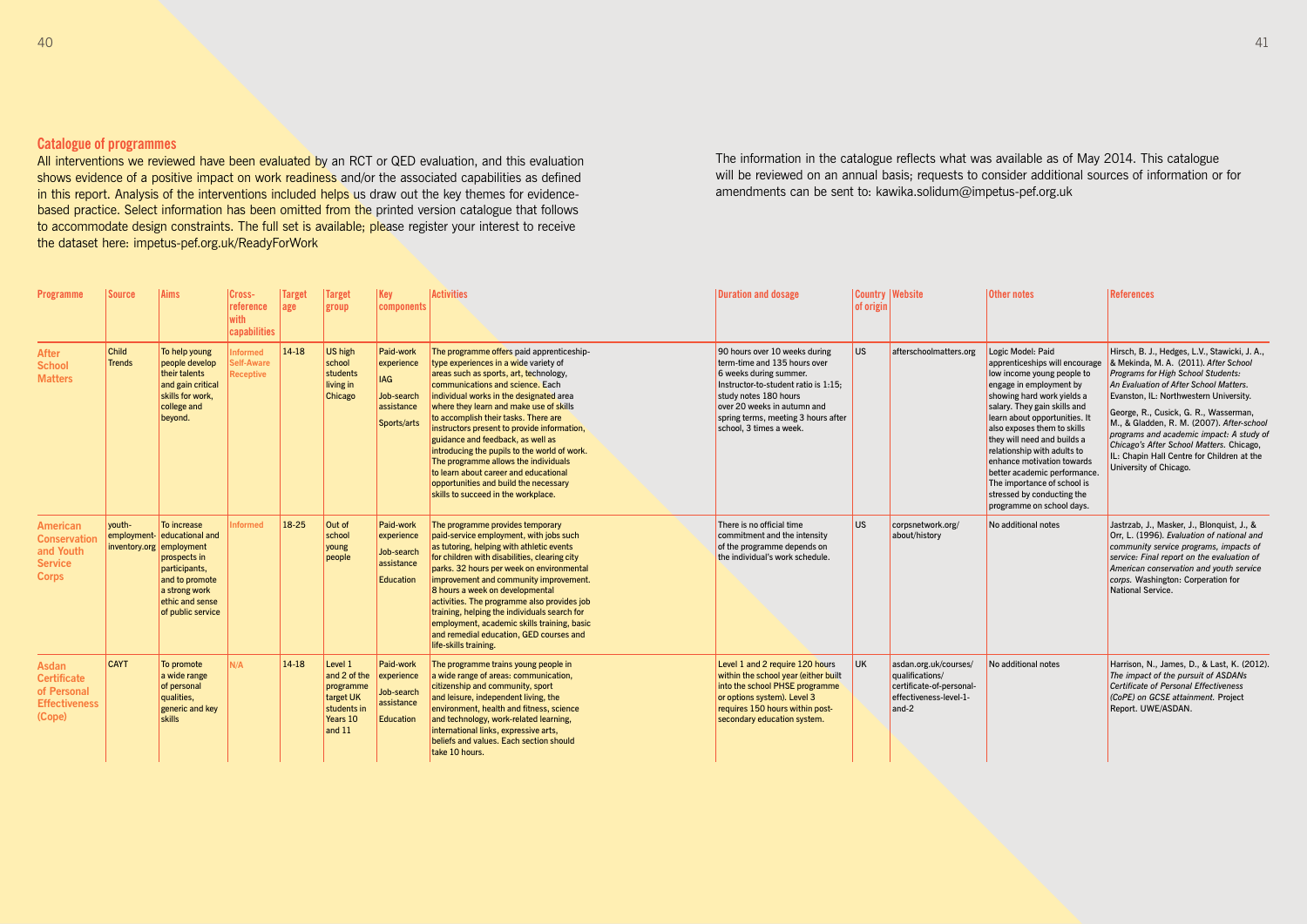| <b>Programme</b>                                                               | Source                                       | <b>Aims</b>                                                                                                | Cross-<br>reference<br>with<br>capabilities      | <b>Target</b><br> age | <b>Target</b><br>group                                                                                | $ $ Key<br>components                              | <b>Activities</b>                                                                                                                                                                                                                                                                                                                                                                                                                      | <b>Duration and dosage</b>                                                                                                                                                                                                                                                                                                                                                                                                                                                                                                                                                                    | of origin | <b>Country   Website</b>                  | Other notes                                                                                                                                            | References                                                                                                                                                                                                                                                                                                                                                                                                                                                                                                                                                                                                                                                                                                                                                                                                                                                                                                                                                                                                                                                                                                                                                                                                                                       |
|--------------------------------------------------------------------------------|----------------------------------------------|------------------------------------------------------------------------------------------------------------|--------------------------------------------------|-----------------------|-------------------------------------------------------------------------------------------------------|----------------------------------------------------|----------------------------------------------------------------------------------------------------------------------------------------------------------------------------------------------------------------------------------------------------------------------------------------------------------------------------------------------------------------------------------------------------------------------------------------|-----------------------------------------------------------------------------------------------------------------------------------------------------------------------------------------------------------------------------------------------------------------------------------------------------------------------------------------------------------------------------------------------------------------------------------------------------------------------------------------------------------------------------------------------------------------------------------------------|-----------|-------------------------------------------|--------------------------------------------------------------------------------------------------------------------------------------------------------|--------------------------------------------------------------------------------------------------------------------------------------------------------------------------------------------------------------------------------------------------------------------------------------------------------------------------------------------------------------------------------------------------------------------------------------------------------------------------------------------------------------------------------------------------------------------------------------------------------------------------------------------------------------------------------------------------------------------------------------------------------------------------------------------------------------------------------------------------------------------------------------------------------------------------------------------------------------------------------------------------------------------------------------------------------------------------------------------------------------------------------------------------------------------------------------------------------------------------------------------------|
| <b>Broadened</b><br>Horizons,<br><b>Brighter</b><br><b>Futures</b>             | <b>MDRC</b>                                  | To maximise<br>economic self-<br>sufficiency and<br>independence<br>by improving<br>employment<br>outcomes | Self-aware<br><b>Informed</b>                    | $16-22$               | Young<br>people<br>living in<br>the US who<br>receive<br>Social<br>Security<br>disability<br>benefits | Career<br>counseling<br>IAG                        | The programme wanted to promote self-<br>sufficiency and independence in young<br>people with disabilities by improving<br>their employment outcomes. The<br>programme provided young people with<br>person-centred planning, customised<br>employment services, benefits<br>counseling, financial literacy training,<br>and access to individual development<br>accounts. Support continued to be<br>provided throughout the project. | This is described in terms of service US<br>contact where the annual number<br>and cumulative duration of service<br>contacts per participant are greater<br>for employment-related services<br>than for any other category of<br>services. On average, participants<br>are contacted 49 times for<br>approximately a total of 29 hours.<br><b>Employment services:</b><br>14 hours over 20 contacts<br><b>Benefits planning:</b><br>8 hours over 15 contacts<br><b>Case-management services:</b><br>4 hours over 9 contacts<br><b>Education-related services:</b><br>2 hours over 3 contacts |           | No specific<br>programme<br>website found | No additional notes                                                                                                                                    | Fraker, T., Mamum, A., Manno, M.,<br>Martinez, J., Reed, D., Thompkins, A,<br>A., & Wittenburg, D. (2012). The Social<br>Security Administration's Youth Transition<br><b>Demonstration Projects: Interim Report</b><br>on Broadened Horizons, Brighter Futures.<br>Mathematica Policy Research, No. 7638.                                                                                                                                                                                                                                                                                                                                                                                                                                                                                                                                                                                                                                                                                                                                                                                                                                                                                                                                       |
| <b>Capturing</b><br>Kids'<br><b>Heart Teen</b><br>Leadership<br><b>Program</b> | NREPP                                        | To improve<br>students'<br>emotional<br>wellbeing<br>and social<br>functioning                             | <b>Receptive</b><br>Self-<br>assured<br>Informed | $ 11-18 $             | N/A                                                                                                   | Relationships<br>Conflict<br>Resolution            | The programme includes 50 lessons<br>involving role play, group activities,<br>presentations and projects focusing on<br>healthy relationships, handling peer<br>pressure, public speaking skills, making<br>responsible decisions, and resolving<br>conflicts.                                                                                                                                                                        | Each lesson is implemented in a<br>50-90 minute health education<br>class. It lasts one term or one<br>school year. Study 1 implemented<br>this over one term and Study 2<br>over 10 weeks                                                                                                                                                                                                                                                                                                                                                                                                    | <b>US</b> | flippengroup.com                          | No additional notes                                                                                                                                    | Danaher, A. C. (2006). Character<br>education: The impact of a teen leadership<br>program on student connectedness<br>(Unpublished doctoral dissertation). Texas<br>A&M University, Kingsville.<br>Cirillo, K., & Colwell, B. (1993). Effects<br>of a 10-week social-cognitive intervention<br>on selected psychosocial attributes and<br>interpersonal effectiveness of high school<br>students. Unpublished manuscript, Texas<br>A&M University, College Station.                                                                                                                                                                                                                                                                                                                                                                                                                                                                                                                                                                                                                                                                                                                                                                              |
| <b>Career</b><br><b>Academies</b><br>(USA)                                     | <b>Child</b><br><b>Trends</b><br><b>MDRC</b> | To enable<br>participants<br>to make a<br>successful<br>transition<br>into higher<br>education<br>and work | <b>Driven</b><br>Informed                        | $14-18$               | US high<br>school<br>students                                                                         | Career<br>counseling<br>Relationships<br>Education | The programme involves groups of<br>30 to 60 students and teachers with<br>sessions focusing on different themes<br>such as business and health. There were<br>also academic- and occupation-related<br>classes along with a focus on building<br>constructive relationships.                                                                                                                                                          | From the start of secondary<br>school to the end. Students attend<br>2-7 academy lessons alongside<br>normal school lessons, all of<br>which contribute towards official<br>educational qualifications.                                                                                                                                                                                                                                                                                                                                                                                       | US.       | No specific programme<br>website found    | <b>Career Academies UK is a</b><br>national charity supporting<br>the UK roll-out of the careers<br>academy model. Some<br>adaptations have been made. | Kemple, J. (1997). Career Academies:<br>Communities of support for students<br>and teachers: Further findings from a<br>10-site evaluation. New York: Manpower<br>Demonstration Research Corporation.<br>Kemple, J., Poglinco, S., & Snipes, J.<br>(1999). Career Academies: Building<br>career awareness and work-based learning<br>activities through employer partnerships.<br>New York: Manpower Demonstration<br><b>Research Corporation.</b><br>Kemple, J. & Snipes, J. (2000). Career<br>Academies: Impacts on students'<br>engagement and performance in<br>high school. New York: Manpower<br>Demonstration Research Corporation.<br>Kemple, J.J. (2001). Career Academies:<br>Impacts on students' initial transitions<br>to post-secondary education and<br>employment. New York: Manpower<br>Demonstration Research Corporation.<br>Kemple, J.J. & Scott-Clayton, J. (2004,<br>March). Career Academies: Impacts on<br>labor market outcomes and educational<br>attainment. New York: Manpower<br>Demonstration Research Corporation.<br>Kemple, J. J., & Willner, C. J. (2008).<br>Career Academies: Long-term impacts<br>on labor market outcomes, educational<br>attainment, and transitions to adulthood.<br>New York, NY: MDRC. |

| æs                       |         |             |  |
|--------------------------|---------|-------------|--|
|                          |         |             |  |
| ø<br><b>B</b> <i>B</i> . | $A$ $A$ | <b>B.A.</b> |  |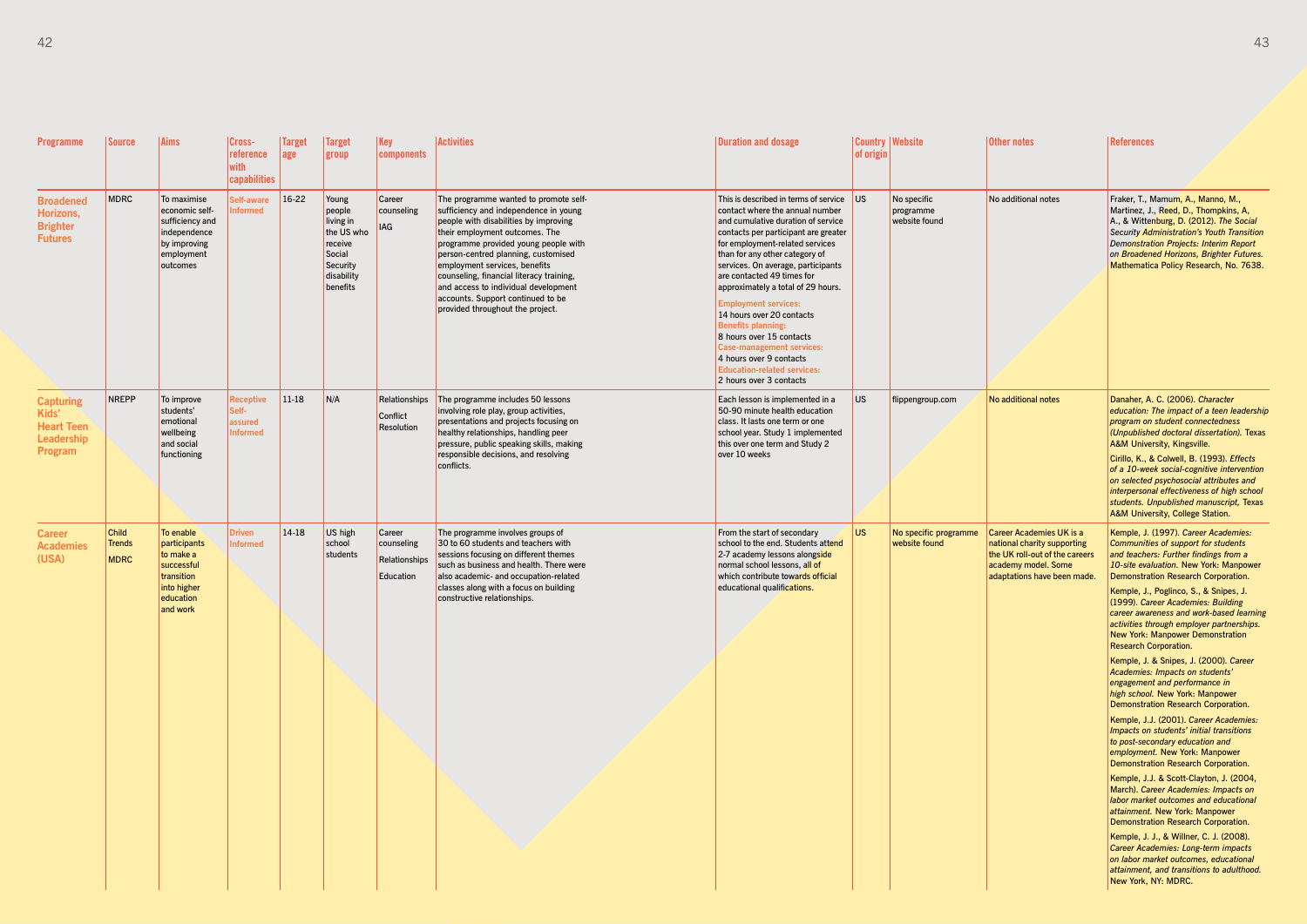| <b>Programme</b>                                                             | <b>Source</b>               | <b>Aims</b>                                                                                                                                                           | Cross-<br>reference<br>with<br>capabilities | Target age   Target | group                                                                                                                                                                                                                                                                     | Key<br>components                                                                                                                        | <b>Activities</b>                                                                                                                                                                                                                                                                                                                                                                                                                                                                                                                                              | <b>Duration and dosage</b>                                                                                                                                                                                                                                                                                                                                                                                                                                                                                                                                                     | of origin | <b>Country Website</b>                                       | <b>Other notes</b>                                                                                                                                                                                                                                                                                                                                                        | <b>References</b>                                                                                                                                                                                                                                                                                                                                                                                                                                                                                    |
|------------------------------------------------------------------------------|-----------------------------|-----------------------------------------------------------------------------------------------------------------------------------------------------------------------|---------------------------------------------|---------------------|---------------------------------------------------------------------------------------------------------------------------------------------------------------------------------------------------------------------------------------------------------------------------|------------------------------------------------------------------------------------------------------------------------------------------|----------------------------------------------------------------------------------------------------------------------------------------------------------------------------------------------------------------------------------------------------------------------------------------------------------------------------------------------------------------------------------------------------------------------------------------------------------------------------------------------------------------------------------------------------------------|--------------------------------------------------------------------------------------------------------------------------------------------------------------------------------------------------------------------------------------------------------------------------------------------------------------------------------------------------------------------------------------------------------------------------------------------------------------------------------------------------------------------------------------------------------------------------------|-----------|--------------------------------------------------------------|---------------------------------------------------------------------------------------------------------------------------------------------------------------------------------------------------------------------------------------------------------------------------------------------------------------------------------------------------------------------------|------------------------------------------------------------------------------------------------------------------------------------------------------------------------------------------------------------------------------------------------------------------------------------------------------------------------------------------------------------------------------------------------------------------------------------------------------------------------------------------------------|
| <b>Career</b><br><b>Beginnings</b>                                           | <b>Child</b><br>Trends      | To enhance<br>sucess in school<br>and workforce.<br><b>Provides</b><br>mentoring,<br>workforce<br>training,<br>placement and<br>competency-<br>based<br>curriculum    | <b>Informed</b>                             | 16-18               | <b>High-risk US</b><br>high school<br>students in<br>Grades 11 and<br>12 (equivalent to<br>ages 16-18).                                                                                                                                                                   | <b>Work</b><br>experience<br><b>Education</b><br><b>IAG</b><br>Job-search<br>assistance<br>Career<br>counseling<br><b>Mentoring</b>      | The programme provides jobs to<br>participants in the summer between<br>Grade 11 (equivalent to age 16-17)<br>and Grade 12 (equivalent to age 17-<br>18). They also attend workshops and<br>classes related to college entrance<br>exams and finance. They attend<br>college and career fairs, as well as<br>receiving educational and career<br>counseling. Community adult mentors<br>are matched with each student to<br>serve as a role model and to assist<br>students in planning for the future.                                                        | The mentoring and academic<br>support lasts for 2 years, while the<br>summer component/workforce<br>training lasts for one summer.                                                                                                                                                                                                                                                                                                                                                                                                                                             | <b>US</b> | csub.edu/<br>careerbeginnings/                               | On the Child Trends's<br>database, it is documented<br>that the authors of the<br>evaluation paper note the<br>reason that employment and<br>earnings may have been lower<br>for experimental than control<br>participants is because of a<br>trade off between attending<br>further education and working.<br>http://childtrends.<br>org/?programs=<br>career-beginnings | Cave, G., & Quint, J. (1990). Career<br>Beginnings impact evaluation: Findings<br>from a program for disadvantaged high<br>school students. New York: Manpower<br>Demonstration Research Corporation.                                                                                                                                                                                                                                                                                                |
| <b>Career</b><br><b>Transition</b><br><b>Program</b>                         | <b>MDRC</b>                 | To support<br>participants to<br>graduate from<br>high school,<br>get competitive<br>employment<br>experiences and<br>be enrolled into<br>post-secondary<br>education | <b>Informed</b><br><b>Receptive</b>         | $16-21$             | Young people<br>who are in<br>secondary school<br>or who have<br>exited secondary<br>school in the last<br>12 months, with<br>severe emotional<br>disturbances, e.g.<br>schizophrenia,<br>personality/<br>mood/conduct/<br>anxiety disorders.<br>ADD, ADHD,<br>depression | Paid-work<br>experience<br>Job-search<br>assistance<br><b>IAG</b>                                                                        | The programme offers paid<br>employment for its individuals as well<br>as focusing on educational progress.<br>Each individual creates a plan with<br>their goals for employment and<br>education and an action plan of how<br>to achieve them. The programme also<br>combined work-based experiences<br>(informal interviews and visits to job<br>sites) as a way to find competitive paid<br>employment. Once employment was<br>found, the individual was supported<br>through job coaching and counseling<br>and any other resources that were<br>relevant. | 1 year of core services, and then<br>2 years of follow-on service. In<br>15 months following post random<br>assignment, participants on<br>average had 72 contacts for a<br>total of 24 hours (service provider<br>contacts lasted 28 hours including<br>contact with other agencies).<br>Case management:<br>12 hours over 37 service contacts<br><b>Employment services:</b><br>10 hours over 19 service contacts<br><b>Benefit planning:</b><br>1 hour over 4 or more contacts<br>(not specified)<br><b>Education-related services:</b><br>5 hours over 14 service contacts | <b>US</b> | No specific programme<br>website found                       | Services available to control<br>group were relatively strong.                                                                                                                                                                                                                                                                                                            | Fraker, T., Baird, P., Mamun, A., Manno,<br>M., Martinez, J., & Reed, D. (2012). The<br><b>Social Security Administration's Youth</b><br><b>Transition Demonstration Projects: Interim</b><br><b>Report on the Career Transition Program</b><br>(No. 7637). Mathematica Policy Research.                                                                                                                                                                                                             |
| <b>Carrera</b><br><b>Adolescent</b><br><b>Pregnancy</b><br><b>Prevention</b> | <b>Coalition</b><br>for EBP | To reduce<br>teenage<br>pregnancies<br>by helping<br>individuals<br>identify talents<br>and progress<br>towards healthy<br>growth and<br>development                  | <b>Informed</b>                             | 13-18               | <b>Economically</b><br>disadvantaged<br>young people<br>(teenagers)                                                                                                                                                                                                       | Job-search<br>assistance<br>Education<br><b>Relationships</b><br><b>Healthcare</b><br>Sports/arts                                        | The programme consists of academic<br>assistance, job club (activities related<br>to job applications), family life and<br>sex education, arts activities and<br>individual sports. Only academic<br>assistance is a daily activity, the rest<br>are 1-2 times a week. It also provides<br>free mental health and medical care;<br>reproductive health care is a key<br>component.                                                                                                                                                                             | An after-school programme,<br>running for 3 hours each<br>weekday for 3 years. On average,<br>participants attended 12 hours of<br>program activities per month over<br>the three years.                                                                                                                                                                                                                                                                                                                                                                                       | <b>US</b> | childrensaidsociety.<br>org/carrera-pregnancy-<br>prevention | The programme costs<br>approximately USD 4,750<br>per year per teen.                                                                                                                                                                                                                                                                                                      | Philliber, S., Kaye, J., & Herrling, S.<br>(2001). The national evaluation of the<br><b>Children's Aid Society Carrera-Model</b><br>Program to prevent teen pregnancy.<br><b>Philliber Research Associates</b><br>Philliber, S., Kaye, J., Herrling, S. &<br>West, E. (2002). Preventing pregnancy<br>and improving health care access among<br>teenagers: An evaluation of the Children's<br>Aid society-Carrera Program. Perspectives<br>on Sexual and Reproductive Health, 34<br>$(5)$ , 244-251. |
| <b>City</b><br><b>University of</b><br><b>New York's</b><br><b>Project</b>   | <b>MDRC</b>                 | To maximise<br>economic self-<br>sufficiency and<br>independence<br>by improving<br>educational and<br>employment<br>outcomes                                         | <b>Informed</b><br>Self-<br>assured         | $ 14-19$            | Young people<br>with severe<br>disabilities                                                                                                                                                                                                                               | <b>Work</b><br>experience<br>Job-search<br>assistance<br>Sports/arts<br>Parental<br>engagement<br>Social action/<br>community<br>service | The programme provides<br>recreational activities, workshops<br>on self-determination, career<br>development, benefits counselling,<br>summer employment. It also<br>included workshops for parents on<br>benefits planning and availability of<br>community services.                                                                                                                                                                                                                                                                                         | There were 19 workshops. On<br>average young people spent 43<br>hours in total attending workshops<br>(an average of 9 workshops)<br>Self-determination:<br>On average, 15.5 hours over 5<br>workshops<br><b>Benefit planning:</b><br>6 hours over 7 service contacts<br><b>Employment-related services:</b><br>133 minutes (including workshops<br>and one-to-one meetings)                                                                                                                                                                                                   | <b>US</b> | No specific<br>programme<br>website found                    | No additional notes                                                                                                                                                                                                                                                                                                                                                       | Fraker, T., Black, A., Broadus, J., Mamun,<br>A., Manno, M., Martinez, J., McRoberts,<br>R., Rangarajan, A., & Reed, D. (2011).<br>The Social Security Administration's Youth<br><b>Transition Demonstration Projects: Interim</b><br>Report on the City University of New York's<br>Project. Mathematica Policy Research, No.<br>6964.                                                                                                                                                              |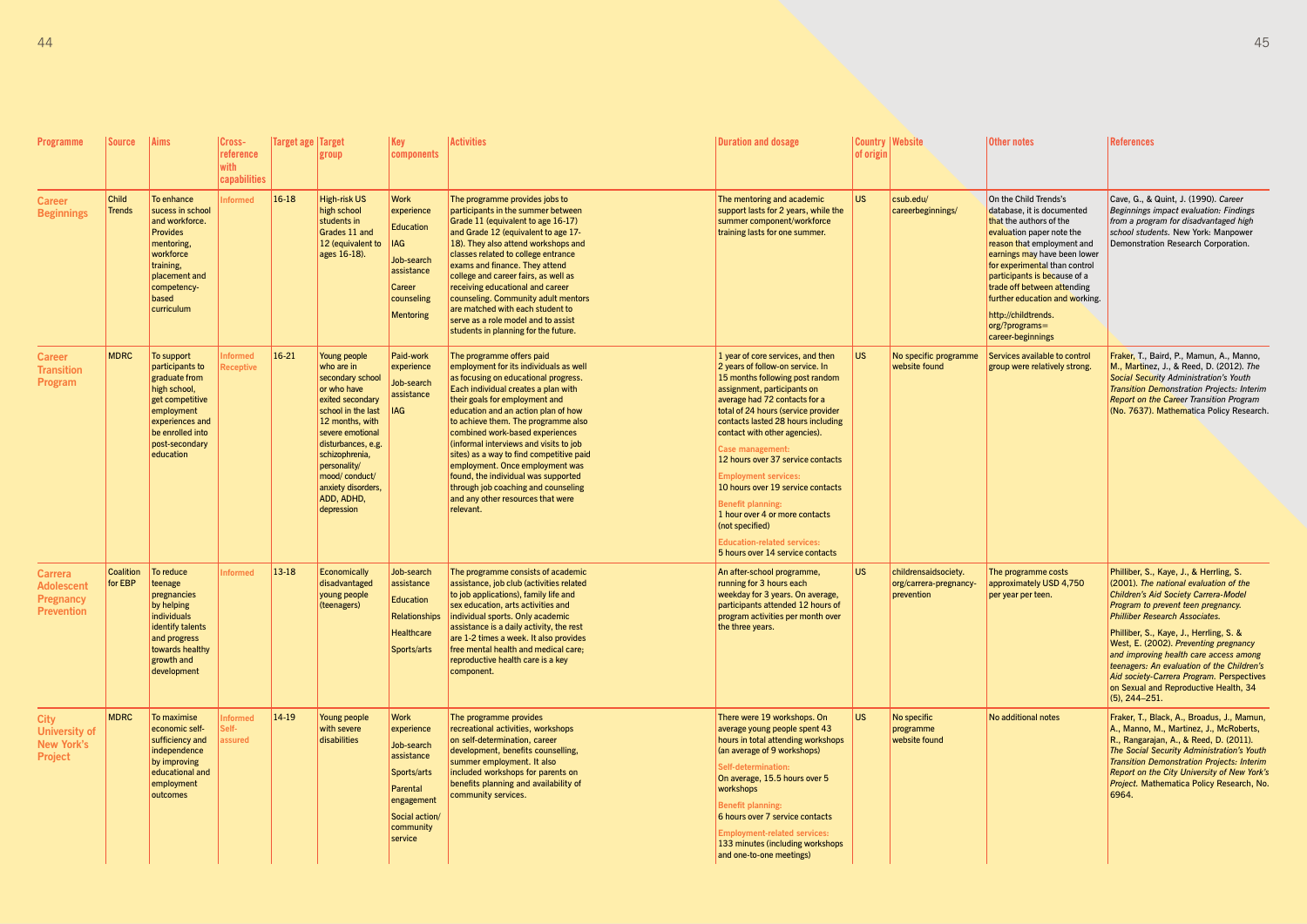| <b>Programme</b>                                                                                                      | Source           | <b>Aims</b>                                                                                           | Cross-<br>reference<br>with<br>capabilities | Target<br>age | Target<br>group                                             | Key<br>components                                                                                                                                                                               | <b>Activities</b>                                                                                                                                                                                                                                                                                                                                                                                                                                                                                                                                                                                                                                                                                                                                                                                                                                                                                                                                        | <b>Duration and dosage</b>                                    | of origin | <b>Country Website</b>                                               | Other notes                                                               | References                                                                                                                                                                                                                                                                                                                                                                                                                                                                                                                                     |                                                                                                                             |                        |                                                                                                                                   |                                                                                                |     |                                        |                     |                                                                                                                                                                                                                                                                                                                                            |
|-----------------------------------------------------------------------------------------------------------------------|------------------|-------------------------------------------------------------------------------------------------------|---------------------------------------------|---------------|-------------------------------------------------------------|-------------------------------------------------------------------------------------------------------------------------------------------------------------------------------------------------|----------------------------------------------------------------------------------------------------------------------------------------------------------------------------------------------------------------------------------------------------------------------------------------------------------------------------------------------------------------------------------------------------------------------------------------------------------------------------------------------------------------------------------------------------------------------------------------------------------------------------------------------------------------------------------------------------------------------------------------------------------------------------------------------------------------------------------------------------------------------------------------------------------------------------------------------------------|---------------------------------------------------------------|-----------|----------------------------------------------------------------------|---------------------------------------------------------------------------|------------------------------------------------------------------------------------------------------------------------------------------------------------------------------------------------------------------------------------------------------------------------------------------------------------------------------------------------------------------------------------------------------------------------------------------------------------------------------------------------------------------------------------------------|-----------------------------------------------------------------------------------------------------------------------------|------------------------|-----------------------------------------------------------------------------------------------------------------------------------|------------------------------------------------------------------------------------------------|-----|----------------------------------------|---------------------|--------------------------------------------------------------------------------------------------------------------------------------------------------------------------------------------------------------------------------------------------------------------------------------------------------------------------------------------|
| <b>Colorado Youth</b><br><b>WINS-Youth</b><br><b>Transition</b><br><b>Demonstration</b>                               | MDRC             | To work with<br>youths with<br>disabilities to<br>reach their<br>full economic<br>potential           |                                             |               |                                                             |                                                                                                                                                                                                 |                                                                                                                                                                                                                                                                                                                                                                                                                                                                                                                                                                                                                                                                                                                                                                                                                                                                                                                                                          |                                                               |           |                                                                      | <b>Informed</b>                                                           | $14-25$                                                                                                                                                                                                                                                                                                                                                                                                                                                                                                                                        | Young people<br>receiving<br>social security<br>disability<br>benefits or<br>at risk of<br>receiving them<br>in the future. | Job-skills<br>Training | The programme has a person-centred<br>approach. This includes benefits<br>planning, employment and education<br>related services. | On average, participants spent 7<br>hours on the programme spread<br>over 14 service contacts. | US. | No specific programme<br>website found | No additional notes | Fraker, T., Baird, P., Black, A., Mamun,<br>A., Manno, M., Martinez, J., Rangarajan,<br>A., & Reed, D. (2011) The Social<br>Security Administration's Youth Transition<br>Demonstration Projects: Interim Report on<br>Colorado Youth WINS. Matchematica, Policy<br>Research Inc. http://www.mdrc.org/sites/<br>default/files/full 580.pdf |
|                                                                                                                       |                  |                                                                                                       |                                             |               |                                                             |                                                                                                                                                                                                 |                                                                                                                                                                                                                                                                                                                                                                                                                                                                                                                                                                                                                                                                                                                                                                                                                                                                                                                                                          |                                                               |           |                                                                      |                                                                           | Fraker, T., Baird, P., Black, A., Mamun,<br>A., Manno, M., Martinez, J., Rangarajan,<br>A., & Reed, D. (2011). The Social<br>Security Administration's Youth Transition<br>Demonstration Projects: Interim Report on<br>Colorado Youth WINS. Washington, D.C:<br>Matchematica, Policy Research Inc.                                                                                                                                                                                                                                            |                                                                                                                             |                        |                                                                                                                                   |                                                                                                |     |                                        |                     |                                                                                                                                                                                                                                                                                                                                            |
| <b>Community</b><br><b>Assistance</b><br><b>Programs</b><br>(CAPs)<br><b>Employment</b><br><b>Training</b><br>Program | <b>Issue Lab</b> | To provide<br>employment<br>training and<br>job placement<br>services to<br>individuals in<br>Chicago | Informed<br><b>Driven</b><br>Self-aware     | 18-20         | Young people<br>involved with<br>the foster care<br>system. | Residential<br><b>IAG</b><br>Education<br>Peer support<br>Relationships<br>Paid-work<br>experience<br>Job-search<br>assistance<br>Healthcare<br>Career<br>counseling<br>Personal<br>development | The programme is classroom-based and<br>lasts for four weeks with time spent at<br>an off-site educational simulation centre.<br>During the first week, there is a focus<br>on orientation, general assessment,<br>emancipation advice and a meeting with<br>an employment counselor. In week two,<br>there is a focus on classroom-based<br>training, writing resumes, communication<br>and interviewing techniques. There<br>is also a job club where members of<br>different companies talk about the job. In<br>week three, there is a focus on personal<br>development, self-marketing and dressing<br>for sucess. Teamwork and team building<br>activities also took place during this week.<br>In the final week, job club was held again,<br>and there was also a focus on customer<br>service training. This process ended with<br>the individual being placed in a subsidised<br>job where they had to work 20 hours a<br>week for two months. | 4 weeks long                                                  | US.       | capsinc.org/#/about                                                  | No additional notes                                                       | Dworsky, A., & Havlick, J. (2010). An<br>employment training and job placement:<br>Program for foster youth, making the<br>transition to adulthood in Cork County,<br>Illinois. Chaplin Hall, University of Chicago.                                                                                                                                                                                                                                                                                                                           |                                                                                                                             |                        |                                                                                                                                   |                                                                                                |     |                                        |                     |                                                                                                                                                                                                                                                                                                                                            |
| <b>Coping with</b><br><b>Work and</b><br><b>Family Stress</b>                                                         | NREPP            | To teach<br>recent<br>employees<br>how to deal<br>with stressors<br>at work and at<br>home            | Informed<br>Self-aware                      | $18+$         | <b>Employees</b>                                            | <b>Conflict</b><br>resolution<br>Healthcare<br><b>IAG</b>                                                                                                                                       | The programme was delivered weekly<br>in groups of 15-20 individuals, where<br>they were taught effective methods<br>for reducing risk factors (stressors and<br>avoidance coping) as well as enhancing<br>protective factors (active coping and<br>social support) through behaviour<br>modification. The techniques that were<br>taught focused on how to modify and<br>eliminate sources of stress. Information<br>sharing and skill development was also<br>covered with activities including group<br>discussion, problem-solving skills,<br>effective communication. There is an<br>underlying focus on the role of stress,<br>coping with it and social support as a<br>way of overcoming substance use and<br>psychological symptoms. There are 16<br>sessions, which last for 90 minutes and<br>are led by a facilitator.                                                                                                                       | 16 sessions lasting for 90 minutes   US<br>to groups of 15-20 |           | instepconsulting.com/<br>individuals-work-and-<br>family-stress.html | Study article could not be<br>accessed. Information from<br>website only. | Kline, M. L., & Snow, D. L. (1994). Effects<br>of a worksite coping skills intervention<br>on the stress, social support, and health<br>outcomes of working mothers. Journal of<br>Primary Prevention, 15 (2), 105-121.<br>Snow, D. L., Swan, S. G., & Wilton,<br>L. (2002). A workplace coping skills<br>intervention to prevent alcohol abuse.<br>In J. Bennett & W. E. K. Lehman (Eds.),<br>Preventing workplace substance abuse:<br>Beyond drug testing to wellness (pp. 57-96).<br>Washington, DC: American Psychological<br>Association. |                                                                                                                             |                        |                                                                                                                                   |                                                                                                |     |                                        |                     |                                                                                                                                                                                                                                                                                                                                            |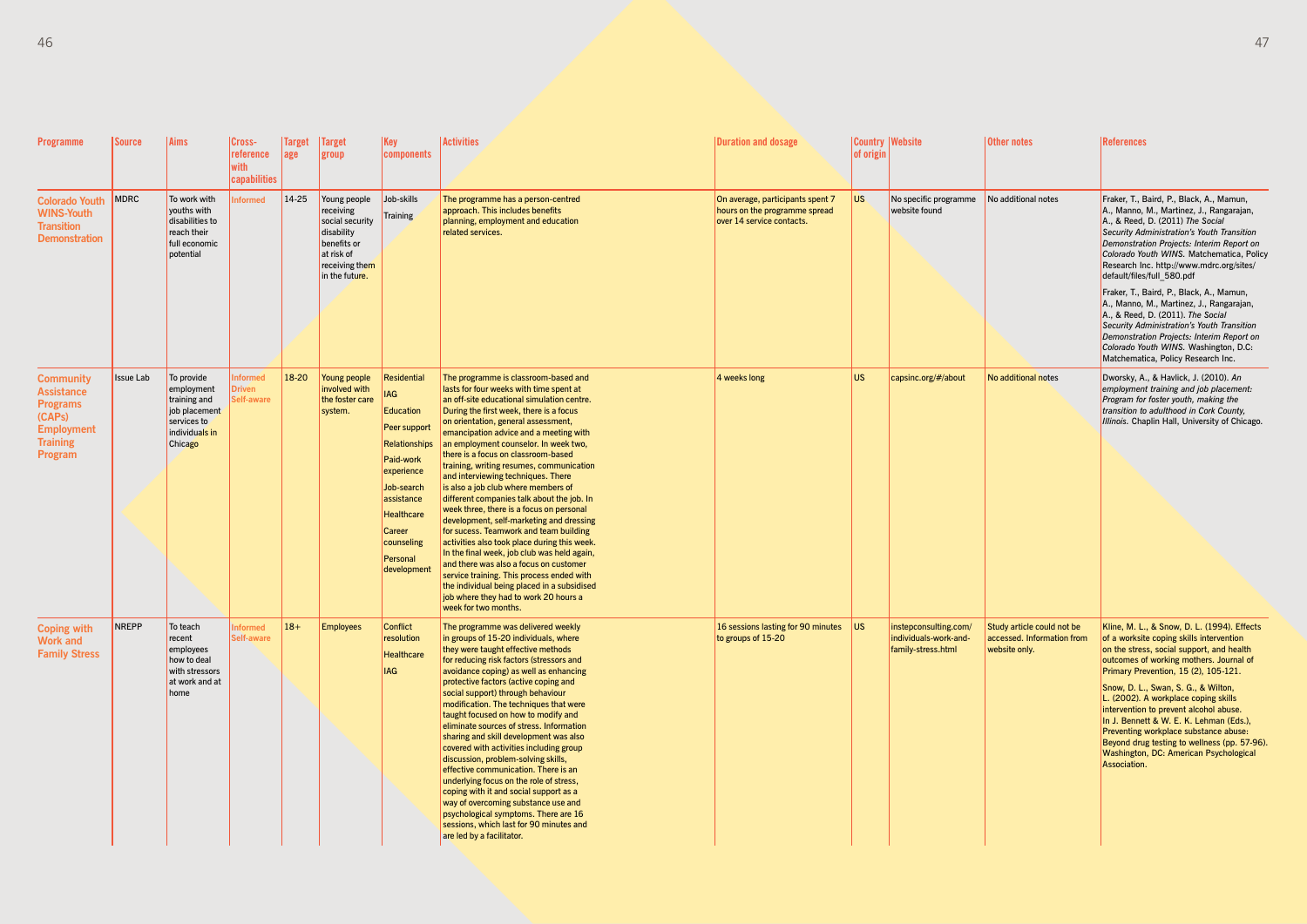| Programme                                                       | Source                                                     | <b>Aims</b>                                                                                                                                                                              | Cross-<br><b>reference</b><br>with<br>capabilities | Target<br> age                                                                                                                                | Target<br>group                                                                      | <b>Key</b><br>components                                                                                   | <b>Activities</b>                                                                                                                                                                                                                                                                                                                                                                                                                                                                                                                                                                                                                                                                       | <b>Duration and dosage</b>                                                                                                                                                                                              | of origin | <b>Country   Website</b>                                                                 | Other notes         | <b>References</b>                                                                                                                                                                                                                                                                                                                                          |
|-----------------------------------------------------------------|------------------------------------------------------------|------------------------------------------------------------------------------------------------------------------------------------------------------------------------------------------|----------------------------------------------------|-----------------------------------------------------------------------------------------------------------------------------------------------|--------------------------------------------------------------------------------------|------------------------------------------------------------------------------------------------------------|-----------------------------------------------------------------------------------------------------------------------------------------------------------------------------------------------------------------------------------------------------------------------------------------------------------------------------------------------------------------------------------------------------------------------------------------------------------------------------------------------------------------------------------------------------------------------------------------------------------------------------------------------------------------------------------------|-------------------------------------------------------------------------------------------------------------------------------------------------------------------------------------------------------------------------|-----------|------------------------------------------------------------------------------------------|---------------------|------------------------------------------------------------------------------------------------------------------------------------------------------------------------------------------------------------------------------------------------------------------------------------------------------------------------------------------------------------|
| <b>Employability</b><br>Improvement<br><b>Program (Eip)</b>     | youth-<br>employment-<br>$ $ inventory.org $ $ of training | To offer a<br>flexible choice<br>programmes<br>and services<br>to improve the<br>employability<br>of clients who<br>are experiencing<br>difficulties in<br>finding and<br>retaining jobs | <b>Informed</b>                                    | <b>Not</b><br>specified                                                                                                                       | All ages<br>but mainly<br>young<br>people.                                           | Career<br>counseling<br><b>Work</b><br>experience<br>Job-search<br>assistance<br><b>IAG</b>                | The programme comprises eight<br>components related to counseling<br>assistance, training and work<br>experience, mobility assistance and<br>income support. Individuals receive job<br>opportunities, project-based training<br>employment counseling and youth<br>initiatives.                                                                                                                                                                                                                                                                                                                                                                                                        | Average duration of the<br>programme is 5 months.<br>Job opportunities: 24 weeks<br>Project-based training: 24 weeks<br>Purchase of training: 15 weeks                                                                  | Canada    | No specific programme<br>website found                                                   | No additional notes | Human Resources Development Canada<br>(1995): Evaluation Of The Employability<br>Improvement Program - Final Report.<br>Human Resources Development Canada,<br><b>Evaluation And Data Development</b><br>Strategic Policy (not available online,<br>information gathered from website)<br>http://www.youth-employment-inventory.<br>org/inventory/view/60/ |
| <b>Empowering</b><br>Young<br><b>People's Pilot</b>             | <b>CAYT</b>                                                | To enable<br>disadvantaged<br>young people<br>to take part<br>in positive<br>activities that<br>contribute to<br>educational<br>engagement<br>and higher self-<br>esteem                 | Self-<br>assured                                   | $14-18$                                                                                                                                       | Young<br>people who<br>are receiving<br>free school<br>meals or are<br>looked after. | <b>Financial</b><br>support<br>Sports/arts<br>Social action/<br>community<br><b>Service</b><br>Residential | The programme provides funding for<br>disadvantaged young people to take<br>part in positive activities. The funds<br>are not given direct to the young<br>people but are made available by a<br>card system or a web-based system.<br>The activities that the young person<br>can attend cover sports, art, media,<br>recreational, educational, residential<br>and miscellaneous activities. Examples<br>of these are: army cadets, sea cadets,<br>food hygiene courses, activity holidays,<br>swimming, pottery classes, t-shirt<br>making and swimming.                                                                                                                             | 10 Months                                                                                                                                                                                                               | UK.       | gov.uk/government/<br>publications/<br>empowering-young-<br>people-pilots-<br>evaluation | No additional notes | Bielby, G., Purdon, S., Agur, M., Gardiner,<br>C., George, N., Golden, S. & Taylor, E.<br>(2010). Empowering Young People Pilots<br>(EYPP) Evaluation Final Report, National<br><b>Foundation for Educational Research.</b><br>https://www.gov.uk/government/uploads/<br>system/uploads/attachment_data/<br>file/221962/DCSF-RR206.pdf                     |
| <b>Flowers with</b><br><b>Care</b>                              | <b>Child Trends</b>                                        | To help students<br>stay in school<br>and perform<br>better                                                                                                                              | າformed                                            | US high<br>school<br>aged<br>students<br>who have<br>dropped<br>out of<br>school,<br>equivalent<br>to UK<br>early<br>school<br><b>leavers</b> |                                                                                      | <b>Education</b><br><b>Career</b><br>counseling<br>Job-skills<br>training                                  | The programme provides a class<br>focused on getting individuals<br>through GED test (General Education<br>Development). The main focus of<br>this test is on social studies, science,<br>reading, mathematics and writing.<br>The programme also has an extensive<br>counseling component as well as an<br>emphasis on youth development and<br>job-skills training.                                                                                                                                                                                                                                                                                                                   | Up to 4 years as is normal<br>for educational qualification<br>achievement (GED)                                                                                                                                        | US        | No specific programme<br>website found                                                   | No additional notes | Dynarski, M., Gleason, P., Rangaraja,<br>A., & Wood, R. (1998). Impacts of<br>dropout prevention programs, final report.<br>Washington, D.C.: Mathematica Policy<br>Research, Inc.                                                                                                                                                                         |
| <b>Hillside Work</b><br><b>Scholarship</b><br><b>Connection</b> | dropout<br>prevention.<br>org                              | To increase the<br>rate of pupils<br>completing<br>school                                                                                                                                | nformed<br>Receptive                               | $12-18$                                                                                                                                       | Pupils at risk   IAG<br>of dropping<br>out of school                                 | <b>Mentoring</b><br>Job-search<br>assistance<br>Education                                                  | The programme provides pupils who<br>are at risk of dropping out of school<br>with support at home, at school and<br>on the job. The individuals have two<br>of more risk factors for increased<br>probability of dropping out. Each<br>individual is assigned to a mentor who<br>works in the school and works with<br>the pupil on a graduation plan and<br>other services. These services include<br>academic tutoring, summer enrichment<br>programmes and life skills development.<br>A unique component is the Youth<br><b>Employment Training Academy - a five-</b><br>week programme on customer service,<br>office and interview skills, financial<br>literacy and management. | Spread over 5 years, Youth<br>Advocates assigned at the start.<br>Weekly enrichment sessions to<br>focus on activities. Further on<br>in the model the young people<br>become eligible for part-time job<br>placements. | US        | hillside.com/<br>HWSCSyracuse.aspx                                                       | No additional notes | Pryor, D (2004) The Hillside Work-<br>Scholarship Connection: Charting a course<br>for the future. CGR<br>http://www.cgr.org/reports/04_R-1397_<br>HillsideWorkScholarship.pdf                                                                                                                                                                             |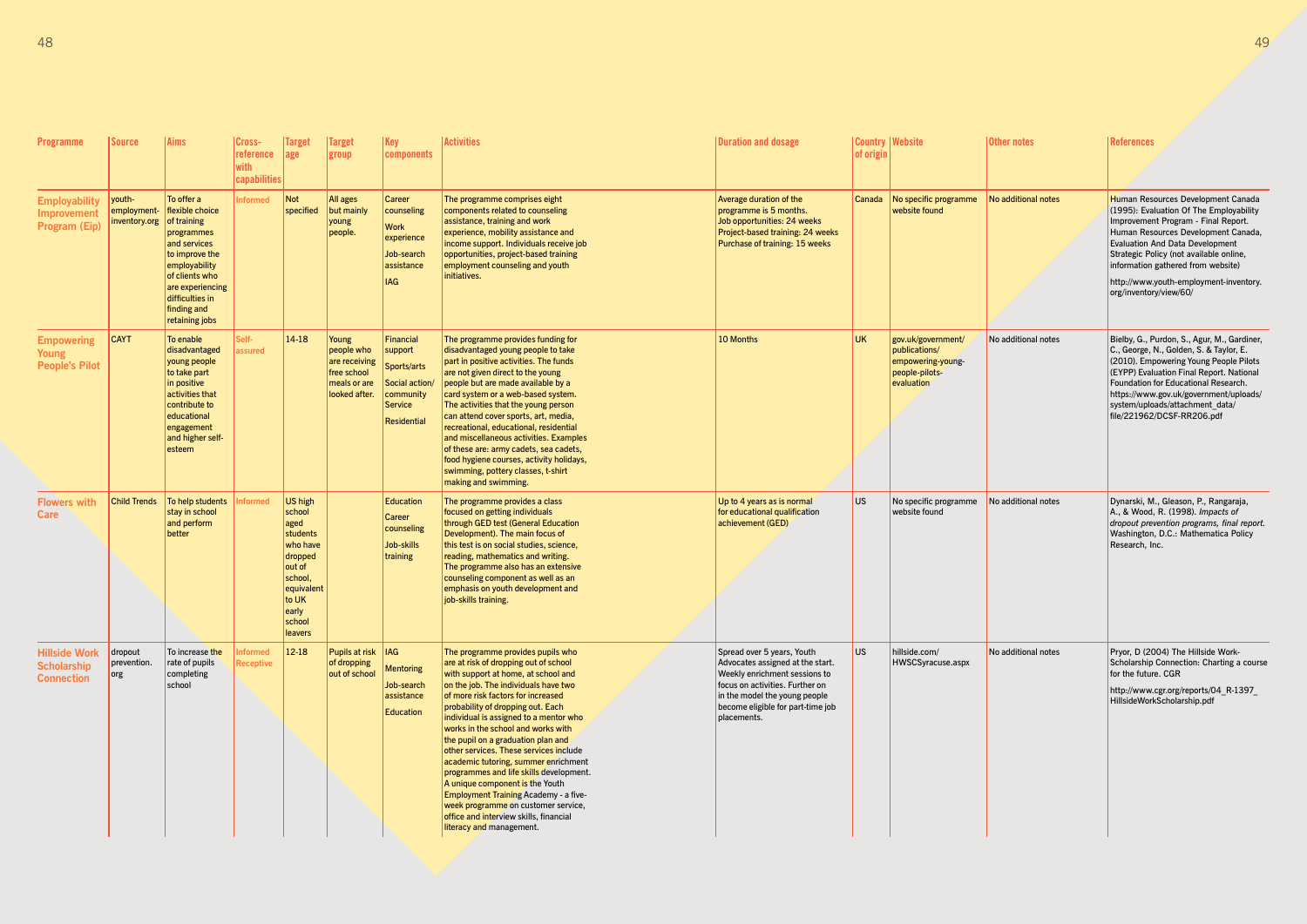| <b>Programme</b>                                         | <b>Source</b>           | <b>Aims</b>                                                                                                                                                                                                                                                         | Cross-<br>reference<br>with<br>capabilities | <b>Target</b><br> age | Target<br>group                                                              | Key<br>components                                                                    | <b>Activities</b>                                                                                                                                                                                                                                                                                                                                                                                                                                                                                                                                                                  | <b>Duration and dosage</b>                                                                    | of origin | <b>Country Website</b>                 | Other notes                                                                                   | <b>References</b>                                                                                                                                                                                                                                                                                                                                                                                                                                                                                                                                                                                                                                                                                                                                                                                                                                                                                                                                                                                                                                                                                                                             |
|----------------------------------------------------------|-------------------------|---------------------------------------------------------------------------------------------------------------------------------------------------------------------------------------------------------------------------------------------------------------------|---------------------------------------------|-----------------------|------------------------------------------------------------------------------|--------------------------------------------------------------------------------------|------------------------------------------------------------------------------------------------------------------------------------------------------------------------------------------------------------------------------------------------------------------------------------------------------------------------------------------------------------------------------------------------------------------------------------------------------------------------------------------------------------------------------------------------------------------------------------|-----------------------------------------------------------------------------------------------|-----------|----------------------------------------|-----------------------------------------------------------------------------------------------|-----------------------------------------------------------------------------------------------------------------------------------------------------------------------------------------------------------------------------------------------------------------------------------------------------------------------------------------------------------------------------------------------------------------------------------------------------------------------------------------------------------------------------------------------------------------------------------------------------------------------------------------------------------------------------------------------------------------------------------------------------------------------------------------------------------------------------------------------------------------------------------------------------------------------------------------------------------------------------------------------------------------------------------------------------------------------------------------------------------------------------------------------|
| <b>Job Corps</b>                                         | <b>Child Trends</b>     | To make young<br>people responsible,<br>employable and<br>productive citizens.<br>The focus is on<br>teaching young<br>people the skills<br>they need to<br>become employable<br>and independent<br>and to place them in<br>meaningful jobs or<br>further education | <b>Self-aware</b>                           | $ 16-24 $             | Disadvantaged<br>young people<br>aged 16 to 24                               | Education<br>Residential<br>Job-search<br>assistance<br>Healthcare                   | The programme prepares young<br>people for a successful career. It<br>does this by employing a holistic<br>career approach which is focused<br>on education and training. It<br>provides academic education,<br>vocational training, residential<br>living, health care services,<br>counseling and job-placement<br>assistance to the individuals in the<br>programme. The programme uses<br>classroom based and practical<br>learning experiences to prepare<br>young people for a stable career.                                                                                | No set duration $-8$ months US<br>on average. Participants<br>typically stay at the centre    |           | jobcorps.gov/home.<br>aspx             | Analysis suggests that the<br>benefit per participant is<br>USD 10,200 more than<br>the cost. | Schochet, P. (1998). National Job Corps Study:<br>Characteristics of Youths Served by Job Corps.<br>Princeton, NJ: Mathematica Policy Research, Inc.<br>Schochet, P., Brughardt, J., & Glazerman, S. (2000).<br>National Job Corps Study: The short-term impacts of<br>Job Corps on participants' employment and related<br>outcomes. Washington, DC: U.S. Department of<br><b>Labor, Employment and Training Administration.</b><br>Schochet, P., Brughardt, J., & Glazerman, S. (2001).<br>National Job Corps Study: The impacts of Job Corps<br>on participants' employment and related outcomes.<br>Princeton, NJ: Mathematica Policy Research, Inc.<br>Schochet, P. Z., Burghardt, J., & McConnell, S.<br>(2006). National Job Corps Study and Longer-Term<br><b>Follow-Up Study: Impact and Benefit-Cost Findings</b><br><b>Using Survey and Summary Earnings Records Data.</b><br>Princeton, NJ: Mathematica Policy Research, Inc.<br>Schochet, P. Z., McConnell, S., & Burghardt, J.<br>(2003). National Job Corps Study: Findings using<br>administrative earnings records data. Princeton, NJ:<br>Mathematica Policy Research, Inc. |
| <b>Job Training</b><br>Partnership<br><b>Act Program</b> | youth-<br>inventory.org | To support<br>employment- employment status<br>through improving<br>occupational skills                                                                                                                                                                             | <b>Informed</b>                             | <b>Not</b>            | Disadvantaged<br>specified young adults,<br>facing barriers<br>to employment | Work<br>experience<br>Job-search<br>assistance<br>Education                          | The programme was designed to<br>improve the employment status<br>of disadvantaged young adults. It<br>did this by promoting on-the-job<br>training, job-search assistance,<br>general education and work<br>experience as well as improving<br>occupational skills.                                                                                                                                                                                                                                                                                                               | Varies with individual                                                                        | <b>US</b> | No specific programme<br>website found | No additional notes                                                                           | Orr, L.L., Bloom, H.S., Bell, S.H., Doolittle, F.,<br>Lin, W., & Cave, G. (1996). Does training for the<br>disadvantaged work? Evidence from the national<br>JTPA study. Washington, DC: The Urban Institute<br>Press.                                                                                                                                                                                                                                                                                                                                                                                                                                                                                                                                                                                                                                                                                                                                                                                                                                                                                                                        |
| <b>JOBS</b><br>Program                                   | <b>NREPP</b>            | To prevent stress<br>associated with<br>job-seeking and<br>promote high-<br>quality employment                                                                                                                                                                      | <b>Informed</b><br><b>Resilient</b>         | $ 18+$                | Unemployed<br>vouth above 18<br>years                                        | Job-search<br>assistance<br>Relationships<br>Peer support<br>Personal<br>development | The programme is delivered<br>as a seminar on job searching.<br>It provides behavioural skills<br>training which teaches effective<br>strategies for finding and obtaining<br>employment as well as dealing<br>with the setbacks. The programme<br>also incorporates elements which<br>increase the individuals self esteem,<br>sense of control and job search<br>self-efficacy. It uses a wide range of<br>techniques to do this: discussions,<br>role-playing, social networks,<br>problem-solving, identifying job<br>skilling and assistance with the<br>application process. | It is delivered over 5<br>half days by two trained<br>facilitators to groups of<br>$12 - 20.$ | lus.      | isr.umich.edu/src/seh/<br>mprc         | No additional notes                                                                           | Caplan, R. D., Vinokur, A. D., Price, R. H., & van<br>Ryn, M. (1989). Job seeking, reemployment, and<br>mental health: A randomized field experiment in<br>coping with job loss. Journal of Applied Psychology,<br>74(5), 759-769.<br>Price, R. H., van Ryn, M., & Vinokur, A. D. (1992).<br>Impact of a preventive job search intervention on<br>the likelihood of depression among the unemployed.<br>Journal of Health and Social Behavior, 33(2), 158-<br>167.<br>Vinokur, A. D., Price, R. H., & Schul, Y. (1995).<br>Impact of the JOBS intervention on unemployed<br>workers varying in risk for depression. American<br>Journal of Community Psychology, 23(1), 39-74.<br>Vinokur, A. D., Schul, Y., Vuori, J., & Price, R. H.<br>(2000). Two years after a job loss: Long-term impact<br>of the JOBS program on reemployment and mental<br>health. Journal of Occupational Health Psychology,<br>$5(1), 32-47.$                                                                                                                                                                                                                      |
|                                                          |                         |                                                                                                                                                                                                                                                                     |                                             |                       |                                                                              |                                                                                      |                                                                                                                                                                                                                                                                                                                                                                                                                                                                                                                                                                                    |                                                                                               |           |                                        |                                                                                               |                                                                                                                                                                                                                                                                                                                                                                                                                                                                                                                                                                                                                                                                                                                                                                                                                                                                                                                                                                                                                                                                                                                                               |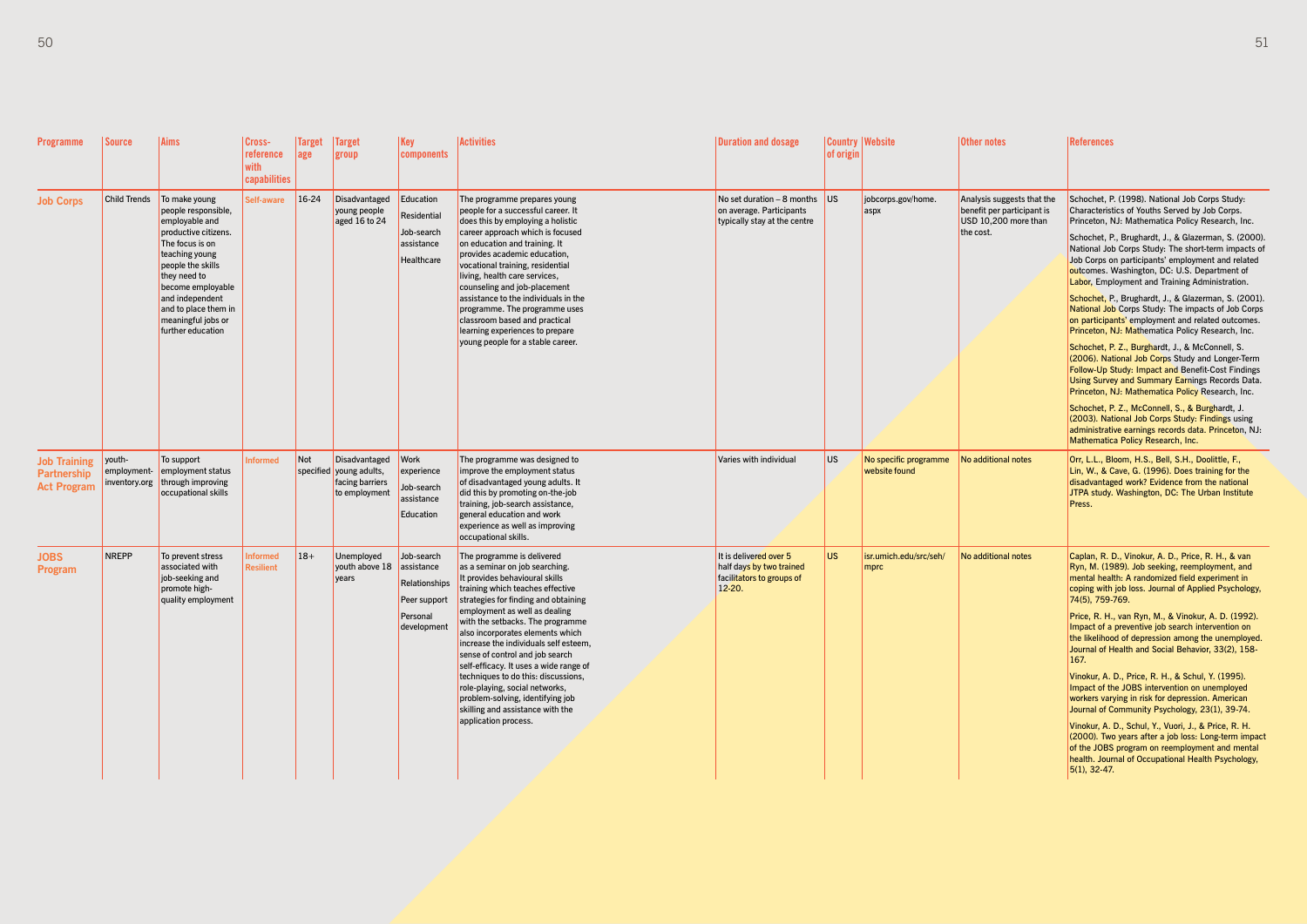| <b>Programme</b>                                                | <b>Source</b>                 | <b>Aims</b>                                                                                                                                                         | Cross-<br>reference<br>with<br>capabilities | Target<br>age | <b>Target</b><br>group                                                                                                                                                                                     | Key<br>components                                                                                                                                           | <b>Activities</b>                                                                                                                                                                                                                                                                                                                                                                                                                                                                                                                                                                                                                                                                                                                                                                                                                                          | <b>Duration and dosage</b>                                                                                                                     | of origin | <b>Country Website</b>                 | Other notes                                                                                                                                                                                      | <b>References</b>                                                                                                                                                                                                                                                                                                                                                                                                                                                                                                                                                                                                                                                                                                                                                                                                                         |
|-----------------------------------------------------------------|-------------------------------|---------------------------------------------------------------------------------------------------------------------------------------------------------------------|---------------------------------------------|---------------|------------------------------------------------------------------------------------------------------------------------------------------------------------------------------------------------------------|-------------------------------------------------------------------------------------------------------------------------------------------------------------|------------------------------------------------------------------------------------------------------------------------------------------------------------------------------------------------------------------------------------------------------------------------------------------------------------------------------------------------------------------------------------------------------------------------------------------------------------------------------------------------------------------------------------------------------------------------------------------------------------------------------------------------------------------------------------------------------------------------------------------------------------------------------------------------------------------------------------------------------------|------------------------------------------------------------------------------------------------------------------------------------------------|-----------|----------------------------------------|--------------------------------------------------------------------------------------------------------------------------------------------------------------------------------------------------|-------------------------------------------------------------------------------------------------------------------------------------------------------------------------------------------------------------------------------------------------------------------------------------------------------------------------------------------------------------------------------------------------------------------------------------------------------------------------------------------------------------------------------------------------------------------------------------------------------------------------------------------------------------------------------------------------------------------------------------------------------------------------------------------------------------------------------------------|
| <b>JobStart</b>                                                 | <b>Child</b><br><b>Trends</b> | To improve<br>educational and<br>employment<br>outcomes                                                                                                             | <b>Informed</b>                             | $14-18$       | Economically<br>disadvantaged<br>early school<br>leavers (aged<br>17 to 21) with<br>poor reading<br>skills                                                                                                 | Education<br>Mentoring<br>Job-search<br>assistance<br>Paid-work<br>experience<br>Financial<br>support                                                       | The programme provides basic<br>educational skills, hands-on job training,<br>work placement assistance and support<br>services. It uses childcare, counseling,<br>transportation aid, mentoring and work<br>and skills training to provide its services.<br>There is a also a focus on full-time paid<br>work experience.                                                                                                                                                                                                                                                                                                                                                                                                                                                                                                                                 | Basic education is for a<br>minimum of 200 hours and<br>skills training for 500 hours.<br>Support services are tailored<br>according to needs. | <b>US</b> | No specific programme<br>website found | JobStart draws on Job<br>Corps' experience - it<br>offers similar services<br>in a non-residential<br>programme. It does<br>not include paid-work<br>experience due to<br>financial constraints. | Cave, G., Bos, H., Doolittle, F., & Toussaint, C.<br>(1993). JOBSTART: Final report on a program<br>for school dropouts. New York: Manpower<br>Demonstration Research Corporation.<br>Cave, G., & Doolittle, F. (1991). Assessing<br>JOBSTART: Interim impacts of a program for school<br>dropouts. New York: Manpower Demonstration<br>Research Corporation.                                                                                                                                                                                                                                                                                                                                                                                                                                                                             |
| <b>National</b><br><b>Guard Youth</b><br><b>ChalleNGe</b>       | <b>MDRC</b>                   | To help<br>participants<br>obtain a<br>secondary<br>school<br>credential<br>and develop<br>attitudes and<br>behaviour<br>patterns that<br>will help them<br>succeed | <b>Self-aware</b>                           | $16-18$       | Young people<br>who have<br>dropped out<br>have been<br>expelled<br>from school<br>and are<br>unemployed.<br>They should<br>be drug-<br>free and<br>not heavily<br>involved with<br>the justice<br>system. | Residential<br>Personal<br>development<br>Education<br>Job-search<br>assistance<br>Peer support<br>Sports/arts<br>Social<br>action/<br>community<br>support | The programme lasts for 17 months and is<br>split into three phases: Pre-ChalleNGe (2<br>weeks), Residential phase (20 weeks) and<br>a post-residential phase (1 year). During<br>the Pre-ChalleNGe phase, individuals<br>are introduced to the program's rules<br>and expectations; learn military bearing,<br>discipline, and teamwork; and begin<br>physical fitness training. The residential<br>phase has eight core components<br>focussing on positive youth development,<br>leadership, responsible citizenship,<br>service to the community, life-coping<br>skills, physical fitness, job skills and<br>academic excellence. The post-residential<br>phase involves a mentor working with the<br>individuals to solve any problems. During<br>the programme, most of the classes<br>focused on preparing the young people for<br>their GED tests. | 17 months in total<br>orientation and assessment:<br>2 weeks<br>residential programme:<br>20 weeks<br>mentoring:<br>1 year                     | <b>US</b> | ngyf.org/index.html                    | No additional notes                                                                                                                                                                              | Millenky, M., Bloom, D., Muller-Ravett, S., &<br>Broadus, J. (2012). Staying on course: Three-year<br>results of the National Guard Youth ChalleNGe<br>evaluation. MDRC Paper.                                                                                                                                                                                                                                                                                                                                                                                                                                                                                                                                                                                                                                                            |
| <b>New Deal</b><br>for the<br><b>Young</b><br><b>Unemployed</b> | youth-                        | To help young<br>employment- unemployed<br>inventory.org into work and<br>increase their<br>employability                                                           | Informed                                    | 18-24         | <b>Unemployed</b><br>for 6 months                                                                                                                                                                          | Job-search<br>assistance<br>Financial<br>support<br>Paid-work<br>experience<br><b>IAG</b>                                                                   | The programme has three stages.<br>The first stage involves a period of<br>intensive job search with the individual's<br>caseworker, which should last no longer<br>than four months. The second stage is the<br>option stage where the individual chooses<br>from four options what the next step is.<br>The stages are: full time employment<br>subsidised by the government, full-time<br>education or training, work placement<br>in the voluntary sector or working in the<br>environmental sector (often requires<br>more manual work). All the options<br>last four months, and every option has<br>the allowance for the individual to be<br>in education or training one day per<br>week. The last stage is follow-through,<br>where advice and assistance is provided<br>for those individuals remaining on the<br>programme.                    | 10 Months                                                                                                                                      | UK        | No specific programme<br>website found | No additional notes                                                                                                                                                                              | Dorsett, R. (2006) The new deal for young people:<br>effect on the labour market status of young men.<br>Labour Economics 13, 405-422<br>Wilkinson, D. (2003) New Deal For Young People:<br>Evaluation Of Unemployment Flows. PSI Research<br>Discussion Paper 15.<br>Riley, R., & Young, G. (2001a). Does welfare-to-<br>work policy increase employment?: Evidence from<br>the UK New Deal for Young Unemployed. National<br>Institute for Economic and Social Research Working<br>Paper No. 183<br>Van Reenen, J. (2004) Active Labour Market<br>Policies And The British New Deal For The Young<br>Unemployed In Context. in Card, C., Blundell, R. &<br>Freeman, R. B. (eds.), Seeking a Premier Economy:<br>The Economic Effects of British Economic Reforms<br>1980-2000, (p. 461 - 496), National Bureau of<br>Economic Research. |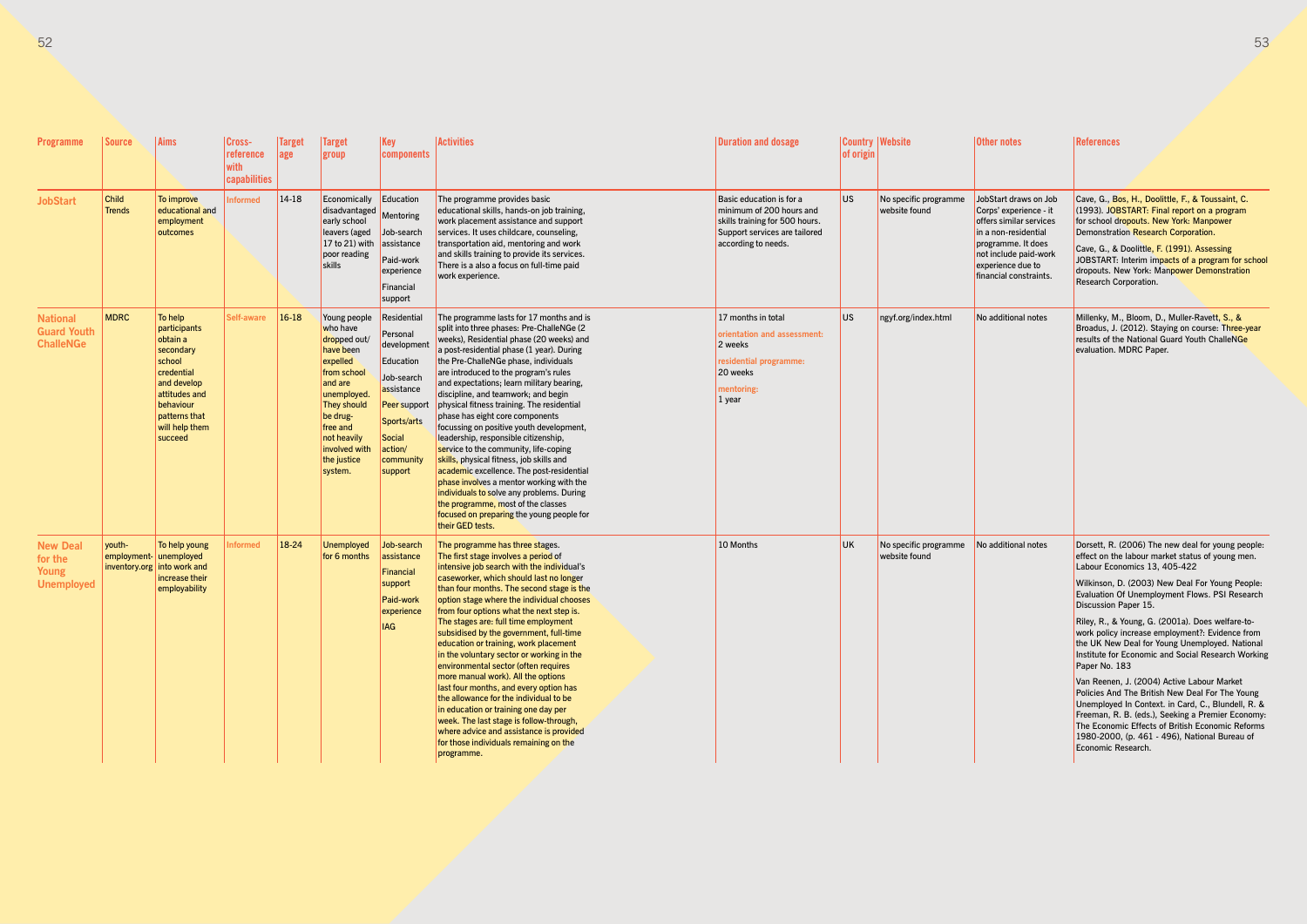| <b>Programme</b>                                         | <b>Source</b>                     | <b>Aims</b>                                                                                                           | Cross-<br>reference<br>with<br>capabilities | larget<br>age    | <b>Target</b><br>group                                       | Key<br>components                                                                                                                                        | <b>Activities</b>                                                                                                                                                                                                                                                                                                                                                                                                                                                                                                                                                                                                                                                             | <b>Duration and dosage</b>                                                                                    | <b>Country Website</b><br>of origin |                                                            | Other notes         | <b>References</b>                                                                                                                                                                                                                                                                                                                                                                                                                                                                                                                                                                                                                                                                                                                                                                                                                                                                       |
|----------------------------------------------------------|-----------------------------------|-----------------------------------------------------------------------------------------------------------------------|---------------------------------------------|------------------|--------------------------------------------------------------|----------------------------------------------------------------------------------------------------------------------------------------------------------|-------------------------------------------------------------------------------------------------------------------------------------------------------------------------------------------------------------------------------------------------------------------------------------------------------------------------------------------------------------------------------------------------------------------------------------------------------------------------------------------------------------------------------------------------------------------------------------------------------------------------------------------------------------------------------|---------------------------------------------------------------------------------------------------------------|-------------------------------------|------------------------------------------------------------|---------------------|-----------------------------------------------------------------------------------------------------------------------------------------------------------------------------------------------------------------------------------------------------------------------------------------------------------------------------------------------------------------------------------------------------------------------------------------------------------------------------------------------------------------------------------------------------------------------------------------------------------------------------------------------------------------------------------------------------------------------------------------------------------------------------------------------------------------------------------------------------------------------------------------|
| <b>New Hope</b>                                          | youth-<br>employment- individuals | To help<br>inventory.org escape poverty<br>through work<br>and to create<br>better financial<br>incentives to<br>work | N/A                                         | Not<br>specified | Low income<br>individuals<br>willing to<br>work full<br>time | Financial<br>support                                                                                                                                     | The programme provides earnings<br>benefits to those people looking for<br>work. To be eligible to have access to the<br>benefits, individuals had to be working<br>30 hours or more a week, or community<br>service jobs were given to the individuals.                                                                                                                                                                                                                                                                                                                                                                                                                      | 3 Years                                                                                                       | US.                                 | No specific programme No additional notes<br>website found |                     | Huston, A., Miller, C., Richburg-Hayes, L.,<br>Duncan, G., A. Eldred, C., Weisner, T., Lowe, E.,<br>Mcloyd, V., Crosby, D., Ripke, M., & Redcross,<br>C. (2003). New Hope For Families And Children.<br>Five-Year Results Of A Program To Reduce<br>Poverty And Reform Welfare. MDRC.                                                                                                                                                                                                                                                                                                                                                                                                                                                                                                                                                                                                   |
| <b>Peers Making</b><br>Peace                             | <b>Crime</b><br>solutions.<br>gov | To help young<br>people to<br>handle conflicts<br>in and out of<br>school                                             | Self-<br>assured                            | $ 14-19 $        | N/A                                                          | Conflict<br>resolution<br>Education<br>Peer support<br>Personal<br>development<br><b>Mentoring</b><br>Parental<br>engagement                             | The programme works with a group of<br>15-24 pupils who directly represent<br>the demographic make up of the<br>community that the programme works<br>in. It focuses on life and social skills<br>training, conflict prevention and<br>resolution, parental involvement in<br>conflict resolution, education and peer-<br>led modeling and coaching. The young<br>people are trained in conflict resolution,<br>nonverbal communication, questioning<br>and remaining neutral during disputes.<br>Mentoring also occurs during this<br>programme, with mentors acting as role<br>models to the young individuals and<br>who serve as a third party mediator in<br>any issues. | No more than 5 hours on 3<br>occasions                                                                        | <b>US</b>                           | paxunited.org                                              | No additional notes | Robert, L.(2003). Peers Making Peace:<br>Evaluation Report. Houston, Texas: Research<br>and Educational Services.                                                                                                                                                                                                                                                                                                                                                                                                                                                                                                                                                                                                                                                                                                                                                                       |
| <b>Quantum</b><br><b>Opportunities</b><br><b>Program</b> | Promising<br>Practices<br>Network | To improve<br>academic<br>deficiencies and<br>build positive<br>relationships                                         | Self-aware<br><b>Receptive</b><br>nformed   | $ 14-18 $        | Low-grade<br><b>Pupils</b>                                   | Education<br>Work<br>experience<br><b>Mentoring</b><br>Healthcare<br>Social<br>action/<br>community<br>support<br>Sports/arts<br>Personal<br>development | The programme involves case<br>management, mentoring, computer-<br>assisted instruction, work experience<br>and financial incentives. It consists<br>of education activities, community<br>service and development activities to<br>reduce risky behaviour, promote cultural<br>awareness and promote recreation.<br>The programme has 48 academic and<br>48 functional courses covering topics<br>such as employment, health, consumer<br>economics.                                                                                                                                                                                                                         | 4 years of high school including US<br>vacations - 250 hours each<br>year. It is an after school<br>programme |                                     | No specific programme<br>website found                     | No additional notes | Hahn, A., Leavitt, T., & Aaron, P. (1994)<br>Evaluation of the Quantum Opportunities<br>Program: Did the program work? A Report on the<br>Post Secondary Outcomes and Cost-Effectiveness<br>of the QOP Program. Heller Graduate School,<br>Center for Human Resources, Brandeis<br>University, Waltham, Mass., June 1994<br>Allen, S., Stuart, E., & McKie, A. (2006). The<br>Quantum Opportunity Program Demonstration:<br>Final Impacts, Princeton, NJ: Mathematica<br>Policy Research, Inc.<br>Allen, S. & Rodriguez-Planas, N. (2004) The<br>Quantum Opportunity Program Demonstration:<br>Initial Post-Intervention Impacts, Princeton, NJ:<br>Mathematica Policy Research, Inc.<br>Allen, S., Rodriguez-Planas, N., Maxfield, M.<br>& Tuttle, C. (2003) The Quantum Opportunity<br>Program Demonstration: Short-Term Impacts,<br>Princeton, NJ: Mathematica Policy Research, Inc. |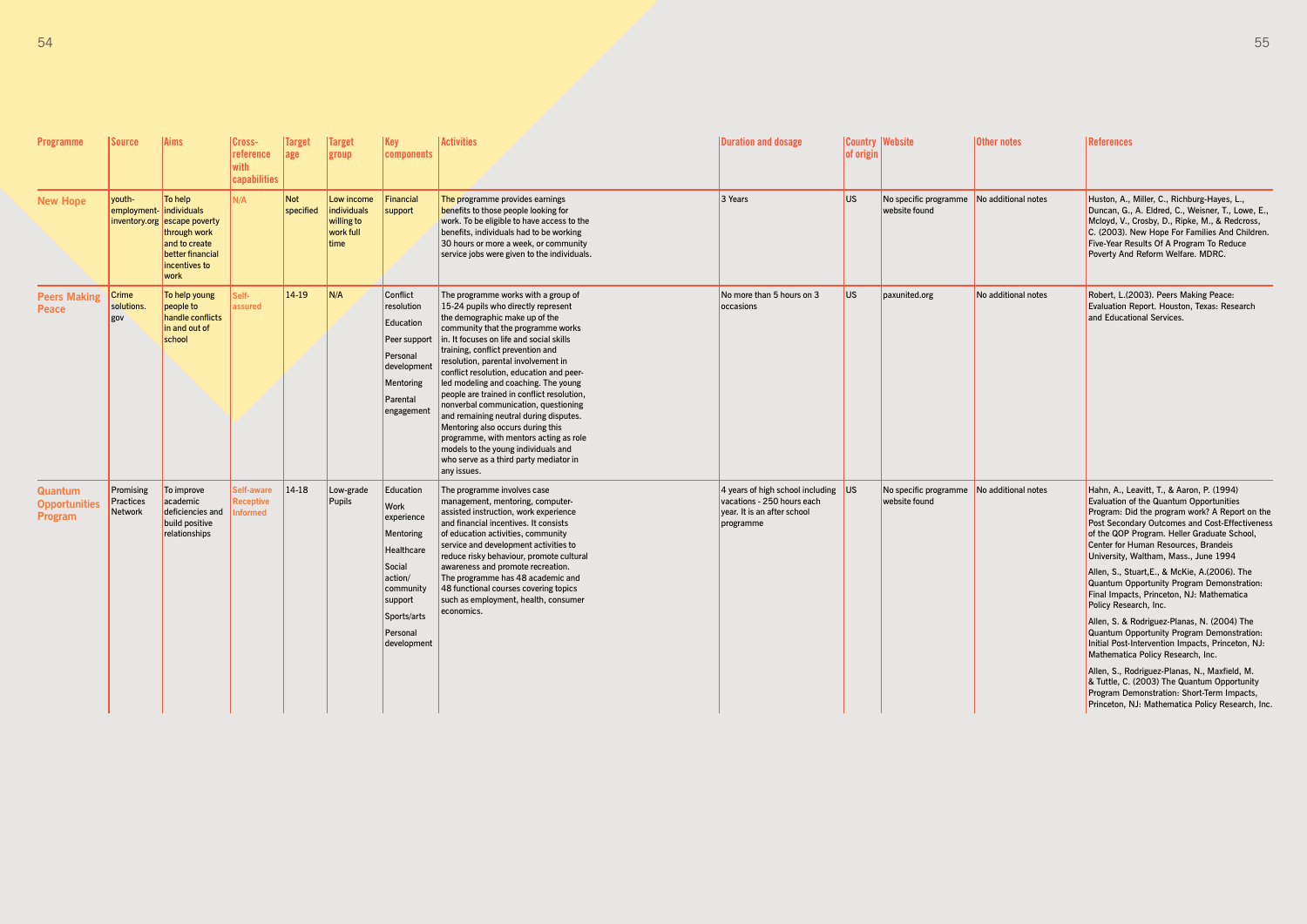| <b>Programme</b>                                                | <b>Source</b>                 | Aims                                                                                                                                                                                                           | Cross-<br>reference<br>with<br>capabilities | <b>Target</b><br>age | <b>Target</b><br>group                                                                                             | <b>Key</b><br>components                                                                           | <b>Activities</b>                                                                                                                                                                                                                                                                                                                                                                                                                                                                                                                                                                                                        | <b>Duration and dosage</b>                                                                                           | of origin | <b>Country Website</b>                                                                              | Other notes                                                             | <b>References</b>                                                                                                                                                                                                                                                                                                                                                                                                                                             |
|-----------------------------------------------------------------|-------------------------------|----------------------------------------------------------------------------------------------------------------------------------------------------------------------------------------------------------------|---------------------------------------------|----------------------|--------------------------------------------------------------------------------------------------------------------|----------------------------------------------------------------------------------------------------|--------------------------------------------------------------------------------------------------------------------------------------------------------------------------------------------------------------------------------------------------------------------------------------------------------------------------------------------------------------------------------------------------------------------------------------------------------------------------------------------------------------------------------------------------------------------------------------------------------------------------|----------------------------------------------------------------------------------------------------------------------|-----------|-----------------------------------------------------------------------------------------------------|-------------------------------------------------------------------------|---------------------------------------------------------------------------------------------------------------------------------------------------------------------------------------------------------------------------------------------------------------------------------------------------------------------------------------------------------------------------------------------------------------------------------------------------------------|
| <b>Restart</b>                                                  | youth-                        | Supporting<br>employment- the long-term<br>inventory.org unemployed<br>- involves a<br>combination<br>of tighter<br>monitoring<br>of benefit<br>eligibility rules<br>and increased<br>job-search<br>assistance | <b>Informed</b>                             | Not<br>specified     | All ages<br>but mainly<br>young<br>people                                                                          | Career<br>counseling<br>IAG<br>Job-search<br>assistance                                            | The programme involves a compulsory<br>interview which aims to reduce welfare<br>dependency and get people back<br>into work. During the interview, the<br>counselor assesses the claimant's<br>unemployment history, offers advice on<br>benefits, job-search behaviour, training<br>courses and sometimes sets up direct<br>contact with employers. Attendance at<br>the interview is mandatory and failure<br>to do so could stop benefits.                                                                                                                                                                           | One interview lasting 15-25 mins.<br>Additional interview every 6<br>months if the individual remains<br>unemployed. | UK.       | No specific programme<br>website found                                                              | No additional notes                                                     | Dolton, P., & O'Neill, P. (2002). The Long-<br><b>Run Effects of Unemployment Monitoring</b><br>and Work-Search Programs: Experimental<br>Evidence from the United Kingdom. Journal<br>of Labour Ecnomics, 20(2), 381-403.<br>Dolton, P., & O'Neill, P. (1996). The restart<br>effect and the return to full time stable<br>employment. Journal of Royal Statistics<br>Society, 159(2), 275-288.                                                              |
| Say it<br><b>Straight</b>                                       | <b>NREPP</b>                  | To help students<br>develop<br>communication<br>skills, self-<br>awareness,<br>self-efficacy and<br>responsibility                                                                                             | Self-aware<br>Self-<br>assured              | $ 11-18 $            |                                                                                                                    | Healthcare<br>Personal<br>development<br>Peer support<br><b>IAG</b>                                | The programme uses a range of<br>techniques. Body sculpting is where<br>the individuals place their bodies in<br>postures that intensify and demonstrate<br>they internal feelings. The 'movies'<br>technique is where the individuals act<br>out difficult interpersonal situations<br>that are important in their lives<br>(alcohol, drug abuse, drinking, driving,<br>speeding, cheating, stealing, violence,<br>sexual behaviour). These movies can<br>be videotaped to give participants the<br>opportunity to see themselves. The<br>programme also allows for feedback,<br>writing articles and group discussion. | 5 to 10 sessions, each 45-50<br>minutes; held daily or weekly                                                        | US.       | sayitstraight.org                                                                                   | No additional notes                                                     | Englander-Golden, P., Elconin, J., Miller,<br>K. J., & Schwarzkopf, A. B. (1986). Brief<br>SAY IT STRAIGHT training and follow-up<br>in adolescent substance abuse prevention<br>training. Journal of Primary Prevention, 6(4),<br>219-230<br>Englander-Golden, P., Jackson, J. E., Crane,<br>K., Schwarzkopf, A. B., & Lyle, P. (1989).<br>Communication skills and self-esteem<br>in prevention of destructive behaviours.<br>Adolescence, 24(94), 481-502. |
| <b>Student</b><br><b>Training</b><br>and Reentry<br>Program     | www.<br>childtrends.<br>org   | To help pupils<br>return to school,<br>enrol in General<br>Educational<br>Development<br>tests (GED) or<br>a vocational<br>programme                                                                           | <b>Informed</b>                             | $14-18$              | <b>Pupils at risk</b><br>of dropping<br>out                                                                        | Education<br>Personal<br>development                                                               | The programme is based on skill building<br>with a counseling and social service<br>component. It helps students return to<br>school, enrol in a GED test programme or<br>enrol in a vocational programme.                                                                                                                                                                                                                                                                                                                                                                                                               | 9 Weeks                                                                                                              | US.       | childtrends.<br>org/?programs=student-<br>training-and-reentry-<br>program#sthash.<br>1NFmc24C.dpuf | Information retrieved from<br>childtrends.org. No article<br>available. | Dynarski, M., Gleason P., Rangarajan,<br>A., & Wood, R. (1998). Impacts of<br>dropout prevention programs, final report.<br>Washington, D.C.: Mathematica Policy<br>Research, Inc.                                                                                                                                                                                                                                                                            |
| <b>Summer</b><br><b>Career</b><br><b>Exploration</b><br>Program | <b>Child</b><br><b>Trends</b> | To provide<br>summer jobs<br>and provide an<br>opportunity to<br>explore career<br>interests                                                                                                                   | <b>Informed</b>                             | 15-18                | Low income<br>high school<br>students in<br><b>US</b> grades<br>$10-12$<br>cequivalent<br>to ages 15-<br>18 years) | <b>Work</b><br>experience<br>Career<br>counselling<br><b>Mentoring</b><br>Job-search<br>assistance | The programme lasts for 6 weeks<br>and is designed to increase academic<br>motivation and promote career success.<br>All students take part in classes about<br>interview skills, making career choices,<br>maintaining a job, demeanor, job<br>readiness and work place behaviour.<br>Pupils are also assigned a part-time work<br>placement of 25 hours per week. College<br>monitor serves as a role model and<br>provides personal and academic support<br>for students.                                                                                                                                             | 6 week programme.<br>Skills training: 5 hours<br>Work placement: 25 hours per<br>week.                               | <b>US</b> | No specific website<br>found                                                                        | An analysis in 1998 showed<br>person                                    | McClanahan, W. S., Sipe, C. L., & Smith,<br>a cost of USD 950 per young $\vert$ T. J. (2004). Enriching summer work: An<br>evaluation of the Summer Career Exploration<br>Program. Philadelphia: Public/Private<br>Ventures.                                                                                                                                                                                                                                  |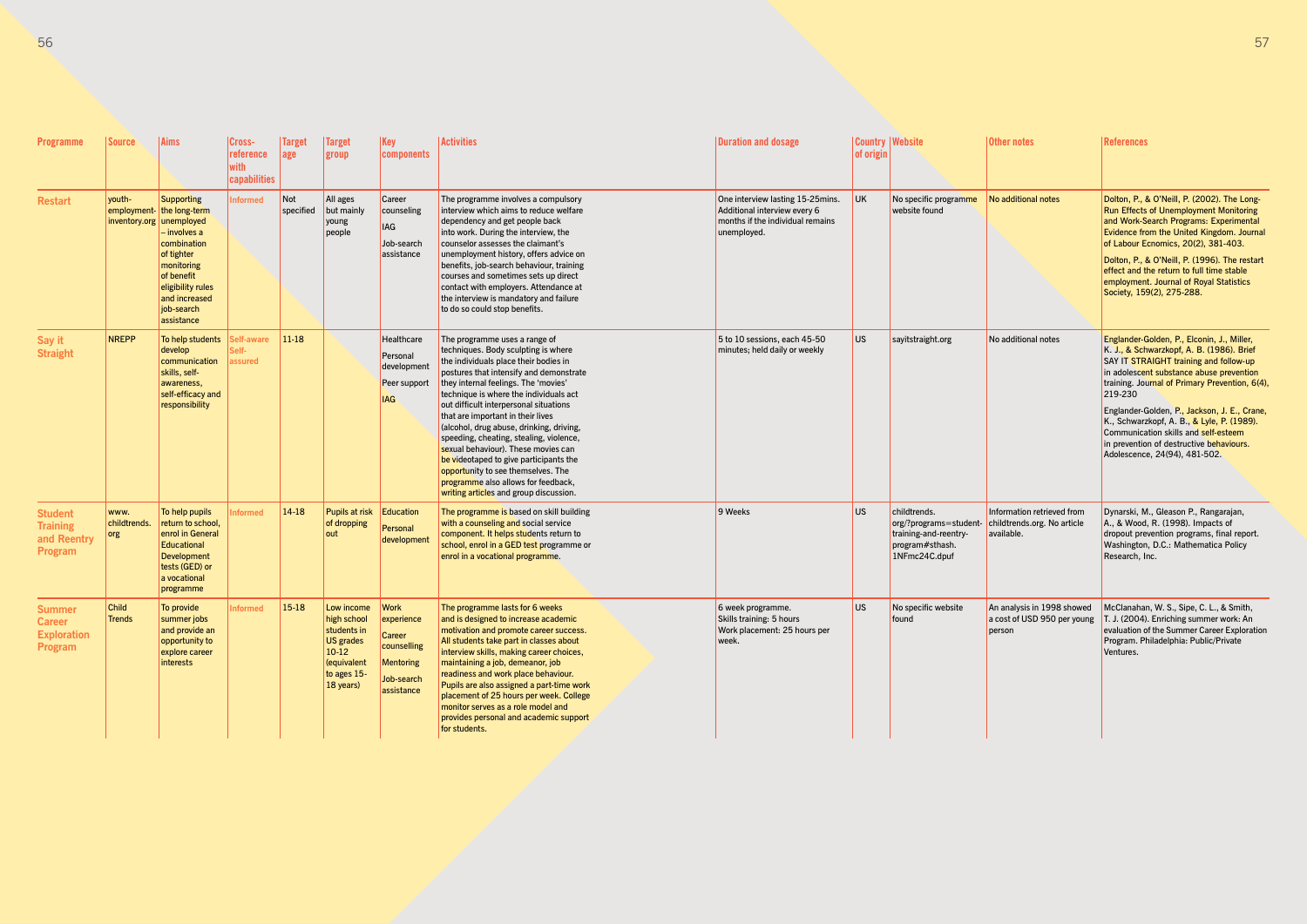| Programme                                                                                                                                     | Source                      | <b>Aims</b>                                                                                                            | Cross-<br>reference<br>with<br>capabilities | Target<br> age   | <b>Target</b><br>group                                                                                | Key<br>$ \mathop{\mathsf{components}}$                                                                                                              | <b>Activities</b>                                                                                                                                                                                                                                                                                                                                                                                                                                                                                                                                                                                                                                                                       | <b>Duration and dosage</b>                                                                                                                                                                                                                                                 | of origin | Country Website                                                                          | <b>Other notes</b>  | <b>References</b>                                                                                                                                                                                                                                                                                                                              |
|-----------------------------------------------------------------------------------------------------------------------------------------------|-----------------------------|------------------------------------------------------------------------------------------------------------------------|---------------------------------------------|------------------|-------------------------------------------------------------------------------------------------------|-----------------------------------------------------------------------------------------------------------------------------------------------------|-----------------------------------------------------------------------------------------------------------------------------------------------------------------------------------------------------------------------------------------------------------------------------------------------------------------------------------------------------------------------------------------------------------------------------------------------------------------------------------------------------------------------------------------------------------------------------------------------------------------------------------------------------------------------------------------|----------------------------------------------------------------------------------------------------------------------------------------------------------------------------------------------------------------------------------------------------------------------------|-----------|------------------------------------------------------------------------------------------|---------------------|------------------------------------------------------------------------------------------------------------------------------------------------------------------------------------------------------------------------------------------------------------------------------------------------------------------------------------------------|
| <b>Summer</b><br><b>Training and</b><br><b>Education</b><br>Program<br>(STEP)                                                                 | www.<br>childtrends.<br>org | To minimise<br>summer<br>vacation<br>academic<br>losses, prevent<br>teen pregnancy<br>and resultant<br>school dropout  | Informed                                    | $14-15$          | Low<br>achievement<br>pupils from<br>low income<br>families                                           | <b>Work</b><br>experience<br>Job-skills<br>training<br>Education<br>Social action/<br>community<br>service<br>Healthcare<br>Personal<br>development | The programme teaches technical,<br>educational and life skills to young<br>people as well teaching them about<br>contraceptive availability and use. The<br>programme operates at both a school<br>and community level. At the school<br>level, innovative teaching methods are<br>used along with computer-assisted<br>instruction. At a community level, local<br>employment and training agencies<br>provide part-time summer work<br>participants.                                                                                                                                                                                                                                 | 15 month programme. The<br>summer programme runs over<br>2 summers with 90 hours of<br>remediation and part-time summer<br>work; life skills training occurs<br>twice a week totalling 18 hours,<br>and there is 5-15 hours of support<br>provided during the school year. |           | Canada muhc.ca/ways-to-give/<br>page/student-training-<br>and-education-<br>program-step | No additional notes | Walker, G., & Vilella-Velez, F. (1992).<br>Anatomy of a Demonstration: The Summer<br>Training and Education Program (STEP):<br>from Pilot through replication and<br>postprogram impacts. Philadelphia:<br><b>Public/Private Ventures.</b>                                                                                                     |
| <b>Teens and</b><br><b>Toddlers</b>                                                                                                           | <b>CAYT</b>                 | To reduce<br>teenage<br>pregnancies<br>by raising<br>aspirations and<br>educational<br>attainments                     | Informed<br><b>Receptive</b>                | $13-17$          | Females<br>at risk of<br>leaving<br>education<br>early, social<br>exclusion,<br>becoming<br>pregnant. | Mentoring<br>Personal<br>development<br>Healthcare<br>Peer support                                                                                  | The programme lasts for 18 weeks<br>and is run in partnership with the local<br>authority in the area. The programme<br>is focused on toddler mentoring and<br>allows young people to develop vital<br>interpersonal skills and address low<br>self-esteem and low educational<br>attainment. It raises the aspirations<br>of young people by pairing them as a<br>mentor to young children in nursery<br>who are in need of extra support.<br>The young people involve build their<br>sense of responsibility so they make<br>decisions about their future. There<br>are also classroom sessions in anger<br>management, emotional intelligence,<br>risky behaviour and sexual health. | 18-20 Weeks, 3 hour weekly<br>sessions                                                                                                                                                                                                                                     | <b>UK</b> | teensandtoddlers.org                                                                     | No additional notes | Maisey, R., Speight, S., Keogh, P., Wollny,<br>I., Bonnell, C., Sorhaindo, A., Wellings,<br>K., & Purdon, S. (2011). Randomized<br>controlled trial of the 'Teens and Toddlers'<br>programme. Department for Education (DFE-<br>RR211). https://www.gov.uk/government/<br>uploads/system/uploads/attachment_data/<br>file/184028/DFE-RR211.pdf |
| <b>Turning</b><br><b>Theses Into</b><br><b>Enterprises</b><br>(Concours<br>De Plans<br>D'affaires<br><b>Entreprendre</b><br><b>Et Gagner)</b> | youth-                      | To enhance<br>employment- technical and<br>inventory.org business skills<br>to facilitate the<br>transition to<br>work | <b>Informed</b>                             | Not<br>specified | Educated<br>young<br>professionals                                                                    | <b>Work</b><br>experience<br>Mentoring<br>Enterprise                                                                                                | The programme provides opportunities<br>to third year undergraduates students<br>to create a thesis on an enterprise<br>project. Training on enterprise creation<br>(80 hours) is given. The participants<br>then write their initial concept notes for<br>businesses. They then have 8 hours of<br>tailored professional coaching. The top<br>50 receive prize packages.                                                                                                                                                                                                                                                                                                               | 80 hours training, 8 hours<br>mentoring and few months for<br>project                                                                                                                                                                                                      | Tunisia   | No specific programme<br>website found                                                   | No additional notes | Premand, P., Brodman, S., Almeida,<br>R., Grun, R., & Barouni, M. (2012).<br>Entrepreneurship training and self<br>employment among university graduates.<br>Middle East and North Africa Region: The<br>World Bank.                                                                                                                           |
| <b>West Virginia</b><br><b>Youth Works</b>                                                                                                    | <b>MDRC</b>                 | To maximise<br>economic self-<br>sufficiency and<br>independence<br>by improving<br>employment<br>outcomes             | <b>Receptive</b>                            | $15-25$          | Receiving<br>benefits                                                                                 | Job-search<br>assistance<br>Personal<br>development<br>Career<br>counseling                                                                         | The programme is a person centred<br>approach which promotes the<br>economic self-sufficiency of young<br>people with disabilities. Young people<br>in the programme identify goals that<br>they want to achieve, through different<br>activities like job development, job<br>placement, post-placement support<br>and benefits and counseling.                                                                                                                                                                                                                                                                                                                                        | 34 Hours                                                                                                                                                                                                                                                                   | US.       | No specific programme<br>website found                                                   | No additional notes | Fraker, T., Mamun, A., Manno, M.,<br>Martinez, J., Reed, D., Thompkins, A.,<br>& Wittenburg, D. (2012). The social<br>security administration's youth transition<br>demonstration projects: Interim report on<br>West Virginia youth. Mathematica Policy<br>Research.                                                                          |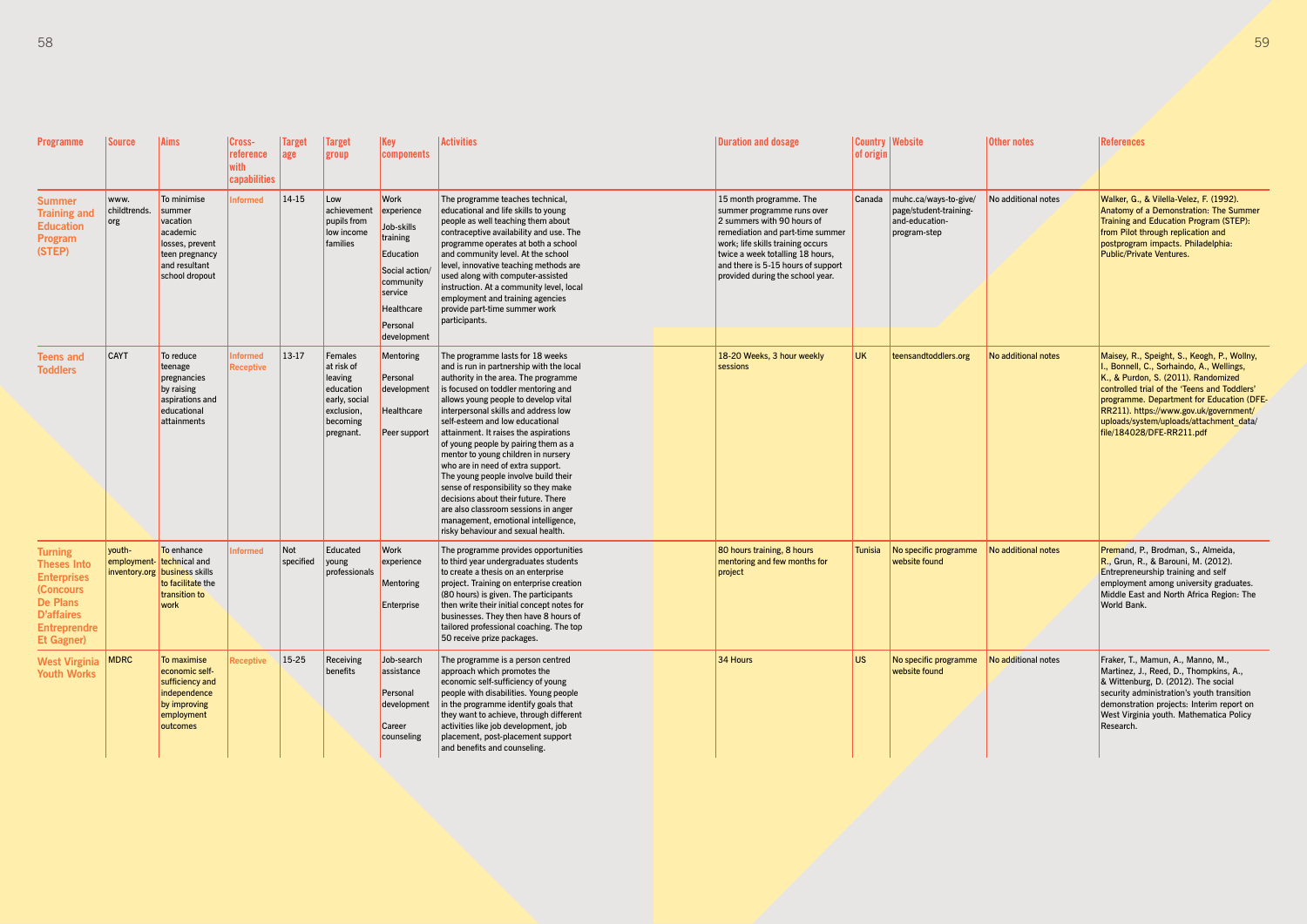| <b>Programme</b>                                                                       | Source                        | <b>Aims</b>                                                                                                                                                                                         | Cross-<br>reference<br>with<br>capabilities | <b>Target</b><br> age | <b>Target</b><br>group                                                                                                                                                  | Key<br>components                                                                                                                               | <b>Activities</b>                                                                                                                                                                                                                                                                                                                                                                                                                                                                                                                                                                                                                                                                                                                                                                                                                                                                                                                                                                                                                                           | <b>Duration and dosage</b>                                                                                                     | of origin                        | <b>Country Website</b>                 | Other notes         | References                                                                                                                                                                                                                                                                                                                                                                                                                                                                  |
|----------------------------------------------------------------------------------------|-------------------------------|-----------------------------------------------------------------------------------------------------------------------------------------------------------------------------------------------------|---------------------------------------------|-----------------------|-------------------------------------------------------------------------------------------------------------------------------------------------------------------------|-------------------------------------------------------------------------------------------------------------------------------------------------|-------------------------------------------------------------------------------------------------------------------------------------------------------------------------------------------------------------------------------------------------------------------------------------------------------------------------------------------------------------------------------------------------------------------------------------------------------------------------------------------------------------------------------------------------------------------------------------------------------------------------------------------------------------------------------------------------------------------------------------------------------------------------------------------------------------------------------------------------------------------------------------------------------------------------------------------------------------------------------------------------------------------------------------------------------------|--------------------------------------------------------------------------------------------------------------------------------|----------------------------------|----------------------------------------|---------------------|-----------------------------------------------------------------------------------------------------------------------------------------------------------------------------------------------------------------------------------------------------------------------------------------------------------------------------------------------------------------------------------------------------------------------------------------------------------------------------|
| <b>Wyman's</b><br><b>Teen</b><br><b>Outreach</b><br>Program                            | <b>Blueprints</b>             | To prevent<br>adolescent<br>problem<br>behaviours<br>by helping<br>them develop<br>life skills and<br>a sense of<br>purpose                                                                         | Self-<br>assured                            | 14-18                 | N/A                                                                                                                                                                     | Personal<br>development<br>Social action/<br>community<br>service<br><b>Conflict</b><br>resolution<br><b>Relationships</b><br><b>Healthcare</b> | The programme focuses on healthy<br>behaviours, life skills and giving young<br>people a sense of purpose. The sessions<br>are given by teachers, guidance<br>personnel or youth workers who have<br>been trained to work with young<br>people. It is a 9-month programme with<br>20 hours of community service and<br>weekly meetings. There are three main<br>elements: community service learning,<br>curriculum-guided peer group meetings.<br>In the community service learning,<br>young people work in the community,<br>and are given the opportunity to<br>practice their communication, conflict<br>management and self-regulation<br>skills. In the curriculum-guided peer<br>group meetings, sessions are given<br>on a range of topics, which include<br>self-regulation, social and emotional<br>skills, the ability to build and maintain<br>positive relationships, communication<br>skills, confidence and assertiveness.<br>The positive adult guidance and support<br>element promotes discussion and<br>participation in the programme. | 9 Months, minimum of 20 hours<br>community service learning.<br>No dosage specified for other<br>activities.                   | <b>US</b>                        | wymancenter.org                        | No additional notes | Allen, J., Philliber, S., Herrling, S., &<br>Kuperminc, G. (1997). Preventing<br>teen pregnancy and academic failure:<br>Experimental evaluation of a developmentally<br>based approach. Child Development, 64(4),<br>729-742.<br>Allen, J. P. & Philliber, S. (2001). Who<br>benefits most from a broadly targeted<br>prevention program? Differential<br>efficacy across populations in the Teen<br>Outreach program. Journal of Community<br>Psychology, 29(6), 637-655. |
| <b>Youth Corps</b>                                                                     | <b>Child</b><br><b>Trends</b> | To cultivate<br>a work ethic,<br>sense of<br>public service,<br>personal<br>development,<br>educational<br>and<br>employment<br>prospects.                                                          | <b>Informed</b>                             | 18-25                 | Out of school<br>young people                                                                                                                                           | Paid-work<br>$\epsilon$ experience<br><b>Education</b><br>Job-search<br>assistance<br>Personal<br>development                                   | The programme focuses on temporary<br>full-time paid work experience.<br>Additional services are job training,<br>academic skills training, basic and<br>remedial education, life skills training,<br><b>GED (General Education Development)</b><br>courses and job search assistance.<br>Programmes vary considerably by site.                                                                                                                                                                                                                                                                                                                                                                                                                                                                                                                                                                                                                                                                                                                             | 32 hours a week work<br>experience and 8 hours a week<br>in development services The<br>programme lasts for 6 to 12<br>months. | <b>US</b>                        | youthcorps.net                         | No additional notes | Jastrzab, J., Masker, J., Bloomquist, J. & Orr,<br>L. (1996). Impacts of service: Final report<br>on the evaluation of American Conservation<br>and Youth Corps. Cambridge, Mass.: Abt<br>Associates, Inc.<br>Price, C., Williams, J., Simpson, L.<br>Jastrzab., & Markovitz, C. (2011). National<br><b>Evaluation of Youth Corps: Findings at Follow</b><br>Up. Prepared for the Corporation for National<br>and Community Service. Cambridge, MA:<br>Abt Associates Inc.  |
| Youth<br><b>Training And</b><br><b>Employment</b><br>Partnership<br>Project<br>(Ytepp) | youth-                        | To offer<br>employment- education and<br>inventory.org training and<br>other support<br>services<br>to young<br>people to<br>enhance their<br>employability<br>and self-<br>employment<br>prospects | <b>Informed</b>                             | $15 - 25$             | Low<br>income, low<br>education<br>and at risk as<br>they had left<br>school with<br>no education<br>and were<br>having<br>problems<br>with drug<br>abuse/<br>violence. | <b>Education</b><br>Work<br>experience                                                                                                          | The programme has three components.<br><b>Education and training would assist in</b><br>designing courses and upgrading the<br>quality of staff. The second component,<br>post training assistance will support<br>and offer work experience placements<br>in order to help young people find work.<br>The third component, programme<br>management strengthening, strengths<br>the management of already existing<br>programmes and also establish project<br>monitoring and evaluation systems.                                                                                                                                                                                                                                                                                                                                                                                                                                                                                                                                                           | Not specified                                                                                                                  | <b>Trinidad</b><br>and<br>Tobago | No specific programme<br>website found | No additional notes | World Bank (1998). Trinidad and Tobago -<br>Youth Training and Employment Partnership<br>Project (YTEPP). Washington, DC: World<br>Bank.                                                                                                                                                                                                                                                                                                                                    |